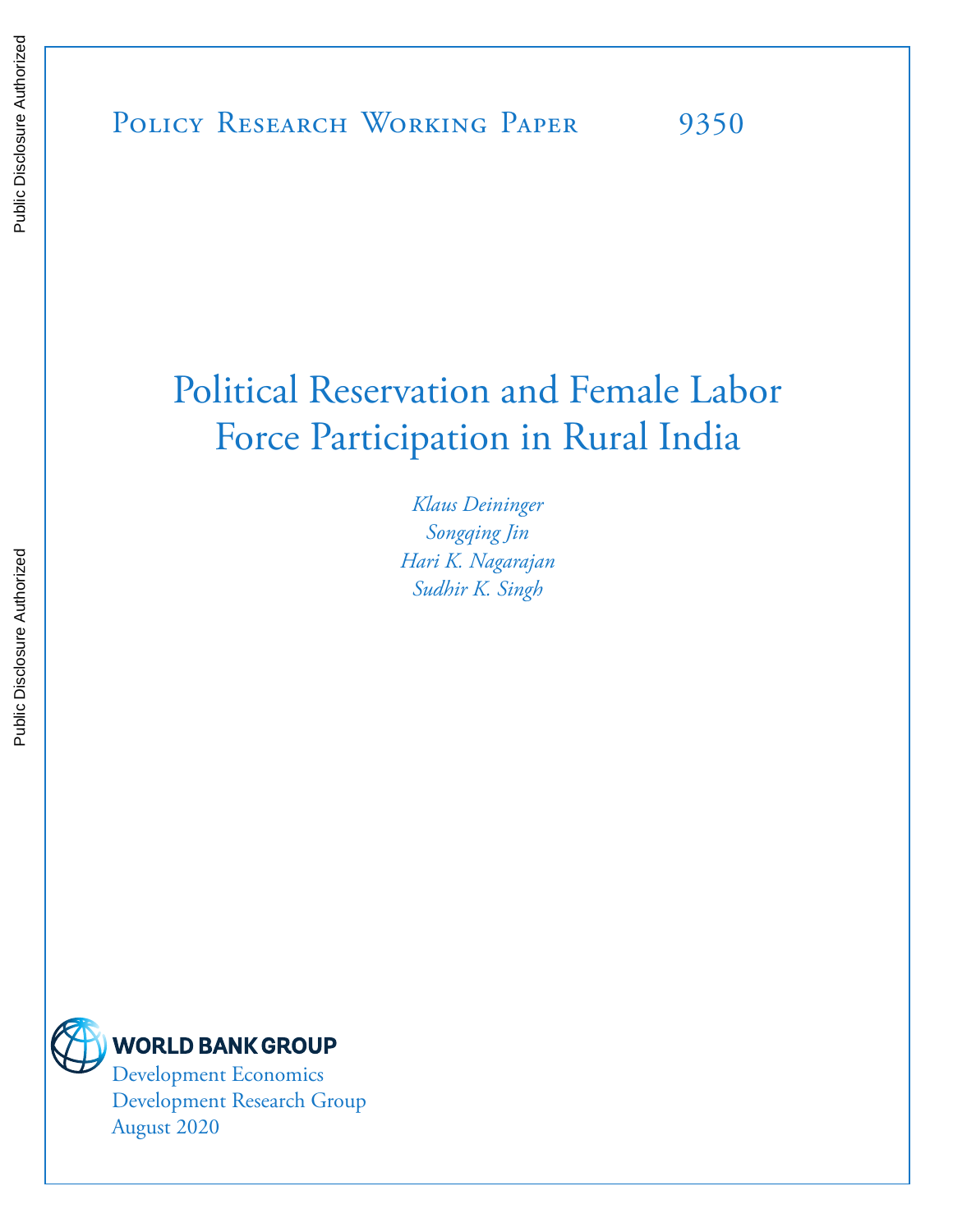#### POLICY RESEARCH WORKING PAPER 9350

# **Abstract**

Despite income growth, fertility decline, and educational expansion, women's labor force participation in rural India dropped precipitously over the last decade. This paper uses nationwide, individual-level data allow to explore whether random reservation of village leadership for women affected their access to suitable job opportunities, demand for participation in the labor force, and income as well as intrahousehold bargaining in the short and medium term. Political empowerment through reservation affected women's but not men's participation in public works, but also women's participation in labor markets, income, and participation in key household decisions, with a lag.

This paper is a product of the Development Research Group, Development Economics. It is part of a larger effort by the World Bank to provide open access to its research and make a contribution to development policy discussions around the world. Policy Research Working Papers are also posted on the Web at http://www.worldbank.org/prwp. The authors may be contacted at kdeininger@worldbank.org, jins@msu.edu, ssingh12@worldbank.org, and hknagarajan@gmail.com.

*The Policy Research Working Paper Series disseminates the findings of work in progress to encourage the exchange of ideas about development*  issues. An objective of the series is to get the findings out quickly, even if the presentations are less than fully polished. The papers carry the *names of the authors and should be cited accordingly. The findings, interpretations, and conclusions expressed in this paper are entirely those of the authors. They do not necessarily represent the views of the International Bank for Reconstruction and Development/World Bank and its affiliated organizations, or those of the Executive Directors of the World Bank or the governments they represent.*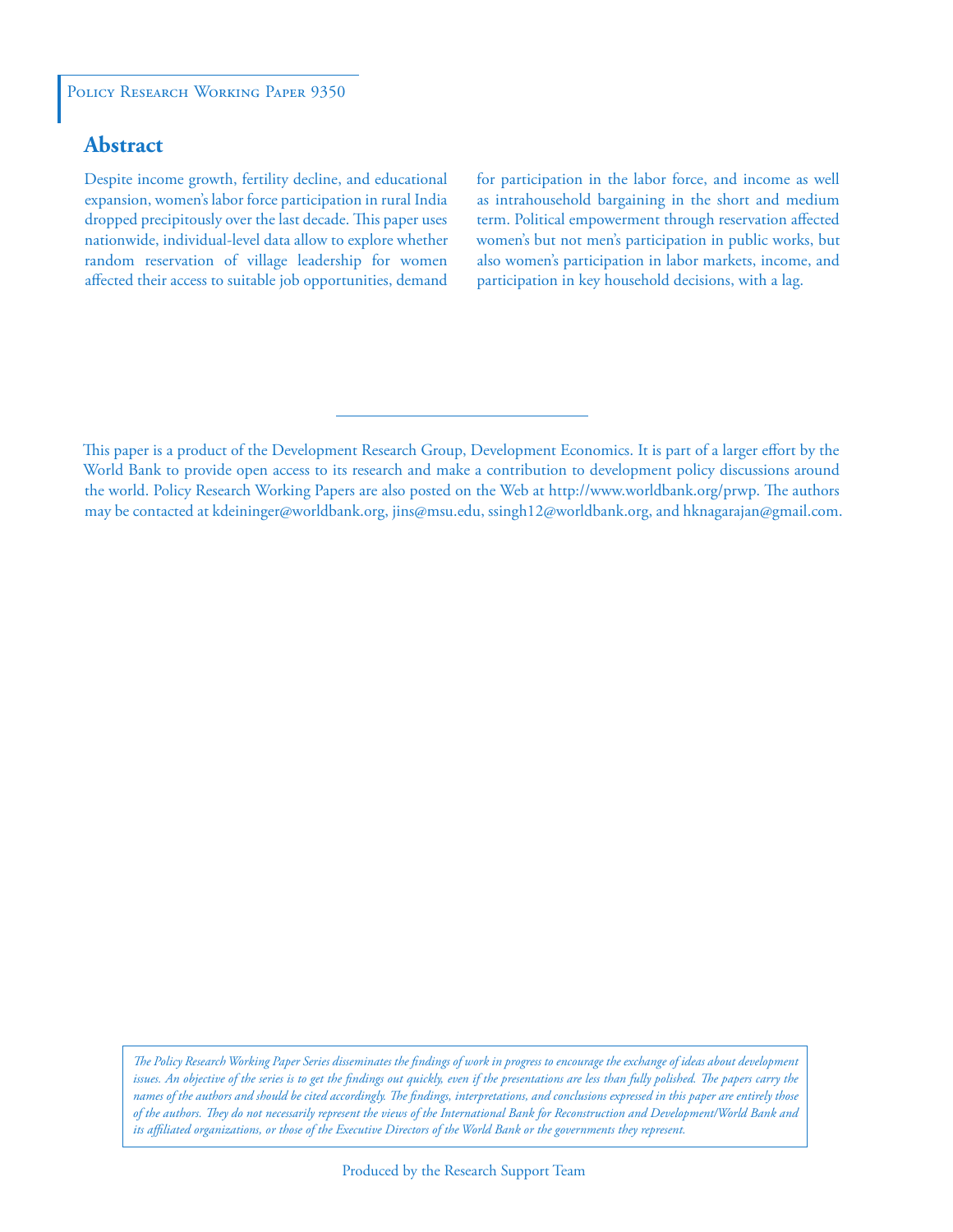# **Political Reservation and Female Labor Force Participation in Rural India**

**Klaus Deininger1 , Songqing Jin2 , Hari K. Nagarajan3 , Sudhir K. Singh1, 2**

<sup>1</sup> World Bank, Washington DC

**<sup>2</sup>**Michigan State University, East Lansing MI **<sup>3</sup>** Indian Institute of Management Ahmadabad, India

**Key Words:** Political reservation, Female labor force participation, India, Public Work, NREGA. **JEL Codes:** H3; I38; O1

<sup>1</sup> **Acknowledgement:** 1818 H St. NW, Washington DC, 20433; Tel 202 4730430, fax 202 522 1151. The authors can be contacted at [kdeininger@worldbank.org;](mailto:kdeininger@worldbank.org) Jins@msu.edu, [hknagarajan@gmail.com,](mailto:hknagarajan@gmail.com) and [ssingh12@worldbank.org,](mailto:ssingh12@worldbank.org) respectively. We gratefully acknowledge funding support from World Bank, DFID, Brown University, ICSSR, and NIRD. The views presented in this paper are those of the authors and do not necessarily reflect those of the World Bank Group, its Executive Directors, or the countries they represent. We would like to thank the IRMA team led by J. P Singh, Anupam Chaterjee, Vipul Jain, and the Survey team led by T.K. Krishan for excellent support in data collection.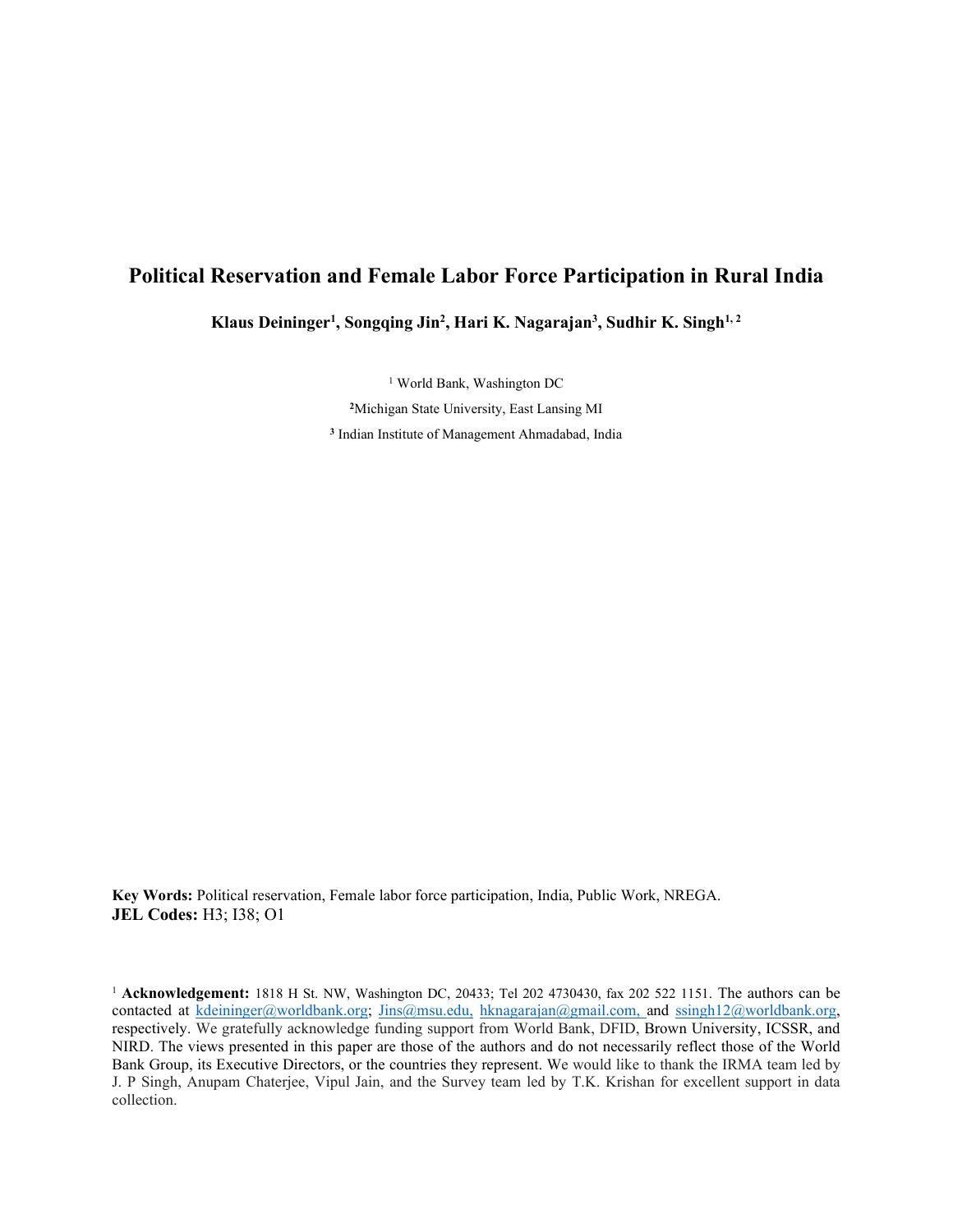#### **1. Introduction**

Since the 1990s, India has experienced robust economic growth, declines in fertility, expansion of education, and improved access to infrastructure, all factors that are generally associated with sustained increases in female labor force participation [\(Klasen 2019\)](#page-33-0). Yet, female labor force participation remained low by global standards and in rural areas declined from 48 percent in 1984 to 33 percent in 2012 [\(Andres](#page-31-0) *et al.* [2017\)](#page-31-0). Many rural women reduced their labor force participation and dropped out at high rates that may be difficult to reverse [\(Sarkar](#page-33-1) *et al.* 2019). As the associated loss of income may affect outcomes including women's income and autonomy as well as household decisions on children's education and health [\(Afridi](#page-31-1) *et al.* 2016), this is of relevance for human and physical capital accumulation and India's ability to take advantage of its 'demographic dividend' in the longer term. Identifying ways to reverse or at least arrest this decline is thus a priority for policy [\(Fletcher](#page-32-0) *et al.* 2017) and especially so in light of current crises affecting the country.

The literature suggests that, on the supply side, higher real wages in rural areas triggered a negative income effect, the size of which outweighed associated potential increases in labor supply [\(Mehrotra and Parida](#page-33-2)  [2017\)](#page-33-2), a tendency possibly reinforced by changes in educated women's returns to home production vs. market participation [\(Afridi](#page-31-2) *et al.* 2018). At the same time, agricultural mechanization and manufacturing's rising capital intensity reduced female labor demand as many women lack the education and skills that would allow them to move to higher-paying sectors. This interpretation and the importance of demand side rationing is supported by women's strong response to workfare programs [\(Desai 2018;](#page-31-3) [Sarkar](#page-33-1) *et al.* 2019).

Beyond economic factors, social norms likely contributed to declining female labor force participation. In rural areas, having married women work outside the home reflects badly on their family and is deemed an indication of low status [\(Eswaran](#page-32-1) *et al.* 2013). Men's opposition to work by their spouses indeed reduced women's take-up of employment [\(Bernhardt](#page-31-4) *et al.* 2018). Such norms change only slowly [\(Kandpal and](#page-32-2)  [Baylis 2019\)](#page-32-2) and show high persistence across generations [\(Dhar](#page-32-3) *et al.* 2019), implying that changes in gender stereotypes may be needed to trigger sustained change in female labor force participation with attendant benefits.

Reservation of village leadership positions for women is an intervention with the potential to affect female labor force participation directly, by providing public goods desired by women [\(Chattopadhyay and Duflo](#page-31-5)  [2004\)](#page-31-5) and by expanding their ability to access workfare job opportunities [\(Deininger](#page-31-6) *et al.* 2019). It may also influence labor market outcomes indirectly, by giving women voice (Iyer [et al. 2012\)](#page-32-4) and affecting stereotypes and attitudes regarding women's ability to perform leadership functions [\(Beaman](#page-31-7) et al*.* 2012), the status of girls vs. boys [\(Kalsi 2017\)](#page-32-5), and the value of adolescent girls' school enrollment [\(O'Connell](#page-33-3)  [2018\)](#page-33-3). Yet, the literature on effects of reservation on female labor force participation is largely limited to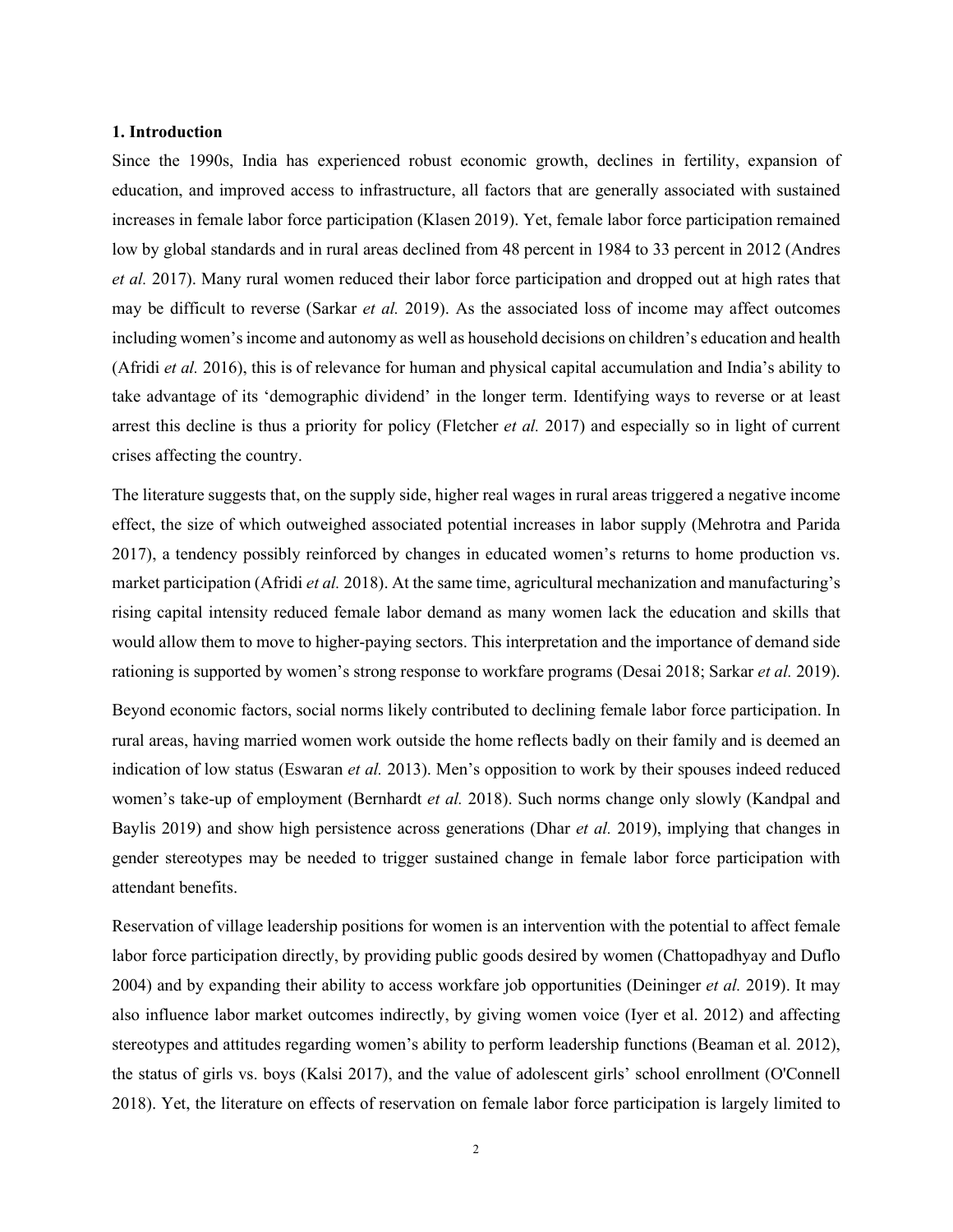looking at labor supply for public works and remains scant and inconclusive: For the manufacturing sector, Ghani *et al.* [\(2014\)](#page-32-6) find that female reservation triggered an expansion of the number of informal womanowned establishments without leading to higher female employment. In Uttar Pradesh[, Bose and Das \(2018\)](#page-31-8) find that having a female leader increased female interest in public works as measured by the number of job cards issued and demand for work under the National Rural Employment Guarantee Scheme (NREGS) but failed to affect actual employment. In Andhra Pradesh, Afridi *et al.* [\(2017\)](#page-31-9) find that in village councils where leadership was reserved for women, NREGS implementation was less efficient and leakage higher than in those where this was not the case, a finding attributed to women leaders' limited formal education and experience.

In this paper, we use individual data to assess the short- and medium-term impact of female reservation on female labor supply, identify mechanisms that might underpin such changes and, for a subsample for which such data were collected, explore impacts on female empowerment. Identification relies on the fact that, in each period, villages to be reserved were randomly chosen. We analyze individuals' outcomes by matching data on some 66,362 individuals in 23,350 households over India's 12 main states from the Rural Economics and Demographic Survey (REDS) to villages' reservation history. As our data were collected when NREGS was active, we assess if exogenous exposure to female leadership improved women's ability to take advantage of this program, potentially catalyzing broader changes. By providing estimates of the impact of female reservation in current and the previous election periods, we can assess longer-term effects on labor force participation, agency, demand for work, and involvement in household decision-making.

Three findings stand out: First, contemporaneous reservation affected local governance as measured by the quality of NREGS implementation but had no measurable impact on female labor supply. Second, beyond the reserved period, female leadership reservation had sustained effects on female labor supply to public workfare and to private sector labor markets. Effects were quantitatively large (half a standard deviation) and most pronounced for married women. Third, past reservation also increased women's income, their demand for work, and their participation in household decisions relating to spending on food items, health, and education, pointing towards potential to affect norms in the longer term.

Our paper contributes to the literature in at least two respects: First, we add to the evidence regarding the impact of gender quotas by showing that, even if women leaders may lack experience or have to contend with male backlash [\(Gangadharan](#page-32-7) *et al.* 2016) so that pre-exiting gaps cannot be fully closed [\(Iyer and](#page-32-8)  [Mani 2019\)](#page-32-8), politically empowering women can have positive effects in the medium term, consistent with the notion that agency problems may hinder female political participation [\(Casas-Arce and Saiz 2015\)](#page-31-10). Second, we show that one of the avenues for political reservation to affect behavioral norms is by improving women's economic participation, control over resources, and bargaining power. Although workfare can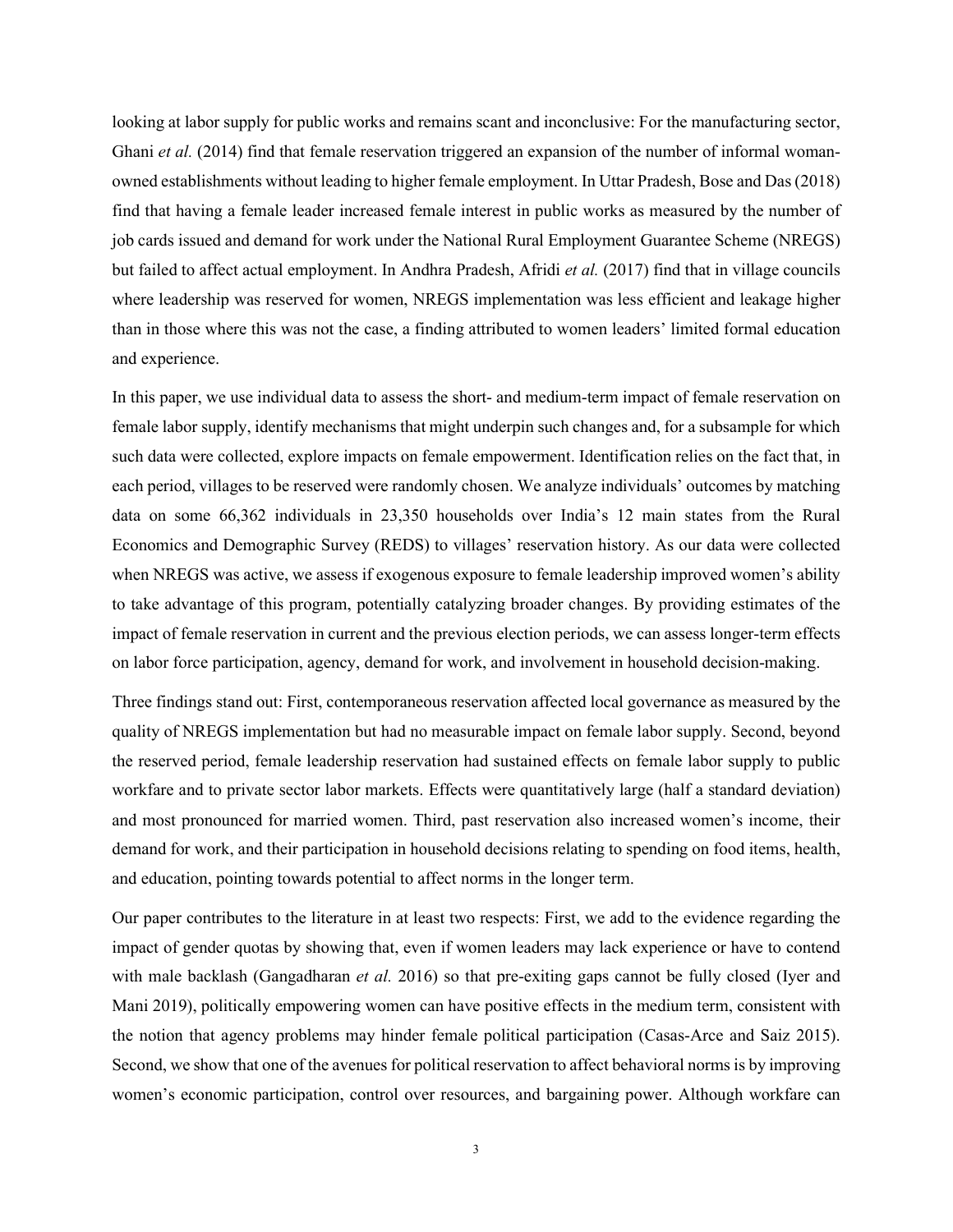catalyze such participation in labor markets [\(Deininger](#page-31-6) *et al.* 2019), we also find significant reservationinduced impacts on participation in regular labor markets. This supports the notion that female labor force participation, bargaining power, and control over income interact with changes in gender norms [\(Field](#page-32-9) *et al.* [2019\)](#page-32-9), which can also be brought about by specific measures to change attitudes [\(Dhar](#page-32-10) *et al.* 2018) and [\(Jensen 2012\)](#page-32-11) via long-term training and provision of information.

The rest of the paper is organized as follows. Section 2 describes the institutional background and context by documenting the paradox of India's secular decline of female labor force participation and discusses the origin, nature, and evidence of impact of the country's reservation policy as well as its Employment Guarantee Scheme. Section 3 describes the data and estimation strategy, including balance tests to ascertain that random assignment of reservation status as mandated by legislation that was indeed implemented. Section 4 presents results regarding impacts of reservation on (i) female labor force participation (separately for NREGS-related and other employment) and the heterogeneity of these impacts by marital status and age; (ii) individual income, desire to work, and participation in household decision-making; and (iii) voice in terms of affecting the way NREGS is implemented and tests for their robustness. Section 5 concludes by discussing policy implications and suggestions for further research.

#### **2. Background and institutional context**

We show that, despite favorable external conditions such as increased levels of income and education and declining fertility over the last decades, India' level of female labor force participation declined from an already low level. This is likely due to a combination of supply- and demand-side factors including strong social norms. We discuss how reservation of local political leadership for women could possibly reverse this trend by altering social norms and, in interaction with other government policies such as NREGS, generate mutually reinforcing feedback loops between economic and political empowerment.

#### **2.1 India's declining female labor force participation: Evidence and policy implications**

Determinants and effects of female labor market participation within and across countries have been studied by a large literature. Early studies often assumed that, due to changes in countries' economic structure, education, and fertility that are associated with growth, labor force participation would display a U-shaped relationship with income. While evidence in support of this hypothesis is weak [\(Gaddis and Klasen 2014\)](#page-32-12), there is a strong link between female empowerment and labor force participation. Gender-friendly legal reforms have, since the 1970s, consistently triggered higher levels of female labor force participation [\(Hyland](#page-32-13) *et al.* 2019). Similarly, greater voice, in terms of women's participation in legislative bodies, is associated with higher female labor force participation [\(Lv and Yang 2018\)](#page-33-4).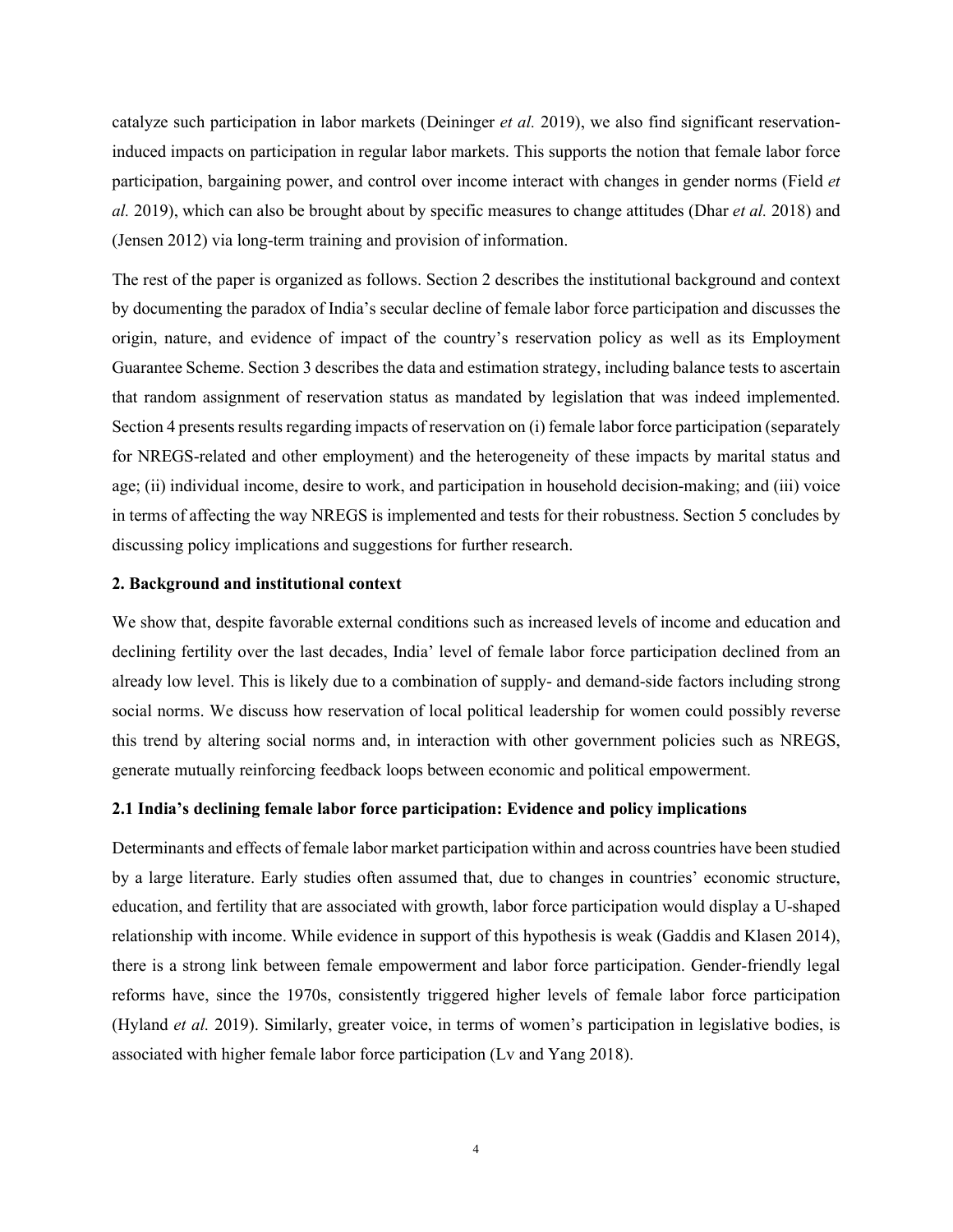The fact that India is characterized by some of the most glaring stark levels of gender inequality globally implies women's involvement in wage work was traditionally low. [1](#page-6-0) Yet, although sustained growth in GDP, education, and access to key infrastructure (electricity, cooking gas and piped water) vastly improved Indian women's lives since the early 1990s, women's labor force participation stagnated in urban areas [\(Klasen and Pieters 2015\)](#page-32-14) and declined in rural ones, especially after 2005, for the married, and those in the 15 - 24 year age bracket [\(Andres](#page-31-0) *et al.* 2017). Changes in returns to home vs. market production may have adversely affected educated women's labor force participation, especially before 1999 [\(Afridi](#page-31-2) *et al.* [2018\)](#page-31-2). Yet, higher wealth and income by other household members also reduce women's probability of entry to the labor force and increases the likelihood of their exit [\(Sarkar](#page-33-1) *et al.* 2019).

Could policies help reverse or at least arrest this trend? Access to job opportunities has been identified as an important factor [\(Das et al. 2019\)](#page-31-11); in fact agricultural mechanization and increased capital intensity in manufacturing limit opportunities for low-skilled females who mainly worked as casual agricultural labor while increased real wages resulted in a negative income effect that outweighed potential increases in labor supply [\(Mehrotra and Parida 2017\)](#page-33-2). The fact that provision of low-skilled employment opportunities for women via workfare is associated with reduced female labor force exit [\(Sarkar et al. 2019\)](#page-33-1) and significantly increased women's participation in the work force [\(Desai and Joshi 2019\)](#page-32-15) is often taken as support for the notion that job creation holds the key to increased female labor force participation [\(Chatterjee et al. 2015\)](#page-31-12). Access to roads or transport is also associated with increased access to nonagricultural employment that affects women more than men, especially in communities with more egalitarian gender norms [\(Lei et al.](#page-33-5)  [2019\)](#page-33-5). Other measures to empower women can reinforce this [\(Fletcher](#page-32-0) *et al.* 2017).

Social norms also have an important role in mitigating female autonomy [\(Debnath 2015\)](#page-31-13). Evidence on spouses' preferences and community attitudes towards work by married women in central India suggests that women's labor force participation may negatively affect their spouses' social standing, leading to many husbands being opposed to their wives' taking up of employment [\(Bernhardt](#page-31-4) *et al.* 2018). Interventions to change social norms may thus hold promise to increase female labor force participation in the medium term.

Indeed, while short-term interventions involving testimonies by working women or discussions within the household had no effect [\(Dean and Jayachandran 2019\)](#page-31-14), young rural women who, over a 3-year period, were offered training to acquire skills needed to join the business process outsourcing industry were significantly less likely to get married or have children during this period, choosing instead to enter the labor market or obtain more schooling or postschool training [\(Jensen 2012\)](#page-32-11). Similarly, financial literacy

<span id="page-6-0"></span><sup>&</sup>lt;sup>1</sup> India ranks 149 of 153 in the Economic Participation and Opportunity sub-index of the 2020 World Economic Forum's Global Gender Gap Index, before only Pakistan, the Republic of Yemen and Iraq. Although levels of gender inequality across Indian regions vary with agricultural endowments that affect demand for and value of female labor [\(Carranza 2014\)](#page-31-15), such intra-country variation cannot explain low overall levels of female participation.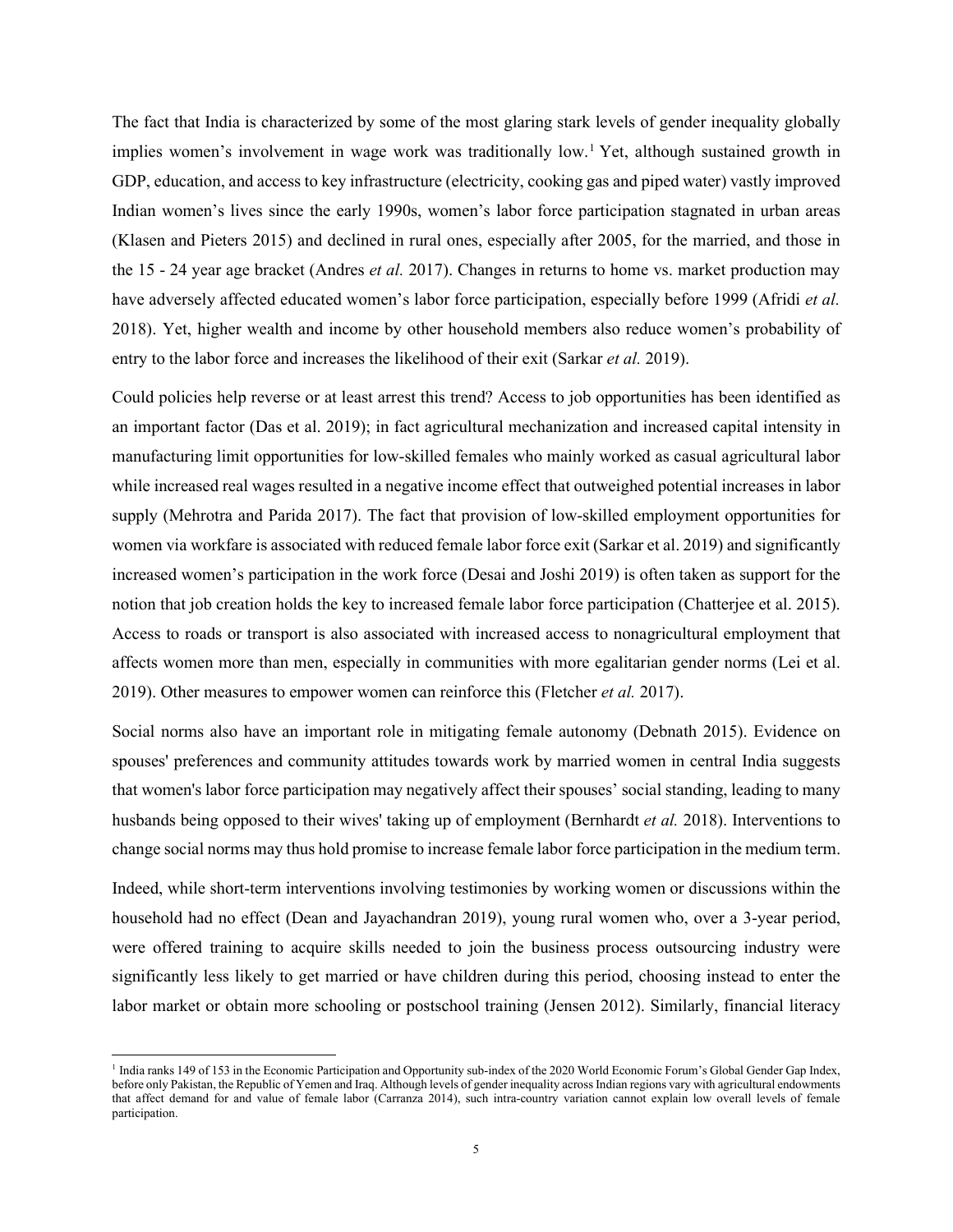training and transfer of NREGS wage payments to women's own accounts increased women's labor supply and reduced social stigma associated with female work. Effects were concentrated in households with stronger norms against female work and consistent with increased bargaining power [\(Field](#page-32-9) *et al.* 2019).

#### **2.2 Can political reservation affect females' labor market outcomes?**

Reservation of village council leadership positions for women and scheduled castes (SCs) or tribes (STs) was introduced in India in 1993 to among others overcome long-standing inequalities and discrimination. The share of seats reserved for women is fixed at the state level and, unlike reservation for SCs,<sup>[2](#page-7-0)</sup> seats to be reserved for women are selected randomly in every election. Female leadership has been shown to change the nature and quality of public goods supplied locally, e.g. by women leaders providing goods such as water and roads preferred by women [\(Chattopadhyay and Duflo 2004\)](#page-31-5) and establishing role models (Beaman *et al.* 2009). Female leadership reservation is associated with higher rates of breastfeeding and immunization as well as higher child survival [\(Bhalotra and Clots-Figueras 2014\)](#page-31-16). Children's exposure to reservation in utero or early in life is associated with improved learning outcomes in primary school [\(Pathak](#page-33-6)  [and Macours 2017\)](#page-33-6). [3](#page-7-1)

While reservation may trigger male backlash in the short term [\(Gangadharan](#page-32-7) *et al.* 2016), it can alter social norms and attitudes in the longer term. Female leadership increases women's level and quality of political participation, their ability to contribute to public goods, and leaders' accountability [\(Deininger](#page-31-17) *et al.* 2015). [4](#page-7-2) Exposure to female leaders acting as role models triggered higher school enrollment by adolescent girls, especially those from poorer and less educated households [\(O'Connell 2018\)](#page-33-3). It narrowed gender gaps [\(Beaman](#page-31-7) *et al.* 2012), improved female labor force participation [\(Duflo 2005;](#page-32-16) Iyer *et al.* [2012\)](#page-32-4), and raised educational attainment and aspirations by girls. Changes in beliefs regarding gender roles and greater voice by women are argued to be central reasons for increased survival of higher-birth-order girls where local seats were reserved for women [\(Kalsi 2017\)](#page-32-5). Enhanced female participation in program oversight, civic engagement, and electoral participation in 'reserved' villages all point towards potential complementarities between political and economic empowerment [\(Deininger](#page-31-6) *et al.* 2019).

The National Rural Employment Guarantee Scheme (NREGS) has been designed to expand demand for unskilled work, especially by women. Building on the country's long tradition of food-for-work schemes [\(Dutta](#page-32-17) et al*.* 2012; [Subbarao 1997\)](#page-33-7), this program guarantees up to 100 days of employment per year to

<span id="page-7-0"></span><sup>&</sup>lt;sup>2</sup> Beyond gender, pradhan (village council's headship) seats can also be reserved for scheduled castes and tribes. As seats are not allocated randomly and evidence suggests that politicians' incentives to allocate benefits along party lines may blunt such quotas' effects [\(Dunning and Nilekani 2013\)](#page-32-18), we focus on female reservation only. For discussion of caste reservation, see [\(Kaletski and Prakash 2016\)](#page-32-19) and [\(Chin and Prakash 2011\)](#page-31-18).

<span id="page-7-1"></span><sup>&</sup>lt;sup>3</sup> In Spain, quotas resulted in slightly better electoral results for parties most affected, suggesting that without the quota, party leaders were not maximizing electoral results due to agency problems hindering female representation in political institutions [\(Casas-Arce and Saiz 2015\)](#page-31-10).

<span id="page-7-2"></span><sup>4</sup> Similar outcomes are observed in West Bengal (Beaman et al. 2010), South India (Besley et al. 2005) and urban Mumbai (Bhavnani 2009). Length of exposure to women politicians is also linked to more formal sector entrepreneurship [\(Ghani](#page-32-6) *et al.* 2014).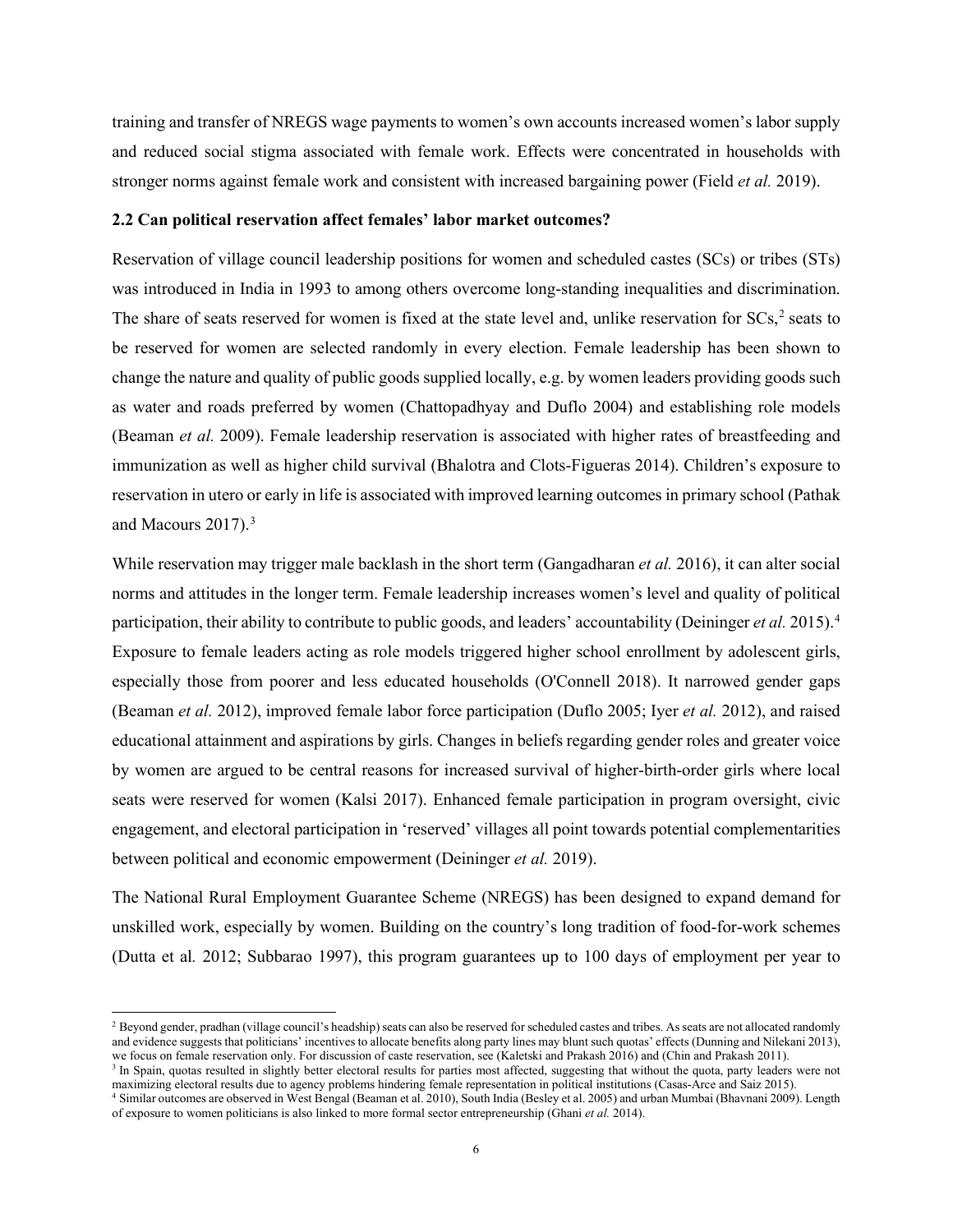households that have registered locally and established eligibility by obtaining a job card.<sup>[5](#page-8-0)</sup> Unskilled labor supplied by locals is expected to build productive assets (access roads, water harvesting structures, etc.) to increase agricultural productivity. NREGS explicitly encourage female participation by paying equal wages to men and women and requiring that a minimum share of work be performed by women.

While there is considerable heterogeneity in program implementation and use of IT, e.g. electronic payment of wages directly into beneficiaries' accounts [\(Muralidharan](#page-33-8) et al. 2016), major program-induced effects have been confirmed in three areas. First, NREGS increased wages, especially for women [\(Azam 2012\)](#page-31-19), in the dry season [\(Imbert and Papp 2015a\)](#page-32-20), and for the unskilled (Berg et al. [2014\)](#page-31-20). Second, by providing a predictable source of income, it helped reduce seasonal short-term migration [\(Imbert and Papp 2015b\)](#page-32-21), encouraged diversification of cropping patterns [\(Gehrke 2017\)](#page-32-22), and improved agricultural productivity (Deininger et al. 2016). Finally, as the program is self-targeting, distributional effects have been largely positive: NREGS enhanced consumption [\(Bose 2017\)](#page-31-21) and asset accumulation by the poor [\(Deininger and](#page-31-22)  [Liu 2013\)](#page-31-22), affecting health [\(Ravi and Engler 2015\)](#page-33-9), primary school participation [\(Islam and Sivasankaran](#page-32-23)  [2015\)](#page-32-23), learning outcomes in primary [\(Mani](#page-33-10) et al. 2014), though not secondary schools [\(Shah and Steinberg](#page-33-11)  [2015\)](#page-33-11), gender-based violence (Amaral [et al. 2015\)](#page-31-23), and female empowerment [\(Afridi](#page-31-1) *et al.* 2016).

Yet, despite the far-reaching positive impacts on social outcomes and economic empowerment [\(Duflo 2005;](#page-32-16) Iyer *et al.* [2012\)](#page-32-4), the literature finds links between political reservation and labor force participation to be ambiguous. Using state-level data[, Ghani](#page-32-6) *et al.* (2014) find that female reservation did not increase female employment in the manufacturing sector although it triggered an expansion of the number of woman-owned establishments in the unorganized sector. In Uttar Pradesh, Bose and [Das \(2018\)](#page-31-8) show that having a female leader increased the number of job cards issued and demand for work under NREGS but not actual programinduced employment. In Andhra Pradesh, NREGS implementation was less efficient and leakage higher in 'reserved' compared to unreserved village councils, a finding attributed to women leaders' more limited education and experience [\(Afridi](#page-31-9) *et al.* 2017).

#### **3. Data and econometric approach**

We use descriptive data to check for balance in pre-program characteristics between ever and never reserved villages and differences in program-affected variables that, if allocation was random, can be interpreted as causal interpretation. Data are consistent with random allocation of reservation, suggest it brought to power leaders with less formal education, and point towards gender differences in the impact of reservation on labor market participation at the extensive and intensive margins.

<span id="page-8-0"></span> $<sup>5</sup>$  Applicants are eligible to receive a job card containing photos of all adult household members free within 15 days of application. The indicative</sup> work demands by job-card holders lead to elaboration of an annual plan that, once ratified by the village assembly, is transmitted for consolidation at the district level, although in practice a more top-down process is often followed, based on central budget allocations.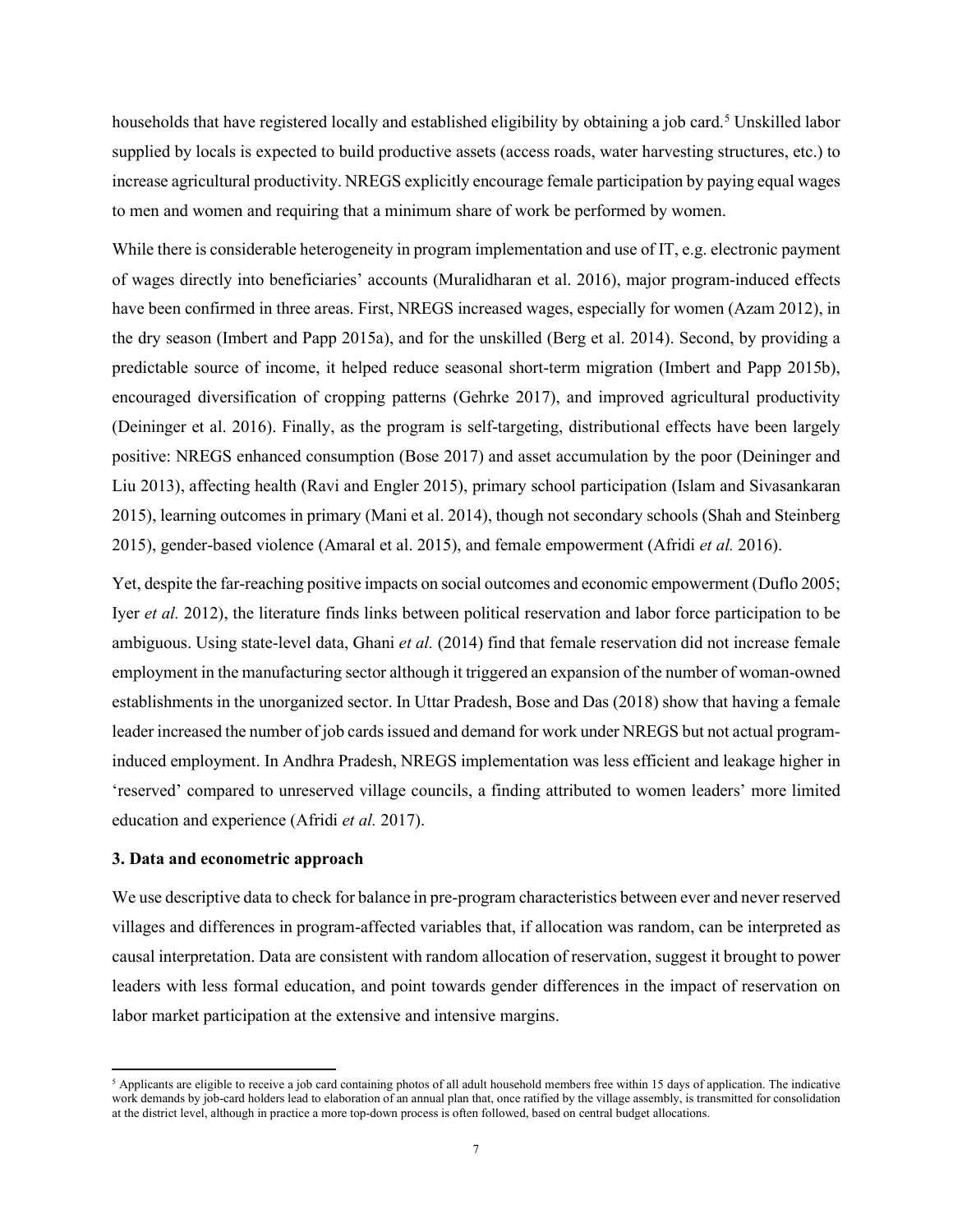#### **3.1. Data and descriptive statistics**

To explore possible links between political and economic empowerment, we use individual data from a complete enumeration of all adult residents in 190 villages in 13 states implemented in 2014/15 as part of the long-running ARIS-REDS panel. [6](#page-9-0) Information was collected on 275,677 individuals in 91,984 households. Of these 23,350, generally the most disadvantaged ones, had a job card allowing household members to apply for work under NREGS. To obtain a conservative estimate of reservation-induced effects, we limit our analysis to these households.

In addition to standard demographic and socio- economic characteristics at individual and household level, the survey obtained detailed information on actual and desired labor market participation at individual level. For individuals who participated in NREGS, data were gathered on key features of program implementation including whether dated work receipts were issued, payment was deposited directly in beneficiaries' own account, if they were paid less than the statutory wage and, if yes, whether a complaint was lodged. For a subsample of states with traditionally high levels of discrimination against women, an extra module was administered asking about individuals' involvement in key household-level decisions. In addition, a village questionnaire was also administered to, among others, elicit characteristics of all village leaders elected from 2005 together with election details, including if the election was 'reserved'.

Table 1 illustrates the timing of panchayat elections in sample states. Most states held elections in 2005/06 so that the local government had been recently elected when NREGS was launched in 2006-2008. Another round of elections was held in 2010 or 2011 and the village council leaders elected then had just completed their terms when our data were collected. Random assignment of female leadership reservation to villages provides an opportunity to assess if exposure to female leadership in the current or immediately preceding election period improved women's ability to take advantage of labor market opportunities in NREGS or the private sector although we are unable to analyze impacts of reservation and NREGS separately.

Household, individual, and village characteristics are reported in tables 2-4 separately for the entire sample (col. 1) and for villages that had or had not been reserved in the two previous election periods (cols. 2 and 3) with p-values from testing for equality of means between ever and never reserved groups reported in col. 4.[7](#page-9-1) If, as stipulated by law, villages to be reserved were chosen randomly, covariates unaffected by the

<span id="page-9-0"></span> $6$  The original survey, in 1971, was based on a representative sample of about 4,500 households in 252 villages in 16 states. Subsequent rounds took place in 1982, 1999, and 2006. While resource limitations precluded expansion of this exercise to all states, villages in the states of Andhra Pradesh, Bihar, Chhattisgarh, Haryana, Jharkhand, Madhya Pradesh, Rajasthan, Tamil Nadu, Uttar Pradesh, Maharashtra, Orissa and West Bengal were

<span id="page-9-1"></span> $\tau$  Tables providing a more detailed distinction between villages that have been reserved now and in the previous period are included in appendix tables A1 to A3. For those villages that are reserved in current period, previous period and reserved in either current or previous period, respectively, while column 4 reports the means of these characteristics of village councils that are never reserved. Relevant p-values in cols. 6-9 do not allow us to reject the hypothesis that relevant variables were balanced between the different types of villages.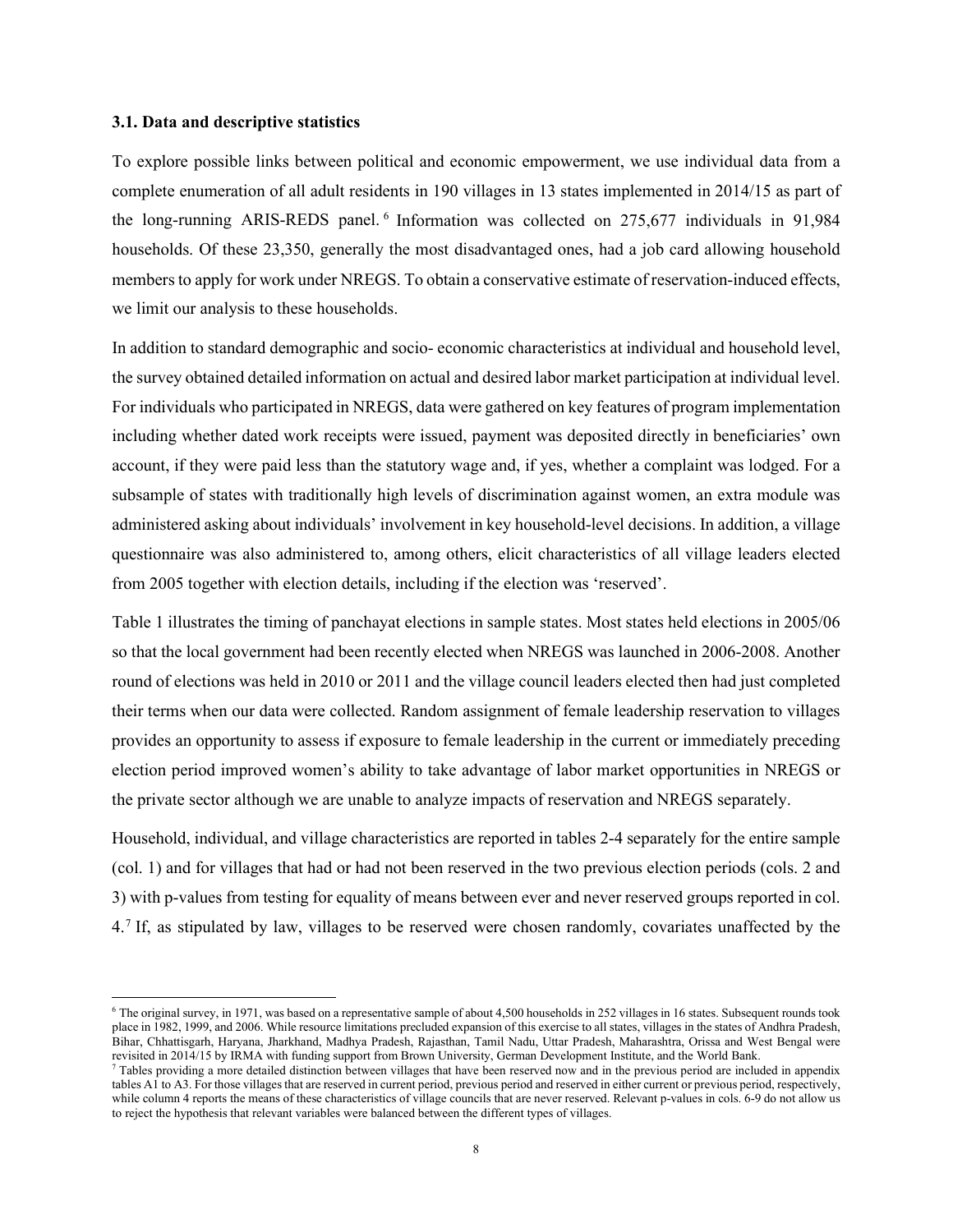program should be balanced between reserved and non-reserved villages while differences in any programrelated outcomes can be interpreted as causal effects.

Table 2 panel A presents data on the 23,350 households with job-cards and their 66,362 working-age members in sample villages. The average household includes 4.5 individuals, has a head who is aged 49 years, spent 3.8 years in school, is married in 85%, widowed in 13.6%, and female in 11.6% of cases. The data further show that 88% of sample households are Hindus, 42% belong to scheduled castes or tribes, 58% own agricultural land and 48% had a proper (pucca) house. Panel B presents means at individual level, highlighting that 29% had education at primary, 21% between primary and high school, and 11% above high school level. Neither individual nor household characteristics differ significantly between ever and never reserved villages, allaying fears about random assignment of villages to female leadership not having been adhered to.

Data at village level in table 3 (panel A) suggest that sample villages are typical of rural India with population of 450 to 520 households (2,500 to 2,800 individuals), mostly Hindu ( $\approx$ 90%) and about onethird belonging to scheduled castes ( $\approx$ 21%) or tribes ( $\approx$ 11%). Agriculture remains the main income source for 56% of households. Some 50% of villages can access a good road or primary health care within one kilometer and 92 percent have access to a primary or secondary school within 3 km.

*Pradhan* characteristics in panel B suggest that, in ever reserved villages, the share of *pradhans* who either held or contested the position of village leader before is slightly but not significantly lower in villages that had been reserved compared to those that had not. At the same time we find significant differences in leaders' attributes between the two types of villages, consistent with the notion that female reservation opened the way for less educated non-Hindu leaders: while only 26% and 14% of leaders in ever reserved villages had secondary or higher education and 48% were Hindus, corresponding figures for never reserved villages are 42%, 19%, and 64%, respectively.<sup>[8](#page-10-0)</sup>

Table 4 presents information on individuals' actual and desired labor market participation, involvement in household decision-making and, if they participated in NREGS, program implementation and governance with data for males in cols. 1-4 and for females in cols. 5-8. In line with the literature, data show that labor force participation rates and number of days worked by men (86% participation with 185 days worked annually) exceed those for women (62% and 64 days). Significant gender differences are visible in the way labor days are allocated across sectors. Men spend close to 50% of working time in non-agricultural casual employment followed by agricultural self-employment in (39%), casual labor in agriculture (33%), and

<span id="page-10-0"></span><sup>8</sup> Beyond gender, *pradhan* seats can also be reserved for scheduled castes and tribes. As seats are not allocated randomly and evidence suggests that politicians' incentives to allocate benefits along party lines may blunt such quotas' distributive effects [\(Dunning and Nilekani 2013\)](#page-32-18), we do not deal with this in detail and instead refer readers to [\(Kaletski and Prakash 2016\)](#page-32-19) and [\(Chin and Prakash 2011\)](#page-31-18) for further discussion.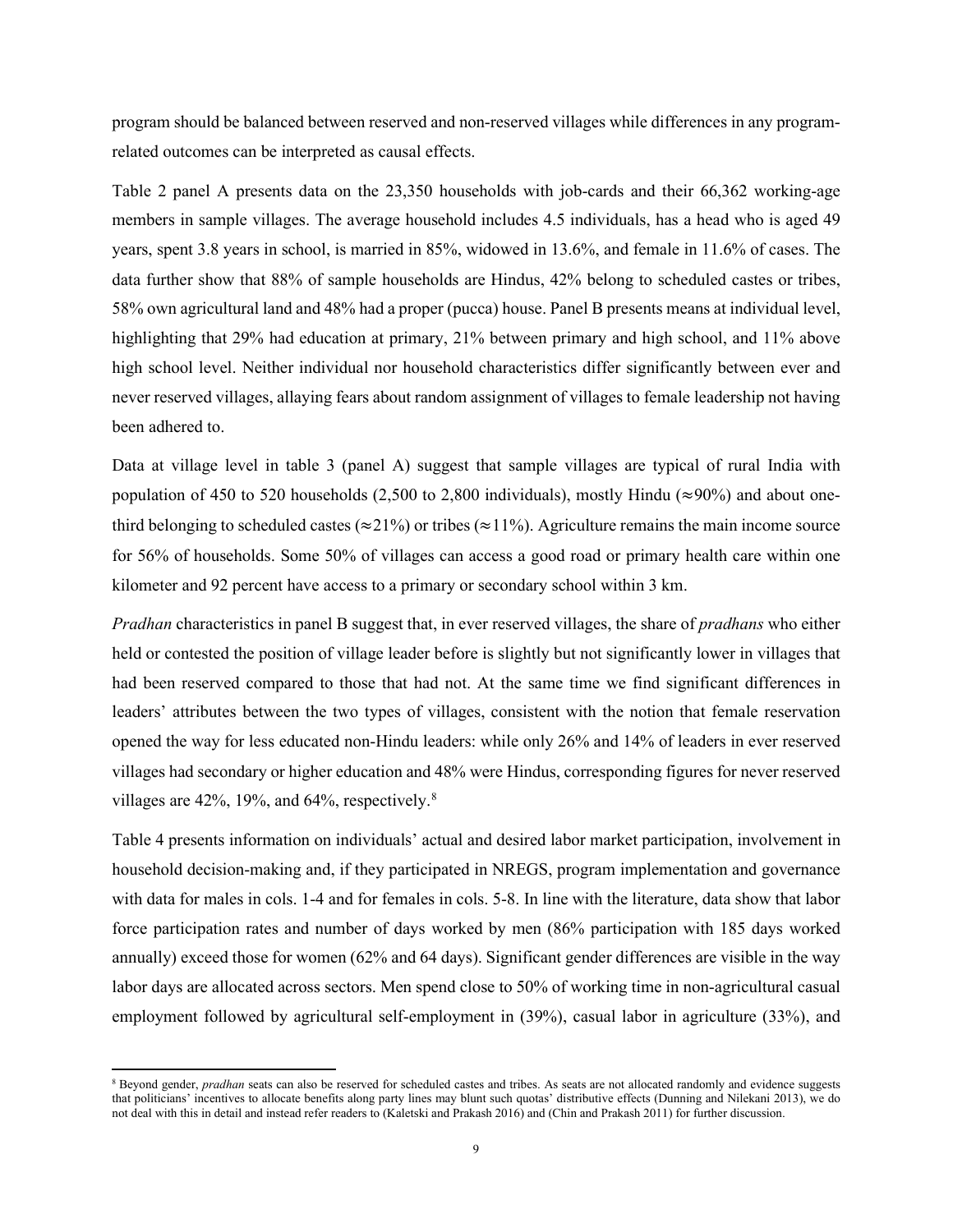salaried work (7%) and rather limited use of NREGS which accounts for less than 5% of their time. Women, by contrast, rely much more on employment in agriculture and workfare as they spend more than 60% of their time in agriculture (32% self-employed and 29% in casual labor), followed by NREGS (27%) and non-agricultural casual labor (10%). Such disproportional reliance on unskilled agricultural work makes women more susceptible to being displaced by agricultural mechanization [\(Mehrotra and Parida 2017\)](#page-33-2) with access to workfare possibly providing a safety net uptake of which could be affected by women's voice.

As these variables may be affected by female leadership reservation, testes for significance of differences in cols. 4 and 8 are of interest. We find time use, reservation-induced effects are more pronounced for females than for males: while there is no difference in labor force participation for males between ever (87%) and never (86%) reserved villages and males even work and earn significantly more in never (188 days and Rs. 66,000) vs. ever (182 days and Rs. 63,724) reserved villages, the opposite is true for women for whom labor force participation (67% vs. 58%), number of days worked per year (67 vs. 61), and total earnings (Rs. 22,490 vs. Rs. 19,804) are all significantly higher in ever vs. never reserved villages. At the same time, willingness to work more is significantly higher for males and females in ever vs. never reserved villages. The difference is larger for women than men (9.1 vs. 4.5 percentage points), possibly pointing towards greater rationing for female labor market participation [\(Desai 2018\)](#page-31-3).

Reservation also appears to affect adherence to program rules and, for indicators in which women were particularly disadvantaged, allowed them to achieve gender parity. In ever reserved villages, the share of women who got a dated work receipt and were paid directly into their bank account increased from 62% to 68% and from 80% to 91%, respectively. Reservation does not seem to have affected the share of females who were under-paid (about 45% for ever and never reserved villages) and increased it for males (35% in never vs. 41% in ever reserved villages), though close to two-thirds of those who did not get paid the set amount did launch a complaint, much higher than those who did so in never reserved villages (39% of men, and 46% of women). For the smaller sample where such data were collected, evidence on involvement in decisions on food, non-food, health, and education suggests reservation led to significant, though quantitatively modest, increases in involvement in all these decisions by males as well as females; with 76% in ever vs 70% in never reserved villages, potential reservation-induced effects are largest for females' participation in education decisions.

#### **3.2. Econometric approach**

To assess impacts of political preference on women's economic empowerment, we use the fact that, in each period, a predetermined share of villages is randomly chosen to have the leadership position reserved for a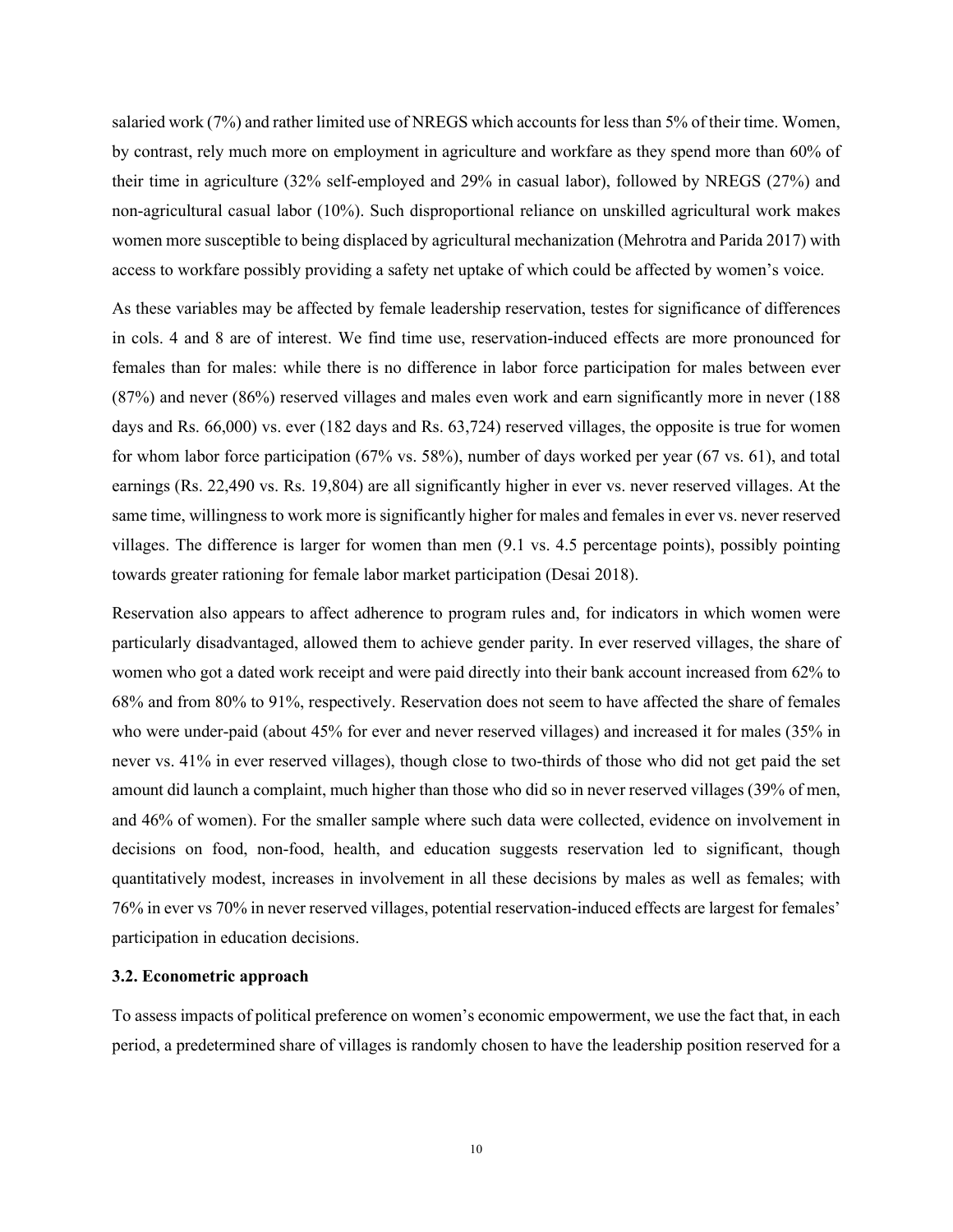woman.<sup>[9](#page-12-0)</sup> Data on current and previous reservation status allows us to test for persistence of such effects, i.e., if -in line with the notion that gender attitudes change slowly with individuals altering their attitude only after having been exposed to female leadership for some time [\(Beaman](#page-31-7) et al. 2012)- past reservation of a village for female leadership affects current outcomes. Synergies between political and economic empowerment [\(Deininger](#page-31-6) *et al.* 2019) would yield the same result. Letting *v* denote villages, *i* individuals, and *t* time, we assess the impacts of female reservation on outcome variables relating to individual *i*'s labor force participation as well as other outcome variables by estimating the following equation.

$$
Y_{iv} = \beta_0 + \beta_1 R_v^1 + \beta_2 R_v^2 + \beta_3 X_{iv} + \beta_4 V_v + u_d + \varepsilon_{iv} (1)
$$

where  $Y_{iv}$  is the outcome variable of interest for individual *i* in village *v*,  $R_v^1$  is an indicator variable that equals one if council leadership in village *v* was reserved for women in the most recent election (i.e., the *pradhan* at the time of the survey was a woman who assumed her position as a result of reservation) and zero otherwise;  $R_v^2$  is an indicator variable that equals one if council leadership in village *v* had been reserved for a woman in the previous election and zero otherwise;  $^{10}$  $^{10}$  $^{10}$  X is a vector of household and individual controls; *V* is a vector of village and *pradhan* characteristics;  $u_d$  a district fixed effect; and  $\varepsilon_{iv}$  an error term. Our main interest is in  $\beta_l$  and  $\beta_2$ , the parameter estimates of current or past reservation on individual outcomes relative to the base category of a village never having been reserved.

To explore the gender dimension of reservation, we let *fiv* be an indicator variable taking a value of one if the respondent is female and zero otherwise. With interactions between respondent's gender and current or past reservation, our estimating equation becomes:

$$
Y_{iv} = \beta_0 + \beta_1 R_v^1 + \beta_3 (R_v^1 \times f_{ivt}) + \beta_2 R_v^2 + \beta_4 (R_v^2 \times f_{iv}) + \beta_5 X_{iv} + \beta_6 V_v + u_d + \varepsilon_{iv} \tag{2}
$$

where parameters are as above and the main difference from other studies is that the parameters estimated are gender-specific. In other words, *β<sup>1</sup>* and *β<sup>2</sup>* are the estimated impact of current or past reservation on men and  $\beta_1 + \beta_3$ , as well as  $\beta_2 + \beta_4$  are estimated impacts of current and past reservation on women so that the household-level impact of current reservation is given by  $\beta_2 + \beta_4$ . The significance of linear combinations of estimated parameters can be tested via F-tests which are reported in the results tables throughout.

<span id="page-12-0"></span><sup>&</sup>lt;sup>9</sup> In 2009/10 all states in our sample except Bihar and Madhya Pradesh (where the share was 50 percent) required a third of villages to reserve the *pradhan* position for a woman. By 2015 all except Haryana and Uttar Pradesh had increased the share of *panchayats* required to reserve seats for women to 50 percent. Whatever the overall share, because a village's reservation status is exogenously given it does not affect our analysis. For a detailed discussion of how randomization is implemented, see Dunning and Nilekani (2013) and Chattopadhyay and Duflo (2004).

<span id="page-12-1"></span><sup>&</sup>lt;sup>10</sup> To illustrate:  $R^1$ , for villages in Andhra Pradesh equals one if, in this village, the 2011 election was reserved for a woman and  $R^2$ , equals one if in this village the 2006 election had been reserved. Similarly, for villages in Orissa  $R^1$ <sub>v</sub> and  $R^2$ <sub>v</sub> equal 1 if the 2012 or 2007 elections were reserved.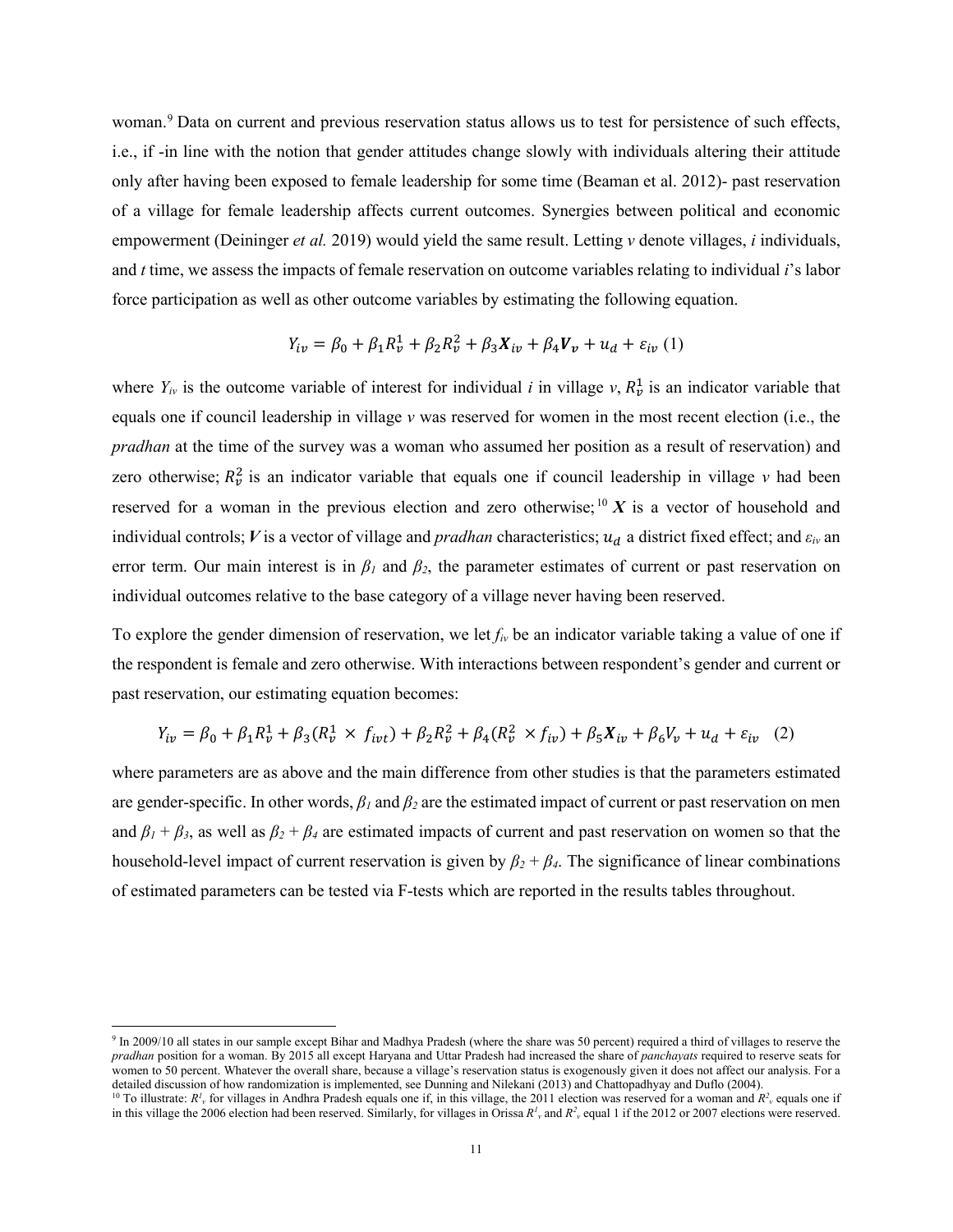### **4. Results and discussion**

Regressions at household- and individual-level suggest that reservation had no concurrent impact on female labor force participation but affected modalities of NREGS implementation, e.g. if work receipts were issued and those receiving less than the stipulated wage complained. Past reservation is estimated to have led to gains in female labor force participation at the extensive and the intensive margin. Significant part of these impacts materialized via higher NREGS participation and married individuals, especially women, benefited most. Greater labor force participation in turn seems to have triggered improvements in women's income, demand for work, and intra-household bargaining power.

#### **4.1 Impacts of reservation on female labor market participation**

Table 5 reports results from regressions of labor force participation without and with gender-differentiated effects that correspond to equations (1) and (2) in panels A and B, respectively. Beyond results for overall participation along the intensive (col. 1) and extensive (col. 4) margin, estimated coefficients are reported separately for NREGS-related activities (cols. 3 and 6) and all activities except NREGS (cols. 2 and 5).

Concurrent reservation is estimated to have had no impact on participation at the extensive margin. At the intensive margin, there is some evidence that introduction of NREGS crowded out non-NREGS activities with a marginally significant increase in NREGS days (coefficient of 0.128 in col. 6 of panel A) substituting for a reduction in non-NREGS related labor supply (coefficient of -0.092 in col. 5). Differentiating by gender in panel B suggests that this is driven by male labor supply. We thus cannot reject the hypothesis that, during the reserved period, there is no impact of reservation on either the extent or the intensity of overall female labor market participation.

By contrast, we find highly significant gender effects of reservation in the previous period: the likelihood of labor market participation overall is estimated to have increased by 2.7 percentage points (col. 1), an effect comprised of estimated increases by 6.3 and 2.2 points for NREGS and non-NREGS work (cols. 2 and 3), respectively. A similarly highly significant overall effect -with an elasticity of 0.257 for NREGSand 0.124 for non-NREGS-related work, respectively (cols. 6 and 5) emerges at the intensive margin.

Disaggregating these effects by gender in panel B highlights that virtually all long-term impacts can be attributed to changes in women's rather than men's labor market participation. F-tests in the bottom rows of table 5 indicate that estimated impacts of reservation on women's labor supply  $(\alpha_2 + \beta_2)$  are significant at the 1% level throughout. Past reservation is estimated to have led to an 8.2 percentage point increase in the likelihood of female labor force participation, comprised of estimated increases of 15 and 6.5 percentage points in women's likelihood of participating in NREGS and non-NREGS work, respectively. With 44%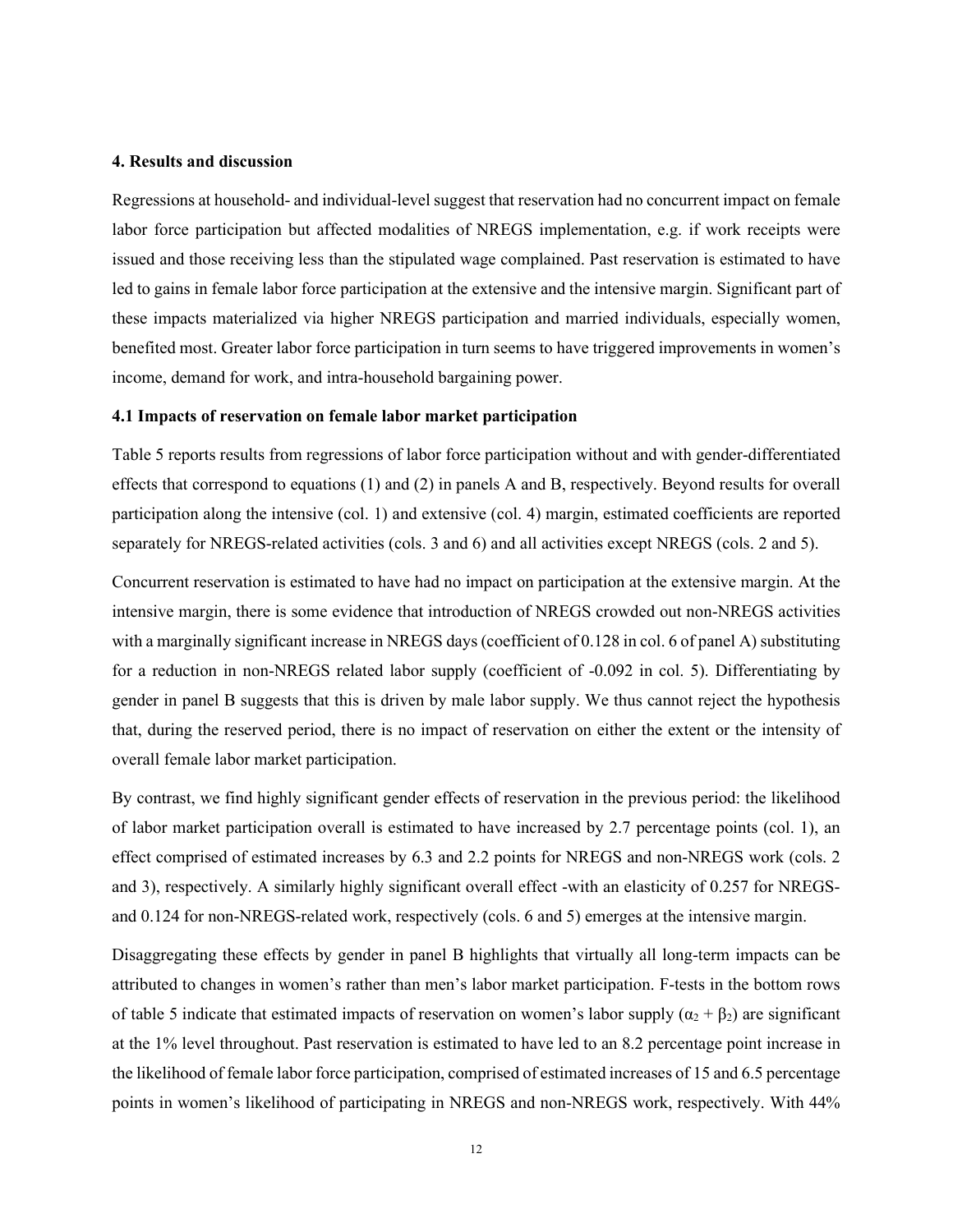overall (col. 4) -33% for non-NREGS (col. 5) and 49% for NREGS work (col. 6)- estimated elasticities at the intensive margin are even larger.

Thus, even though reservation seems not to have affected women's labor market participation in the short term, it brought a significant number of women to the labor force and increased existing participants' labor supply in the medium term. Given the requirement for NREGS to offer conditions favorable for females, it is not too surprising to find estimated coefficients for work performed under this program to be consistently larger than for non NREGS-related work. At the same time, coefficients for non NREGS work are significant throughout and suggest that, beyond potentially affecting the modalities under which workfare was provided, reservation increased women's demand for paid work. This is consistent with the notion of the program having performed a catalytic role, affecting social norms by having female leaders act as role models and changing level and quality of women's political participation [\(Deininger](#page-31-17) *et al.* 2015). Regressions at household level suggest that access to job cards was not affected by a village's current or past reservation status.

#### **4.2 Heterogeneity of effects**

If, as the literature suggests, the scope for labor market participation is particularly limited for married women [\(Eswaran](#page-32-1) *et al.* 2013), reservation-induced effects may be more pronounced for this group, either by providing them with economic resources and social connections that they would not otherwise have access to or by helping to change their husbands' attitude to general gender roles and particularly female labor force participation [\(Bernhardt](#page-31-4) *et al.* 2018). To test this, we run the above regressions separately for the sub-samples of married and unmarried individuals.

Results from doing so in Table 6 indeed support this notion, suggesting estimated effects are consistently more significant and larger for married than for unmarried individuals: First, in contrast to insignificant aggregate effects of concurrent reservation on labor supply in the total sample, current reservation is estimated to increase married women's likelihood of labor force participation by 1.7 percentage points with marginal significance. The main channel for concurrent effects to materialize is via NREGS-related work, participation in which is estimated to increase by 4.1 percentage points as a result of reservation irrespectively of gender (panel A, col. 6), largely by substituting for self-employment by males and, with a slightly smaller point estimate, females.

Aggregate effects of current reservation on unmarried individuals' participation are insignificant (panel B col. 1): while the negative effect on self-employment (col. 2 and 3) is consistent with findings for married individuals, reservation has no significant effect on NREGS participation by unmarried ones, consistent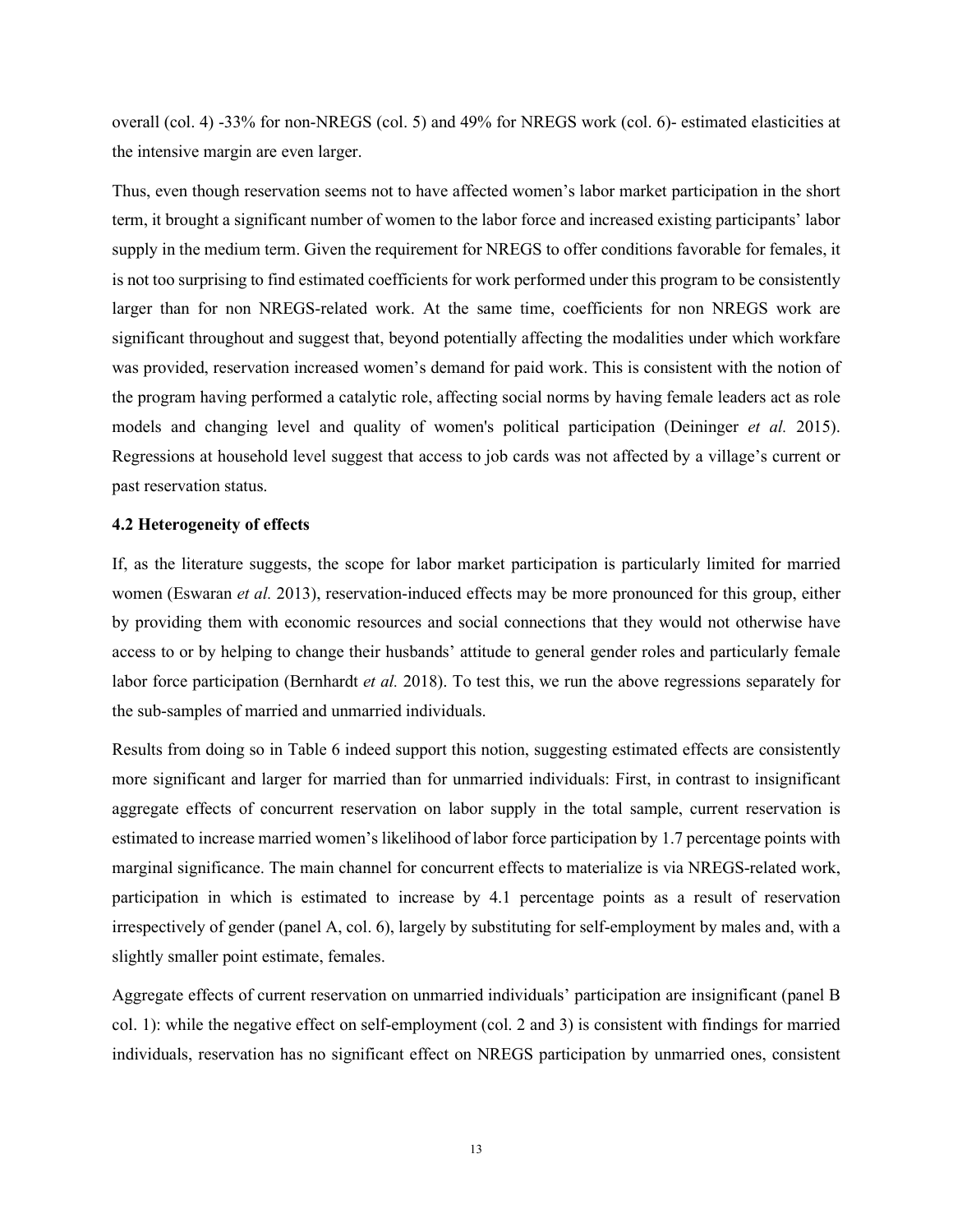with the notion that they have access to different opportunities in the labor market or different returns to work at home [\(Afridi](#page-31-2) *et al.* 2018). [11](#page-15-0)

Second, past reservation is estimated to have had a gender-differentiated impact whereby a reduction in the likelihood of married males' participation -by 3.7 percentage points- is more than compensated for by an increase in married females' propensity to participate to yield a net increase of 9.1 percentage points overall due to female reservation. Disaggregating by type of labor suggests that most of this effect can be attributed to increased participation in NREGS activities, estimated to increase by 17 percentage points, versus 6.2 percentage point gain in non-NREGS activities. The comparison of estimated elasticities at the intensive margin between NREGS and non-NREGS demonstrates even large difference between the two types of job activities (0.62 for NREGS vs. 0.30 for non-NREGS activities).

By comparison, for unmarried individuals, we find evidence of smaller effects of past reservation that do not differ by gender and are less dominated by NREGS. For example, past reservation would increase female's probability to participate in non-NREGS and NRGES by 4.7 percentage points and 6.7%, respectively. The gain in intensive margins between non-NREGS and NRGES are even more similar as the estimated elasticities for NREGS and non-NREGS activities are 0.27 and 0.24, respectively.

#### **4.3 Impact pathways**

To explore if reservation affected supply- or demand-side factors, we report effects on modalities of NREGS implementation that are likely to have affected the supply of jobs and women's bargaining power within the household separately. Results from regressions (1) and (2) with the key indicators of program implementation in table 7 suggest that current as well as past reservation helped improve quality of program implementation in several dimensions: The share of those who received a dated receipt for work performed under NREGS (col. 1) increased significantly during the reserved period and beyond (with elasticities of 27% and 50%, respectively). The likelihood of lodging complaints in case of under-payment also increased in the reserved period (with an elasticity of about 27%), though no longer thereafter (col. 4). Significant lagged effects are observed for an increased likelihood of wages being paid directly into beneficiaries' account (col. 2) with an estimated elasticity of 17%; the likelihood of complaints for underpayment being addressed (col. 6 with an elasticity of 24%) and possibly as a result, a reduction in the likelihood of underpayment (col. 4). While reservation has undeniably improved program governance and thus enhanced females' ability to access jobs under NREGS, none of these effects are gender-specific; to the contrary, for some, mainly lodging and response to complaints, women are estimated to lag men.

<span id="page-15-0"></span> $<sup>11</sup>$  Regressions distinguishing non-NREGS related work for married and unmarried individuals along the extensive (table A5) and intensive (table</sup> A6) margins are included in the appendix.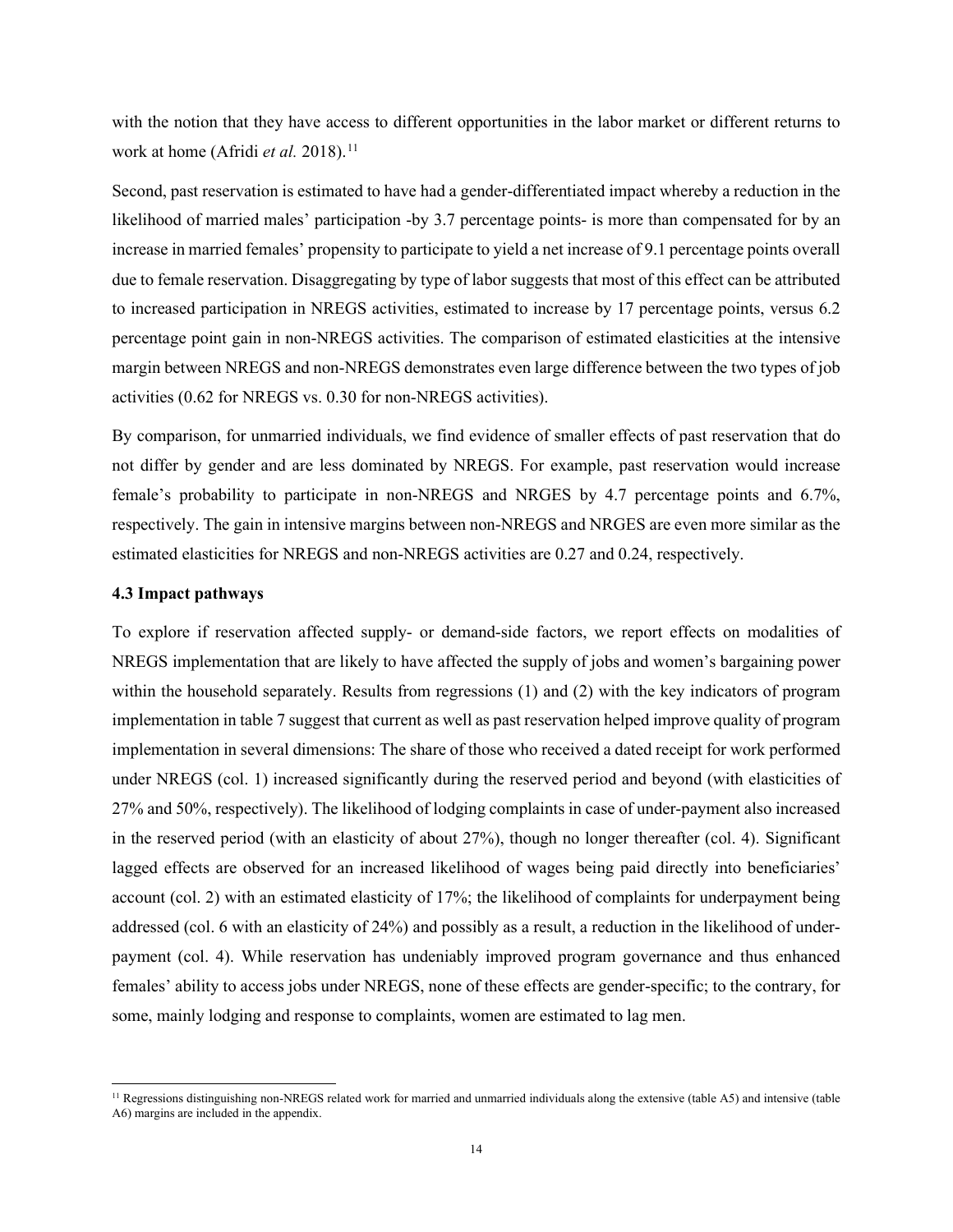Results from regressions in table 8 allow us to explore if reservation increased women's demand for work as well as their income and bargaining power. As one would expect if reservation relaxes constraints to female labor supply, it triggers significant lagged increases of women's individual income, estimated to have increased by some 78% and females' (but not males') demand for work by some 16 percentage points. Although not available for the entire sample, data on intra-household bargaining power support the notion of a role-model effect of reservation having, with a lag, led to higher levels of female autonomy: The share of women who participate in decision-making on food, health, and education is estimated to have increased by 16, 14, and 7 percentage points, respectively.

We conclude that, beyond improving supply of jobs that are suitable and attractive for females, reservation enhanced female decision-making autonomy and their potential and actual participation in the labor force. A possible interpretation of the above evidence is that the role model effect provided by past female leaders enhanced women's ability to take advantage of changes in the availability of jobs, including those made available via NREGs, available to everybody.

#### **5. Conclusion and policy implications**

Motivated by the recent decline of female labor force participation in India, this paper explores if random reservation of political leadership positions for women affects women's labor force participation as well as supply- and demand-related factors. While there is no contemporaneous effect, past leadership reservation for women significantly increased females labor supply by allowing individuals to join the labor force and increasing the amount of time spent working by those already in work.

While large part of the observed effects is attributable to females' improved ability to take advantage of public workfare under NREGS, female participation in non-NREGS labor markets (especially nonagricultural casual and self-employment) expands as well. Estimated effects are stronger for married than for unmarried women. Labor force participation allows women to obtain higher levels of individual income, increases their demand for work, and affects bargaining power by enhancing their participation in intrahousehold decision making on spending for consumption, health, and education. Avenues to enhance these effects by combining them with targeted provision of information and training to change not only norms regarding women's labor force participation but also equip them with the skills to adapt to changing labor market conditions are a priority area for further research.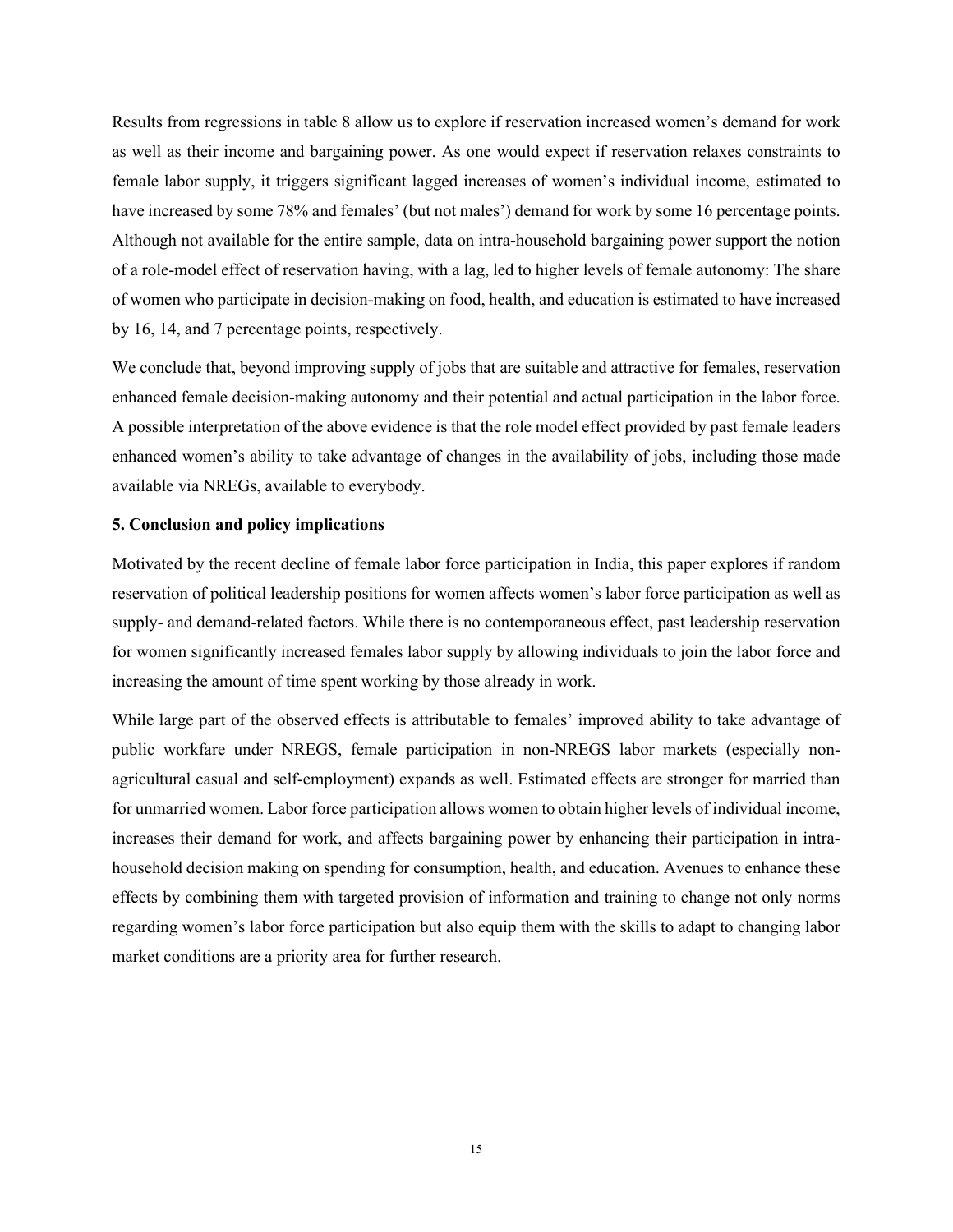**Table 1: Timing for panchayat elections, NREGS roll-out and data collection**

|                | 2005 | 2006 | 2007 | 2008 | 2009 | 2010 | 2011 | 2012 | 2013 | 2014 | 2015 |
|----------------|------|------|------|------|------|------|------|------|------|------|------|
| Andhra Pradesh |      |      |      |      |      |      |      |      |      |      |      |
| Bihar          |      |      |      |      |      |      |      |      |      |      |      |
| Chhattisgarh   |      |      |      |      |      |      |      |      |      |      |      |
| Haryana        |      |      |      |      |      |      |      |      |      |      |      |
| Maharashtra    |      |      |      |      |      |      |      |      |      |      |      |
| Madhya Pradesh |      |      |      |      |      |      |      |      |      |      |      |
| Orissa         |      |      |      |      |      |      |      |      |      |      |      |
| Rajasthan      |      |      |      |      |      |      |      |      |      |      |      |
| Tamil Nadu     |      |      |      |      |      |      |      |      |      |      |      |
| Uttar Pradesh  |      |      |      |      |      |      |      |      |      |      |      |
| West Bengal    |      |      |      |      |      |      |      |      |      |      |      |

*Note:* Lightly shaded areas indicate the period of roll-out of NREGS. Phase 1 of the program was rolled out in Feb 2006 in 200 districts, phase 2 of the program was rolled out in April 2007 in next 130 districts and Phase 3 of the program was rolled out in April 2008 in remaining districts of India. The darker shading in 2014 indicates the time of data collection for the survey used in the analysis. √ indicates the timing of panchayat election in states of India.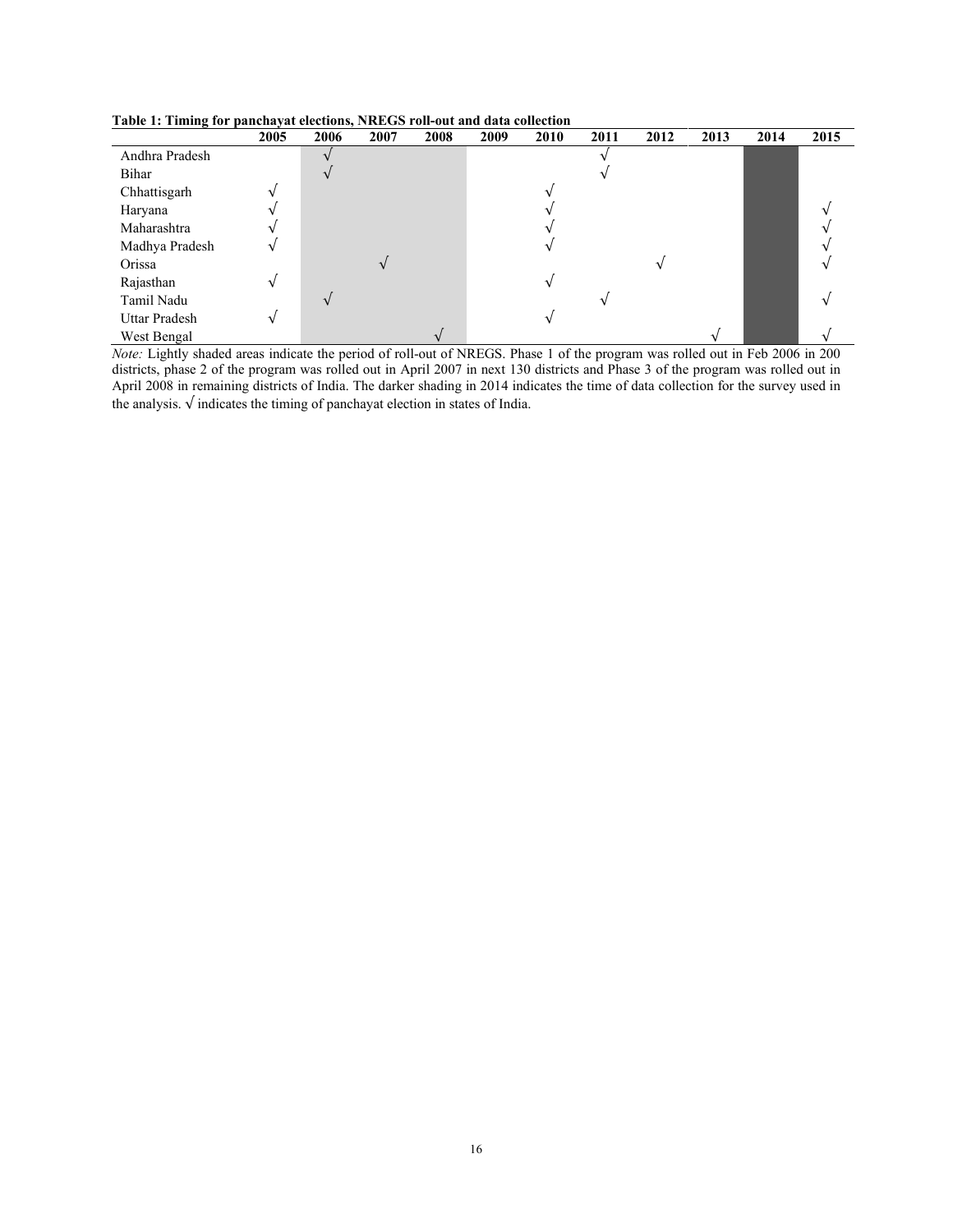|  |  | Table 2: Household and individual level summary statistics |
|--|--|------------------------------------------------------------|
|--|--|------------------------------------------------------------|

|                                            | <b>Total</b> |        | <b>Reservation Status</b> |                   |  |
|--------------------------------------------|--------------|--------|---------------------------|-------------------|--|
|                                            |              | Ever   | <b>Never</b>              | <b>Difference</b> |  |
| <b>Panel A: Household characteristics</b>  |              |        |                           |                   |  |
| Female head                                | 0.116        | 0.115  | 0.117                     | $-0.002$          |  |
| Head's age                                 | 49.2         | 49.3   | 48.9                      | 0.400             |  |
| Head's education                           | 3.800        | 3.830  | 3.750                     | 0.080             |  |
| Head married                               | 0.848        | 0.842  | 0.855                     | $-0.013$          |  |
| Head widowed /separated                    | 0.136        | 0.143  | 0.128                     | 0.015             |  |
| Household size                             | 4.480        | 4.480  | 4.470                     | 0.010             |  |
| Males 15-65 years                          | 1.650        | 1.660  | 1.630                     | 0.030             |  |
| Males 15-65 years                          | 1.560        | 1.570  | 1.550                     | 0.020             |  |
| Children <15 years                         | 1.080        | 1.070  | 1.110                     | $-0.040$          |  |
| Female children <15 years                  | 0.530        | 0.520  | 0.540                     | $-0.020$          |  |
| Max. educ. in hh (years)                   | 14.260       | 14.420 | 14.070                    | 0.350             |  |
| Hindu                                      | 0.888        | 0.882  | 0.894                     | $-0.012$          |  |
| SC/ST                                      | 0.419        | 0.404  | 0.438                     | $-0.034$          |  |
| Owns agricultural land                     | 0.579        | 0.599  | 0.555                     | $0.044*$          |  |
| Has pucca house                            | 0.476        | 0.483  | 0.467                     | 0.016             |  |
| # observations                             | 23,350       | 12,678 | 10,672                    |                   |  |
| <b>Panel B: Individual characteristics</b> |              |        |                           |                   |  |
| Female                                     | 0.490        | 0.491  | 0.489                     | 0.002             |  |
| Age                                        | 39.8         | 39.9   | 39.7                      | 0.200             |  |
| Educ. primary.                             | 0.213        | 0.208  | 0.218                     | $-0.010$          |  |
| Educ. up to high school                    | 0.291        | 0.291  | 0.292                     | $-0.001$          |  |
| up to graduate                             | 0.110        | 0.116  | 0.102                     | 0.014             |  |
| Others                                     | 0.015        | 0.015  | 0.014                     | 0.001             |  |
| Married                                    | 0.748        | 0.742  | 0.754                     | $-0.012$          |  |
| Unmarried                                  | 0.174        | 0.176  | 0.172                     | 0.004             |  |
| No. of obs.                                | 66,362       | 34,707 | 31,655                    |                   |  |

*Note:* Author's own calculation from 2014/15 REDS follow-up survey. To test difference in means, p values from regressions with district fixed effects and standard errors clustered by village panchayat are reported in the last column.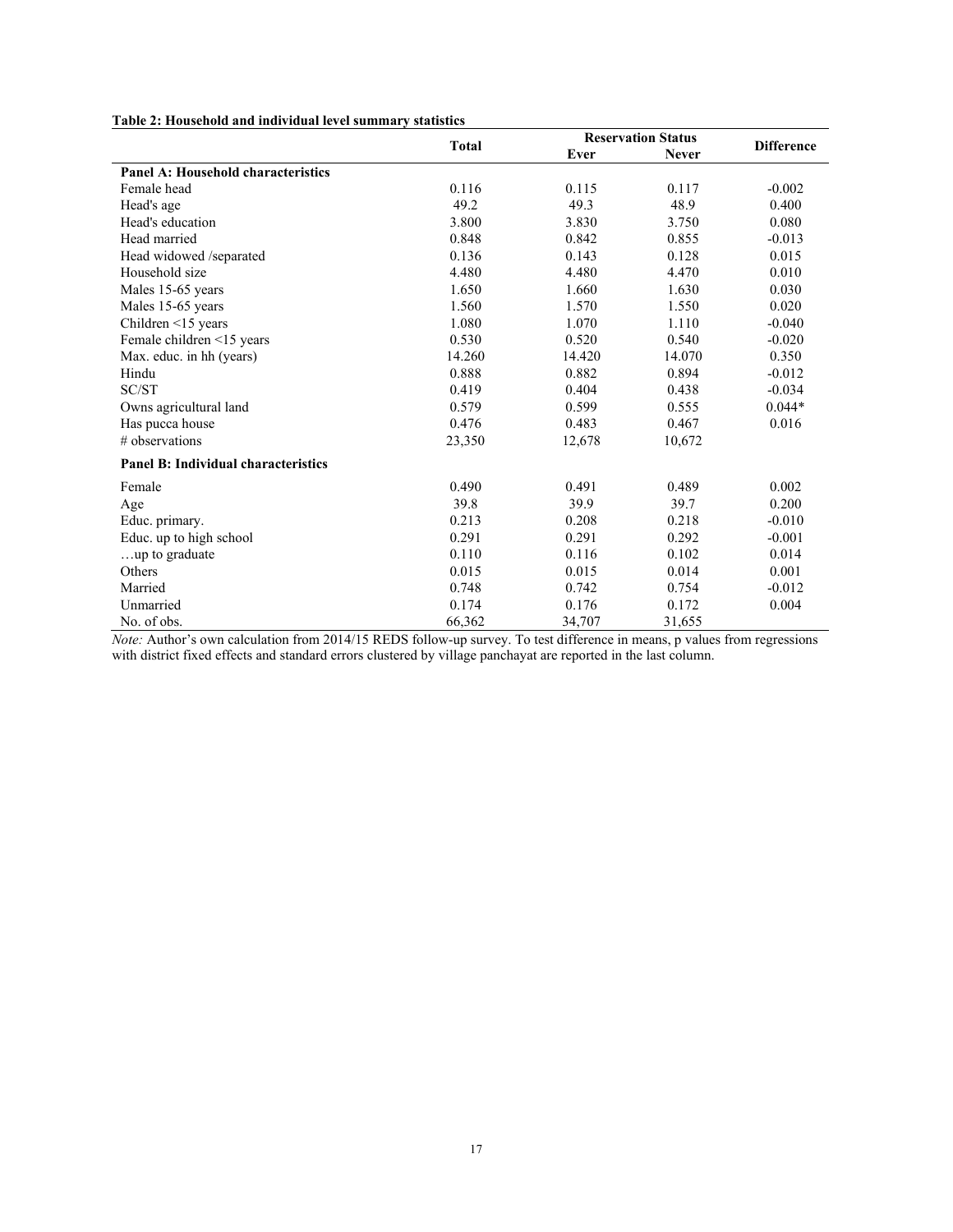#### **Table 3: Village level summary statistics**

|                                           | Total  |        | <b>Reservation Status</b> | T-test of  |  |
|-------------------------------------------|--------|--------|---------------------------|------------|--|
|                                           |        | Ever   | <b>Never</b>              | difference |  |
| Panel A: Village characteristics          |        |        |                           |            |  |
| Population                                | 2,619  | 2,472  | 2,766                     | $-294$     |  |
| Households                                | 483    | 448    | 519                       | $-710$     |  |
| SCs                                       | 0.208  | 0.204  | 0.212                     | $-0.008$   |  |
| <b>STs</b>                                | 0.115  | 0.120  | 0.110                     | 0.010      |  |
| Share of Hindu                            | 0.898  | 0.901  | 0.894                     | 0.007      |  |
| Share in agric.                           | 0.563  | 0.582  | 0.543                     | 0.039      |  |
| Has prim. school                          | 0.921  | 0.905  | 0.937                     | $-0.032$   |  |
| Has sec. school                           | 0.926  | 0.926  | 0.926                     | 0.000      |  |
| Has prim health center                    | 0.537  | 0.558  | 0.516                     | 0.042      |  |
| Has pucca road                            | 0.505  | 0.516  | 0.495                     | 0.021      |  |
| Dist. to district HQ (km)                 | 51.170 | 50.440 | 51.900                    | $-1.460$   |  |
| Dist. to town (km)                        | 14.940 | 13.970 | 15.910                    | $-1.940$   |  |
| Dist. to bus station (km)                 | 4.240  | 4.980  | 3.490                     | 1.490      |  |
| Dist. railway station (km)                | 25.130 | 25.590 | 24.660                    | 0.930      |  |
| Dist. to post office (km)                 | 1.940  | 1.990  | 1.880                     | 0.110      |  |
| <b>Panel B: Pradhan's Characteristics</b> |        |        |                           |            |  |
| Earlier contested                         | 0.158  | 0.137  | 0.179                     | $-0.042$   |  |
| Held position before                      | 0.474  | 0.442  | 0.505                     | $-0.063$   |  |
| Up to high school                         | 0.263  | 0.263  | 0.263                     | 0.000      |  |
| High sec. & above                         | 0.342  | 0.263  | 0.421                     | $-0.158$   |  |
| Higher education                          | 0.163  | 0.137  | 0.189                     | $-0.052$   |  |
| <b>SC</b>                                 | 0.537  | 0.579  | 0.495                     | 0.084      |  |
| <b>ST</b>                                 | 0.116  | 0.116  | 0.116                     | 0.000      |  |
| OBC                                       | 0.126  | 0.105  | 0.147                     | $-0.042$   |  |
| <b>OC</b>                                 | 0.216  | 0.200  | 0.232                     | $-0.032$   |  |
| Hindu                                     | 0.563  | 0.484  | 0.642                     | $-0.158$   |  |
| Muslim                                    | 0.089  | 0.084  | 0.095                     | $-0.011$   |  |
| No. of obs.                               | 190    | 95     | 95                        |            |  |

*Note:* Author's own calculation from 2014/15 REDS follow-up survey. To test difference in means, p values from regressions with district fixed effects and standard errors clustered by village panchayat are reported in the last column.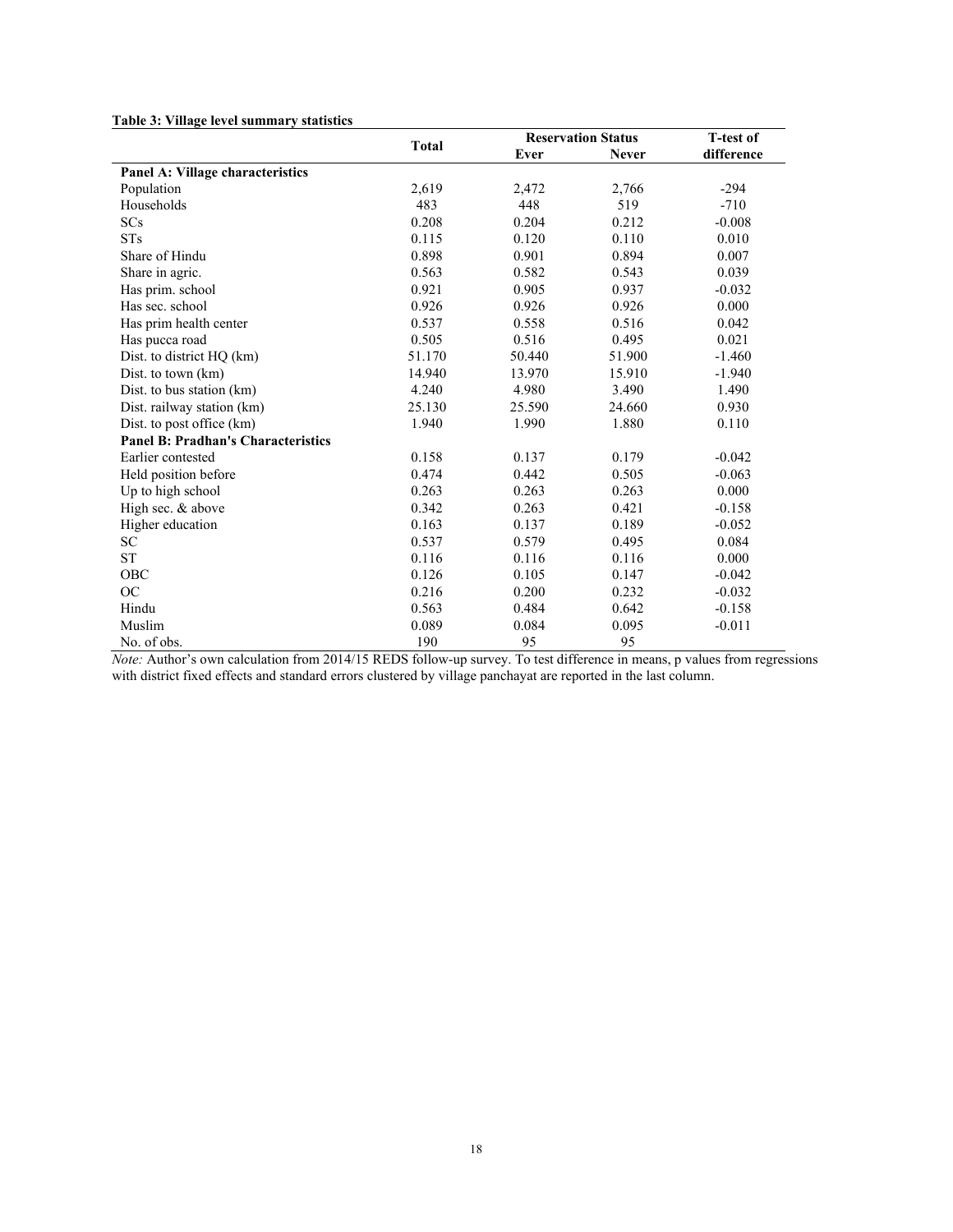|  |  | Table 4: Summary statistics of labor days and labor force participation rate by reservation status |  |  |
|--|--|----------------------------------------------------------------------------------------------------|--|--|
|--|--|----------------------------------------------------------------------------------------------------|--|--|

|                                          | <b>Total</b> | <b>Reservation status</b> |              | <b>Test</b> | <b>Total</b> |        | <b>Reservation status</b> | <b>Test</b> |
|------------------------------------------|--------------|---------------------------|--------------|-------------|--------------|--------|---------------------------|-------------|
|                                          |              | Ever                      | <b>Never</b> |             |              | Ever   | <b>Never</b>              |             |
|                                          |              |                           | <b>Males</b> |             |              |        | <b>Females</b>            |             |
| Panel A: Labor supply                    |              |                           |              |             |              |        |                           |             |
| Participated in labor market             | 0.86         | 0.87                      | 0.86         | 0.01        | 0.62         | 0.67   | 0.58                      | $0.09***$   |
| self-empl. in agric.                     | 0.39         | 0.41                      | 0.37         | $0.04***$   | 0.32         | 0.35   | 0.29                      | $0.06***$   |
| self-empl. in non-agric.                 | 0.06         | 0.05                      | 0.06         | $-0.01***$  | 0.01         | 0.01   | 0.01                      | $0.00*$     |
| casual labor in agric.                   | 0.33         | 0.35                      | 0.32         | $0.03**$    | 0.29         | 0.31   | 0.28                      | $0.03***$   |
| casual labor in non-agri.                | 0.49         | 0.49                      | 0.49         | 0.00        | 0.1          | 0.1    | 0.09                      | $0.01***$   |
| in NREGA                                 | 0.23         | 0.25                      | 0.21         | $0.04***$   | 0.27         | 0.31   | 0.22                      | $0.09***$   |
| regular salaried work                    | 0.07         | 0.07                      | 0.07         | 0.00        | 0.01         | 0.01   | 0.01                      | 0.00        |
| No of days worked                        | 184.8        | 182.3                     | 187.6        | $-5.30***$  | 64.1         | 67.2   | 60.8                      | $6.40***$   |
| self-empl. in agric.                     | 19.9         | 21.8                      | 17.8         | $4.00***$   | 12.2         | 14.2   | 10.0                      | $4.20***$   |
| self-empl. in non-agric.                 | 13.8         | 12.5                      | 15.2         | $-2.70***$  | 2.3          | 2.3    | 2.4                       | $-0.10$     |
| casual labor in agric.                   | 33.2         | 32.1                      | 34.3         | $-2.20***$  | 23.3         | 21.9   | 24.7                      | $-2.80***$  |
| casual labor in non-agri.                | 90.6         | 88.5                      | 92.8         | $-4.30***$  | 12.1         | 12.1   | 12.2                      | $-0.10$     |
| $\ldots$ in NREGA                        | 6.6          | 7.5                       | 5.7          | $1.80***$   | 10.7         | 13.2   | 8.0                       | $5.20***$   |
| regular salaried work                    | 20.8         | 19.9                      | 21.8         | $-1.90**$   | 3.5          | 3.6    | 3.4                       | 0.20        |
| Individual income (Rs.)                  | 65,000       | 63,724                    | 66,000       | $-2276*$    | 20,986       | 22,490 | 19,804                    | 2686**      |
| Would like to work more                  | 0.274        | 0.296                     | 0.251        | 0.05        | 0.316        | 0.359  | 0.268                     | 0.09        |
| If participated in NREGS work            |              |                           |              |             |              |        |                           |             |
| Got dated receipt                        | 0.734        | 0.744                     | 0.721        | $0.02*$     | 0.660        | 0.684  | 0.615                     | $0.07***$   |
| Paid directly to bank account            | 0.889        | 0.905                     | 0.865        | $0.04***$   | 0.866        | 0.905  | 0.795                     | $0.11***$   |
| Was paid less than was due               | 0.388        | 0.412                     | 0.350        | $0.06***$   | 0.454        | 0.453  | 0.463                     | $-0.01$     |
| If less, did complain                    | 0.557        | 0.649                     | 0.390        | $0.26***$   | 0.590        | 0.658  | 0.464                     | 0.19        |
| No. of obs.                              | 34,427       | 17,990                    | 16,437       |             | 31,935       | 16,717 | 15,218                    |             |
| Panel B: Intra-household decision making |              |                           |              |             |              |        |                           |             |
| Participates in decisions on             |              |                           |              |             |              |        |                           |             |
| $\ldots$ food                            | 0.655        | 0.669                     | 0.638        | $0.03***$   | 0.839        | 0.851  | 0.824                     | $0.03***$   |
| nonfood                                  | 0.828        | 0.835                     | 0.819        | $0.02**$    | 0.761        | 0.769  | 0.751                     | $0.02**$    |
| health                                   | 0.798        | 0.807                     | 0.786        | $0.02***$   | 0.866        | 0.875  | 0.855                     | $0.02***$   |
| education                                | 0.854        | 0.862                     | 0.844        | $0.02***$   | 0.737        | 0.763  | 0.704                     | $0.06***$   |
| No. of obs.                              | 12,284       | 5,390                     | 6,894        |             | 11,395       | 4,978  | 6,417                     |             |

*Note:* Author's own calculation from 2014/15 REDS follow-up survey. As discussed in the text, funding constraints required to limit collection of information on intra-household decision to 5 states (Gujarat, Uttar Pradesh, Maharashtra, Orissa, and West Bengal). To test difference in means, p values from regressions with district fixed effects and standard errors clustered by village panchayat are reported in the last column.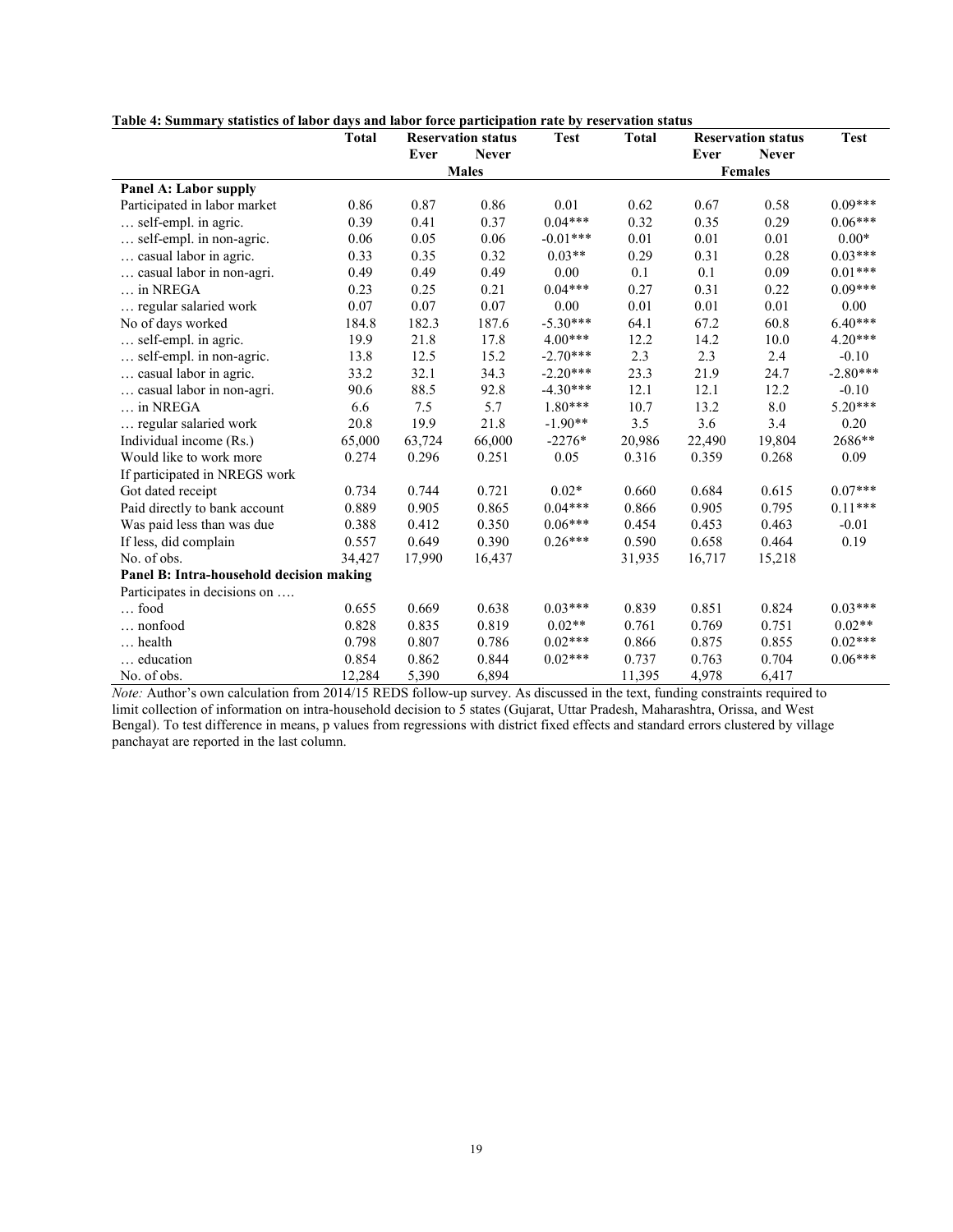|  | Table 5: Effects of political reservation on labor supply at extensive and intensive margin |
|--|---------------------------------------------------------------------------------------------|
|  |                                                                                             |

|                                                                 |              | Participation   |                   |              | No. of days worked |                   |
|-----------------------------------------------------------------|--------------|-----------------|-------------------|--------------|--------------------|-------------------|
|                                                                 | <b>Total</b> | <b>No NREGS</b> | <b>NREGS</b> only | <b>Total</b> | <b>No NREGS</b>    | <b>NREGS</b> only |
| Panel A                                                         |              |                 |                   |              |                    |                   |
| Res. now $(\alpha_1)$                                           | 0.000        | $-0.016$        | 0.034             | $-0.038$     | $-0.092**$         | $0.128*$          |
|                                                                 | (0.008)      | (0.010)         | (0.022)           | (0.038)      | (0.045)            | (0.067)           |
| Res. before $(\alpha_2)$                                        | $0.027***$   | $0.022**$       | $0.063***$        | $0.166***$   | $0.124***$         | $0.257***$        |
|                                                                 | (0.010)      | (0.010)         | (0.019)           | (0.049)      | (0.045)            | (0.064)           |
| Observations                                                    | 66,362       | 66,362          | 66,362            | 66,362       | 66,362             | 66,362            |
| R-squared                                                       | 0.28         | 0.317           | 0.242             | 0.377        | 0.405              | 0.230             |
| Test:                                                           |              |                 |                   |              |                    |                   |
| F test ( $\alpha_1 + \alpha_2 = 0$ ; p val)                     | 0.004        | 0.590           | 3.57e-05          | 0.013        | 0.546              | 5.54e-06          |
| Panel B                                                         |              |                 |                   |              |                    |                   |
| Res. now $(\alpha_1)$                                           | $-0.022$     | $-0.033$        | 0.027             | $-0.139$     | $-0.167*$          | 0.039             |
|                                                                 | (0.027)      | (0.022)         | (0.041)           | (0.117)      | (0.094)            | (0.145)           |
| Res. before $(\alpha_2)$                                        | $-0.035$     | $-0.011$        | $-0.018$          | $-0.131$     | $-0.039$           | $-0.158$          |
|                                                                 | (0.024)      | (0.021)         | (0.041)           | (0.121)      | (0.097)            | (0.158)           |
| Res now $\times$ fem ( $\beta_1$ )                              | 0.035        | 0.033           | 0.015             | 0.167        | 0.169              | 0.072             |
|                                                                 | (0.050)      | (0.045)         | (0.062)           | (0.229)      | (0.191)            | (0.224)           |
| Res. before $\times$ fem ( $\beta_2$ )                          | $0.117**$    | $0.076*$        | $0.168**$         | $0.571**$    | $0.372*$           | $0.645**$         |
|                                                                 | (0.046)      | (0.042)         | (0.072)           | (0.230)      | (0.191)            | (0.275)           |
| <b>Observations</b>                                             | 66,362       | 66,362          | 66,362            | 66,362       | 66,362             | 66,362            |
| R-squared                                                       | 0.285        | 0.318           | 0.249             | 0.381        | 0.406              | 0.236             |
| Dep. Var Mean                                                   | 0.76         | 0.693           | 0.252             | 3.65         | 3.324              | 1.466             |
| males                                                           | 0.87         | 0.84            | 0.23              | 4.51         | 4.34               | 0.71              |
| females                                                         | 0.63         | 0.51            | 0.27              | 2.69         | 2.11               | 0.92              |
| Test:                                                           |              |                 |                   |              |                    |                   |
| F test ( $\alpha_1 + \alpha_2 = 0$ ; p val)                     | 0.062        | 0.090           | 0.707             | 0.088        | 0.083              | 0.548             |
| F test $(\beta_1+\beta_2=0; p \text{ val})$                     | 0.007        | 0.030           | 0.0434            | 0.013        | 0.016              | 0.0424            |
| F test $(\alpha_1 + \beta_1 = 0; p \text{ val})$                | 0.609        | 0.998           | 0.393             | 0.822        | 0.988              | 0.310             |
| F test ( $\alpha_2$ + $\beta_2$ =0; p val)                      | 0.002        | 0.008           | 0.00198           | 0.001        | 0.003              | 0.00250           |
| F test ( $\alpha_1 + \beta_1 + \alpha_2 + \beta_2 = 0$ ; p val) | 0.002        | 0.021           | 0.00171           | 0.003        | 0.007              | 0.00238           |

*Note:* 'Reserved now' and 'reserved before' are indicator variables of whether village panchayats are reserved in the current or the previous panchayat periods and the sample is limited to those who worked under NREGS. Control variables included throughout but coefficients on which are not reported include household size, composition, land ownership, and the head's marital status, gender, age, and education; village-level access to road, distance to town and district HQ, population, share of SCs, STs, and key religions; years since the last village election; *pradhan* characteristics (education, caste, religion, previous tenure and candidacy for office) and for individual-level regressions individuals' gender, marital status, age, education and their squared terms. Standard errors are clustered at panchayat level. Robust standard errors reported in parentheses and multiple hypotheses tests are adjusted using the Bonferroni method. \*\*\* p<0.01, \*\* p<0.05, \* p<0.10.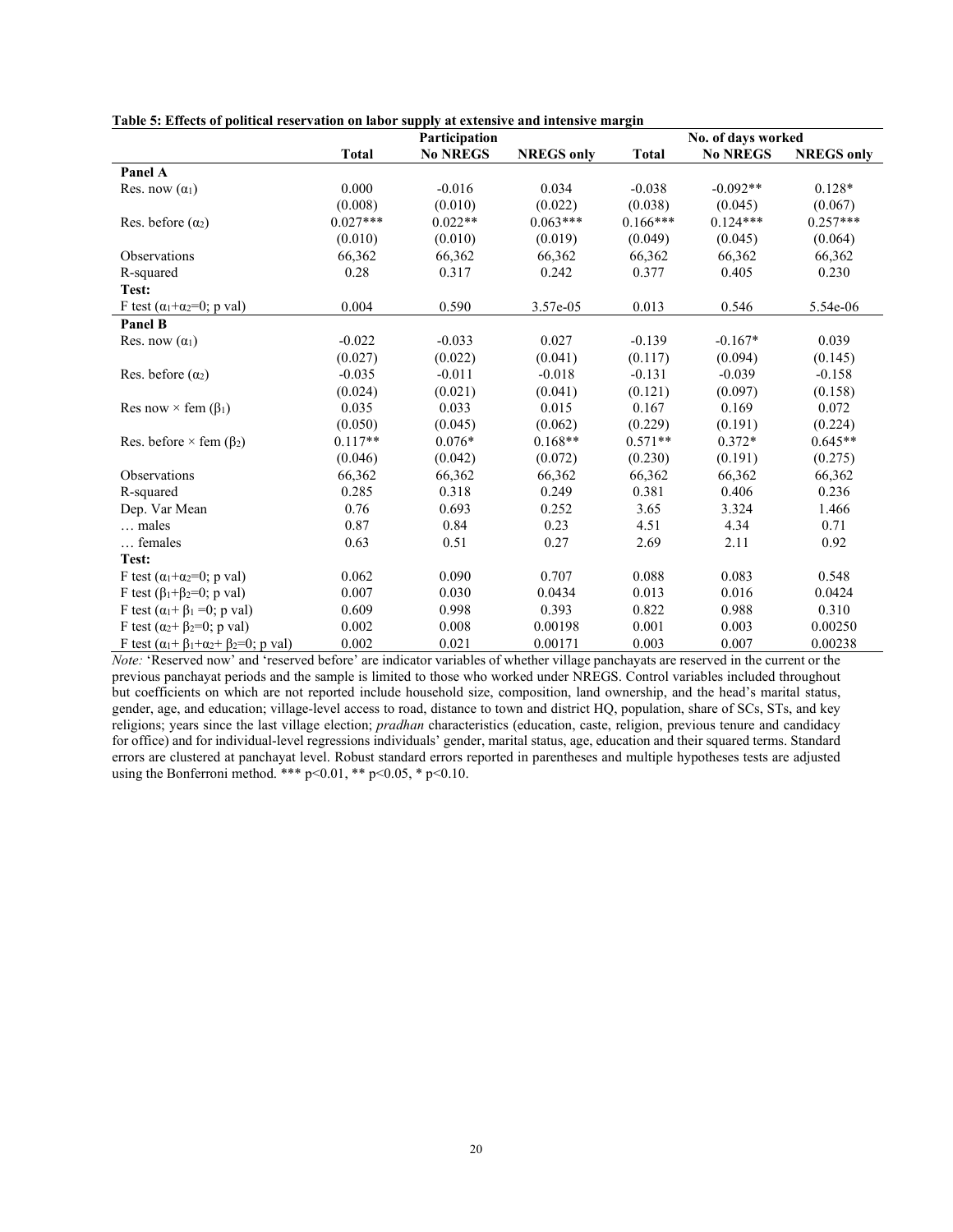|                                                                       |              | Participation   |                   |              | No. of days worked |                   |
|-----------------------------------------------------------------------|--------------|-----------------|-------------------|--------------|--------------------|-------------------|
|                                                                       | <b>Total</b> | <b>No NREGS</b> | <b>NREGS</b> only | <b>Total</b> | <b>No NREGS</b>    | <b>NREGS</b> only |
| Panel A: Married                                                      |              |                 |                   |              |                    |                   |
| Res. now $(\alpha_1)$                                                 | $-0.012$     | $-0.022$        | 0.035             | $-0.089$     | $-0.110$           | 0.144             |
|                                                                       | (0.022)      | (0.023)         | (0.035)           | (0.103)      | (0.100)            | (0.126)           |
| Res. before $(\alpha_2)$                                              | $-0.037*$    | $-0.012$        | $-0.033$          | $-0.143$     | $-0.035$           | $-0.166$          |
|                                                                       | (0.022)      | (0.023)         | (0.041)           | (0.112)      | (0.107)            | (0.152)           |
| Res now $\times$ fem ( $\beta_1$ )                                    | 0.038        | 0.036           | 0.008             | 0.152        | 0.154              | 0.050             |
|                                                                       | (0.042)      | (0.042)         | (0.049)           | (0.200)      | (0.186)            | (0.183)           |
| Res. before $\times$ fem ( $\beta_2$ )                                | $0.128***$   | $0.074*$        | $0.204***$        | $0.621***$   | $0.340*$           | $0.779***$        |
|                                                                       | (0.042)      | (0.041)         | (0.067)           | (0.219)      | (0.174)            | (0.265)           |
| Observations                                                          | 50,872       | 37,258          | 50,872            | 50,872       | 37,258             | 50,872            |
| R-squared                                                             | 0.284        | 0.335           | 0.247             | 0.417        | 0.461              | 0.249             |
| Dep. Var Mean                                                         | 0.804        | 0.738           | 0.285             | 3.866        | 3.544              | 0.913             |
| Test:                                                                 |              |                 |                   |              |                    |                   |
| F test ( $\alpha_1 + \alpha_2 = 0$ ; p val)                           | 0.0539       | 0.217           | 0.968             | 0.0979       | 0.255              | 0.911             |
| F test ( $\beta_1 + \beta_2 = 0$ ; p val)                             | 0.000632     | 0.0302          | 0.0195            | 0.00339      | 0.0337             | 0.0204            |
| F test $(\alpha_1 + \beta_1 = 0; p \text{ val})$                      | 0.272        | 0.536           | 0.156             | 0.576        | 0.665              | 0.0714            |
| F test ( $\alpha_2 + \beta_2 = 0$ ; p val)                            | 0.000195     | 0.0223          | $1.10e-05$        | 0.000151     | 0.0165             | 2.89e-05          |
| F test $(\alpha_1 + \beta_1 + \alpha_2 + \beta_2 = 0; p \text{ val})$ | 1.70e-05     | 0.00742         | 3.16e-05          | 0.000126     | 0.00606            | 3.55e-05          |
| Panel B: Unmarried                                                    |              |                 |                   |              |                    |                   |
| Res. now $(\alpha_1)$                                                 | $-0.028*$    | $-0.031*$       | 0.005             | $-0.184**$   | $-0.191**$         | 0.018             |
|                                                                       | (0.016)      | (0.017)         | (0.019)           | (0.093)      | (0.095)            | (0.066)           |
| Res. before $(\alpha_2)$                                              | $-0.003$     | 0.007           | 0.015             | 0.013        | 0.047              | 0.032             |
|                                                                       | (0.019)      | (0.017)         | (0.020)           | (0.109)      | (0.099)            | (0.072)           |
| Res now $\times$ fem ( $\beta_1$ )                                    | 0.024        | 0.017           | 0.030             | 0.195        | 0.159              | 0.130             |
|                                                                       | (0.026)      | (0.023)         | (0.026)           | (0.133)      | (0.109)            | (0.102)           |
| Res. before $\times$ fem ( $\beta_2$ )                                | $0.070**$    | 0.040           | 0.052             | $0.317*$     | $0.221*$           | 0.210             |
|                                                                       | (0.033)      | (0.026)         | (0.035)           | (0.168)      | (0.132)            | (0.140)           |
| Observations                                                          | 15,490       | 14,197          | 15,490            | 15,490       | 14,197             | 15,490            |
| R-squared                                                             | 0.272        | 0.282           | 0.269             | 0.300        | 0.305              | 0.295             |
| Dep. Var Mean                                                         | 0.603        | 0.545           | 0.146             | 2.864        | 2.593              | 0.494             |
| Test:                                                                 |              |                 |                   |              |                    |                   |
| F test ( $\alpha_1 + \alpha_2 = 0$ ; p val)                           | 0.194        | 0.260           | 0.403             | 0.193        | 0.196              | 0.588             |
| F test $(\beta_1 + \beta_2 = 0; p \text{ val})$                       | 0.0322       | 0.0657          | 0.0676            | 0.0237       | 0.0158             | 0.0648            |
| F test $(\alpha_1 + \beta_1 = 0; p \text{ val})$                      | 0.839        | 0.475           | 0.0955            | 0.921        | 0.743              | 0.0503            |
| F test $(\alpha_2 + \beta_2=0; p \text{ val})$                        | 0.00349      | 0.0179          | 0.00921           | 0.00829      | 0.0129             | 0.0119            |
| F test $(\alpha_1 + \beta_1 + \alpha_2 + \beta_2 = 0; p \text{ val})$ | 0.0296       | 0.181           | 0.00113           | 0.0227       | 0.0629             | 0.00143           |

**Table 6: Effect of reservation status on labor force participation by marital status and types of employment**

*Note:* 'Reserved now' and 'reserved before' are indicator variables of whether village panchayats are reserved in the current or the previous panchayat periods and the sample is limited to those who worked under NREGS. Control variables included throughout but coefficients on which are not reported include household size, composition, land ownership, and the head's marital status, gender, age, and education; village-level access to road, distance to town and district HQ, population, share of SCs, STs, and key religions; years since the last village election; *pradhan* characteristics (education, caste, religion, previous tenure and candidacy for office) and for individual-level regressions individuals' gender, marital status, age, education and their squared terms. Standard errors are clustered at panchayat level. Robust standard errors reported in parentheses and multiple hypotheses tests are adjusted using the Bonferroni method \*\*\*  $p<0.01$ , \*\*  $p<0.05$ , \*  $p<0.10$ .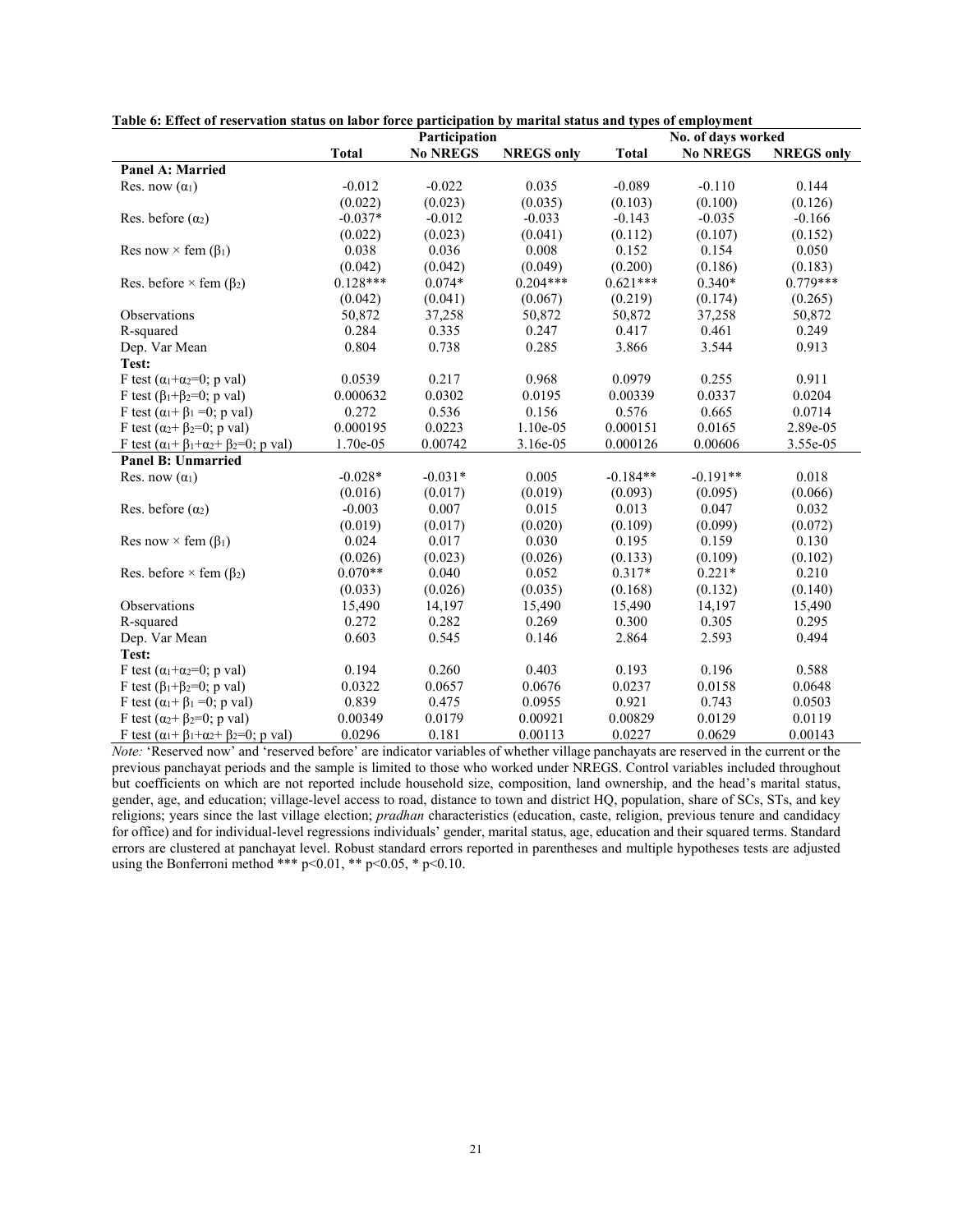|                                                                       | Get dated<br>receipt | <b>Payment to</b><br>account | <b>Payment</b> less<br>than assessed | If less, did<br>complain | Complaint<br>addressed |
|-----------------------------------------------------------------------|----------------------|------------------------------|--------------------------------------|--------------------------|------------------------|
| Panel A                                                               |                      |                              |                                      |                          |                        |
| Res. now $(\alpha_1)$                                                 | $0.268***$           | 0.024                        | $-0.014$                             | $0.271***$               | $-0.014$               |
|                                                                       | (0.039)              | (0.030)                      | (0.043)                              | (0.015)                  | (0.008)                |
| Res. before $(\alpha_2)$                                              | $0.496***$           | $0.174***$                   | $-0.444***$                          | $-0.048$                 | $0.241***$             |
|                                                                       | (0.037)              | (0.032)                      | (0.034)                              | (0.093)                  | (0.057)                |
| R-squared                                                             | 0.604                | 0.698                        | 0.390                                | 0.558                    | 0.687                  |
| Test:                                                                 |                      |                              |                                      |                          |                        |
| F test $(\alpha_1 + \alpha_2 = 0; p \text{ val})$                     | 5.80e-11             | 0.00355                      | 3.79e-07                             | 0.0123                   | 0.00124                |
| Panel B                                                               |                      |                              |                                      |                          |                        |
| Res. now $(\alpha_1)$                                                 | $0.264***$           | 0.029                        | $-0.004$                             | $0.294***$               | $-0.007$               |
|                                                                       | (0.038)              | (0.030)                      | (0.039)                              | (0.023)                  | (0.014)                |
| Res. before $(\alpha_2)$                                              | $0.488***$           | $0.175***$                   | $-0.456***$                          | $-0.036$                 | $0.254***$             |
|                                                                       | (0.041)              | (0.034)                      | (0.035)                              | (0.100)                  | (0.058)                |
| Res now $\times$ fem ( $\beta_1$ )                                    | 0.013                | $-0.017$                     | $-0.046$                             | $-0.052$                 | $-0.009$               |
|                                                                       | (0.018)              | (0.021)                      | (0.035)                              | (0.040)                  | (0.038)                |
| Res. before $\times$ fem ( $\beta$ <sub>2</sub> )                     | $0.040*$             | $-0.008$                     | 0.034                                | $-0.067**$               | $-0.058***$            |
|                                                                       | (0.022)              | (0.010)                      | (0.040)                              | (0.026)                  | (0.019)                |
| Obs.                                                                  | 6,736                | 6,736                        | 6,736                                | 2,747                    | 2,747                  |
| R-squared                                                             | 0.605                | 0.698                        | 0.390                                | 0.560                    | 0.688                  |
| Dep. var mean                                                         | 0.712                | 0.883                        | 0.408                                | 0.568                    | 0.420                  |
| Test:                                                                 |                      |                              |                                      |                          |                        |
| F test ( $\alpha_1 + \alpha_2 = 0$ ; p val)                           | $1.57e-10$           | 0.00323                      | 1.27e-07                             | 0.00559                  | 0.000463               |
| F test $(\beta_1 + \beta_2 = 0; p \text{ val})$                       | 0.0931               | 0.346                        | 0.848                                | 0.000621                 | 0.0684                 |
| F test $(\alpha_1 + \beta_1 = 0; p \text{ val})$                      | 9.74e-07             | 0.745                        | 0.440                                | $3.04e-08$               | 0.554                  |
| F test ( $\alpha_2 + \beta_2 = 0$ ; p val)                            | $\mathbf{0}$         | $6.27e-06$                   | $3.14e-09$                           | 0.253                    | 0.00126                |
| F test $(\alpha_1 + \beta_1 + \alpha_2 + \beta_2 = 0; p \text{ val})$ | $\boldsymbol{0}$     | 0.0108                       | 6.78e-05                             | 0.127                    | 0.0126                 |

**Table 7: Effects of reservation on NREGS governance** 

*Note:* 'Reserved now' and 'reserved before' are indicator variables of whether village panchayats are reserved in the current or the previous panchayat periods and the sample is limited to those who worked under NREGS. Control variables included throughout but coefficients on which are not reported include household size, composition, land ownership, and the head's marital status, gender, age, and education; village-level access to road, distance to town and district HQ, population, share of SCs, STs, and key religions; years since the last village election; *pradhan* characteristics (education, caste, religion, previous tenure and candidacy for office) and for individual-level regressions individuals' gender, marital status, age, education and their squared terms. Standard errors are clustered at panchayat level. Robust standard errors reported in parentheses and multiple hypotheses tests are adjusted using the Bonferroni method \*\*\*  $p<0.01$ , \*\*  $p<0.05$ , \*  $p<0.10$ .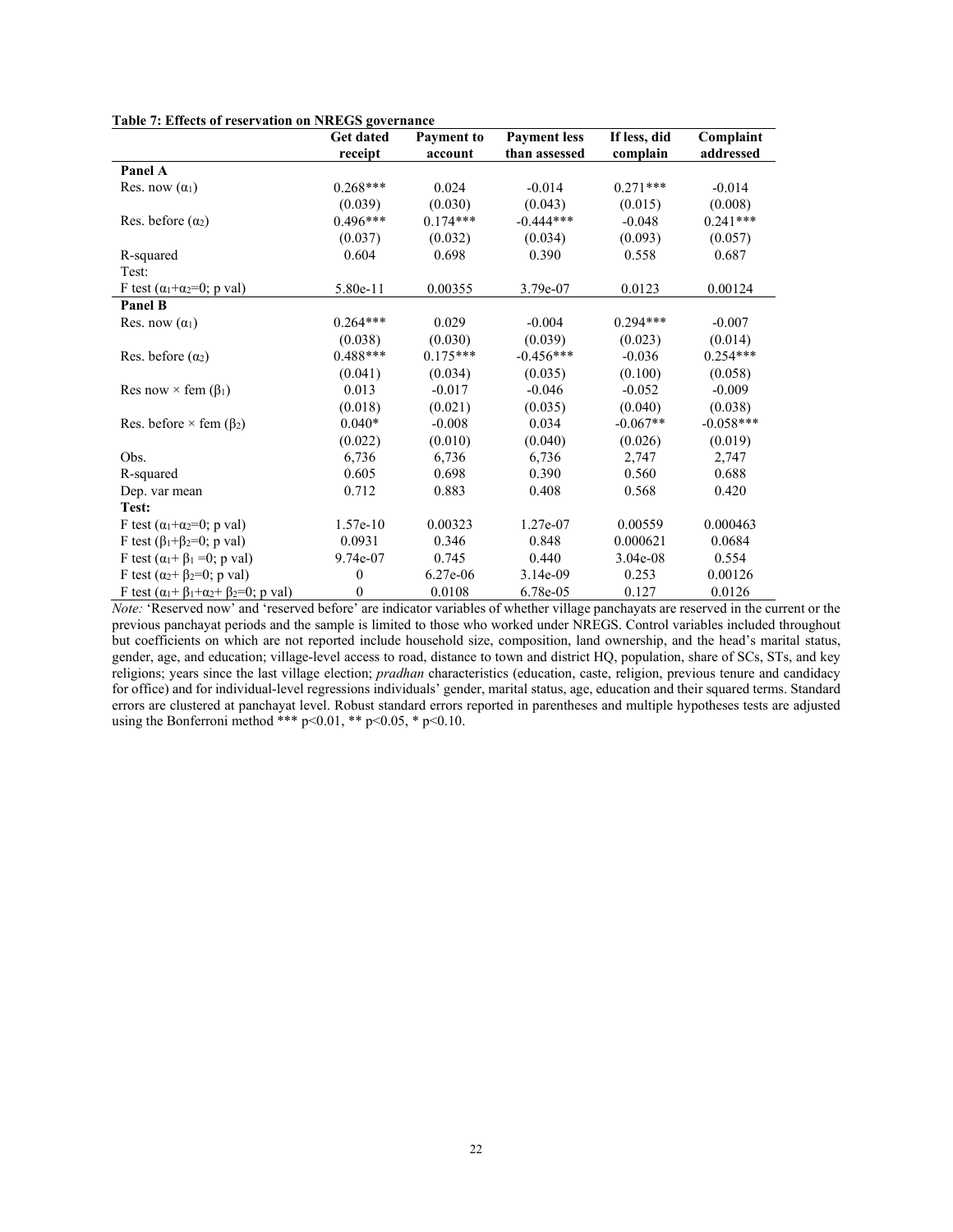|                                                                       | Individual | Wants to  |            | Participation in household decisions on |            |                  |
|-----------------------------------------------------------------------|------------|-----------|------------|-----------------------------------------|------------|------------------|
|                                                                       | Income     | work more | Food       | <b>Nonfood</b>                          | Health     | <b>Education</b> |
| Res. now $(\alpha_1)$                                                 | $-0.071$   | 0.013     | 0.022      | $-0.002$                                | 0.009      | $0.050*$         |
|                                                                       | (0.217)    | (0.044)   | (0.040)    | (0.039)                                 | (0.035)    | (0.026)          |
| Res. before $(\alpha_2)$                                              | $-0.195$   | 0.006     | $-0.044$   | $0.145**$                               | 0.081      | 0.006            |
|                                                                       | (0.221)    | (0.047)   | (0.047)    | (0.056)                                 | (0.050)    | (0.035)          |
| Res now $\times$ fem ( $\beta_1$ )                                    | 0.076      | 0.025     | $-0.104$   | $-0.012$                                | $-0.028$   | $-0.078***$      |
|                                                                       | (0.427)    | (0.060)   | (0.067)    | (0.042)                                 | (0.024)    | (0.027)          |
| Res. before $\times$ fem ( $\beta$ <sub>2</sub> )                     | $0.982**$  | $0.163**$ | $0.213***$ | $-0.001$                                | $0.064***$ | $0.066**$        |
|                                                                       | (0.390)    | (0.071)   | (0.049)    | (0.039)                                 | (0.020)    | (0.032)          |
| <b>Observations</b>                                                   | 66,362     | 66,362    | 22,571     | 22,571                                  | 22,571     | 22,571           |
| R-squared                                                             | 0.286      | 0.252     | 0.260      | 0.206                                   | 0.216      | 0.188            |
| Dep. Var Mean                                                         | 9.118      | 0.296     | 0.754      | 0.801                                   | 0.838      | 0.802            |
| Test:                                                                 |            |           |            |                                         |            |                  |
| F test $(\alpha_1+\alpha_2=0; p \text{ val})$                         | 0.299      | 0.741     | 0.590      | 0.000212                                | 0.00177    | 0.0414           |
| F test $(\beta_1 + \beta_2 = 0; p \text{ val})$                       | 0.00859    | 0.0460    | 0.105      | 0.781                                   | 0.175      | 0.648            |
| F test $(\alpha_1 + \beta_1 = 0; p \text{ val})$                      | 0.984      | 0.318     | 0.0746     | 0.749                                   | 0.614      | 0.308            |
| F test $(\alpha_2 + \beta_2=0; p \text{ val})$                        | 0.00264    | 0.000463  | 0.000425   | 0.0133                                  | 0.00464    | 0.0923           |
| F test $(\alpha_1 + \beta_1 + \alpha_2 + \beta_2 = 0; p \text{ val})$ | 0.00404    | 0.000176  | 0.0458     | 0.00165                                 | 0.000766   | 0.283            |

**Table 8: Impact of reservation and women's participation in households' day to day decision making** 

*Note:* 'Reserved now' and 'reserved before' are indicator variables of whether village panchayats are reserved in the current or the previous panchayat periods. Regressions for desire to work and individual income include the entire sample whereas those for intra-household bargaining is limited to the states of Gujarat, Uttar Pradesh, Maharashtra, Orissa, and West Bengal where a supplemental questionnaire on intra-household bargaining was administered. Control variables the coefficients of which are not reported include household size, composition, land ownership, and the head's marital status, gender, age, and education; individuals' gender, marital status, age, education and their squared terms; village-level access to road, distance to town and district HQ, population, share of SCs, STs, and key religions; years since the last village election; *pradhan* characteristics (education, caste, religion, previous tenure and candidacy for office). Standard errors are clustered at village panchayat and robust standard errors reported in parentheses and multiple hypotheses tests are adjusted using the Bonferroni method. \*\*\* p<0.01, \*\* p<0.05, \* p<0.10.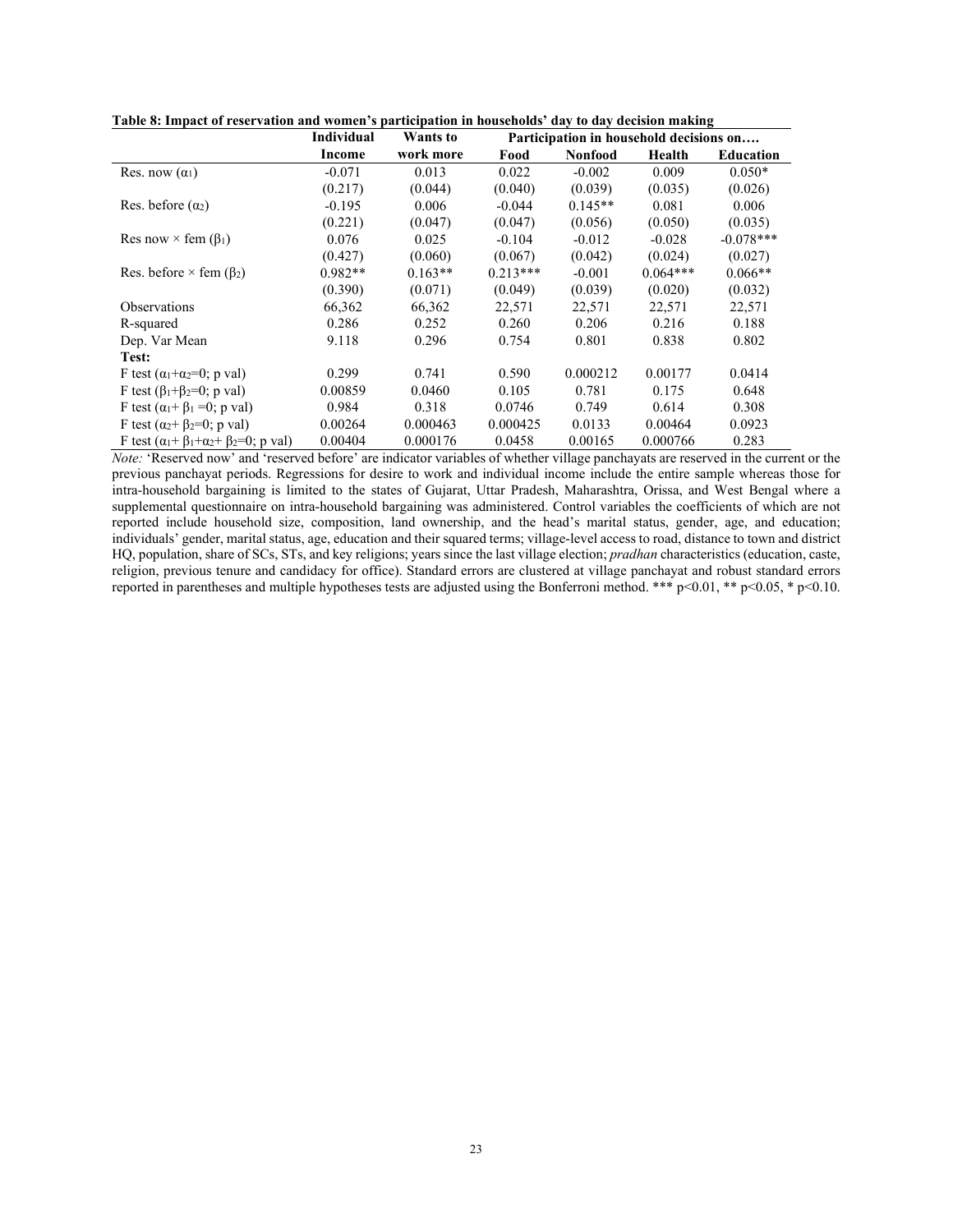## **Appendix Tables**

|                                           |              |            | <b>Reservation status</b> |       |              |                   |                   | Difference test   |                   |
|-------------------------------------------|--------------|------------|---------------------------|-------|--------------|-------------------|-------------------|-------------------|-------------------|
|                                           | <b>Total</b> | <b>Now</b> | <b>Before</b>             | Ever  | <b>Never</b> | $2 \text{ vs } 5$ | $3 \text{ vs } 5$ | $4 \text{ vs } 5$ | $2 \text{ vs } 3$ |
| <b>Panel A: Village characteristics</b>   |              |            |                           |       |              |                   |                   |                   |                   |
| Population                                | 2619         | 2565       | 2554                      | 2472  | 2766         | 0.641             | 0.662             | 0.446             | 0.977             |
| Households                                | 483          | 471        | 441                       | 448   | 519          | 0.574             | 0.417             | 0.350             | 0.679             |
| SCs                                       | 0.208        | 0.209      | 0.214                     | 0.204 | 0.212        | 0.914             | 0.951             | 0.737             | 0.864             |
| <b>STs</b>                                | 0.115        | 0.117      | 0.077                     | 0.120 | 0.110        | 0.851             | 0.376             | 0.784             | 0.337             |
| Share of Hindu                            | 0.898        | 0.897      | 0.883                     | 0.901 | 0.894        | 0.911             | 0.761             | 0.811             | 0.699             |
| Share in agric.                           | 0.563        | 0.550      | 0.565                     | 0.582 | 0.543        | 0.874             | 0.654             | 0.320             | 0.777             |
| Has prim. school                          | 0.921        | 0.878      | 0.904                     | 0.905 | 0.937        | 0.187             | 0.471             | 0.422             | 0.657             |
| Has sec. school                           | 0.926        | 0.905      | 0.981                     | 0.926 | 0.926        | 0.627             | 0.166             | 1.000             | 0.089             |
| Has prim health center                    | 0.537        | 0.541      | 0.577                     | 0.558 | 0.516        | 0.751             | 0.481             | 0.563             | 0.689             |
| Has pucca road                            | 0.505        | 0.514      | 0.462                     | 0.516 | 0.495        | 0.810             | 0.703             | 0.773             | 0.569             |
| Dist. to district HQ (km)                 | 51.17        | 52.08      | 45.66                     | 50.44 | 51.90        | 0.975             | 0.355             | 0.788             | 0.282             |
| Dist. to town (km)                        | 14.94        | 14.54      | 12.04                     | 13.97 | 15.91        | 0.512             | 0.083             | 0.325             | 0.290             |
| Dist. to bus station (km)                 | 4.24         | 4.59       | 4.06                      | 4.98  | 3.49         | 0.272             | 0.548             | 0.290             | 0.206             |
| Dist. railway station (km)                | 25.13        | 23.75      | 24.84                     | 25.59 | 24.66        | 0.828             | 0.970             | 0.821             | 0.830             |
| Dist. to post office (km)                 | 1.94         | 2.06       | 1.81                      | 1.99  | 1.88         | 0.668             | 0.858             | 0.768             | 0.618             |
| <b>Panel B: Pradhan's Characteristics</b> |              |            |                           |       |              |                   |                   |                   |                   |
| Earlier contested                         | 0.158        | 0.176      | 0.212                     | 0.137 | 0.179        | 0.956             | 0.633             | 0.429             | 0.617             |
| Held position before                      | 0.474        | 0.419      | 0.500                     | 0.442 | 0.505        | 0.267             | 0.952             | 0.386             | 0.372             |
| Up to high school                         | 0.263        | 0.270      | 0.231                     | 0.263 | 0.263        | 0.918             | 0.668             | 1.000             | 0.619             |
| High sec. & above                         | 0.342        | 0.216      | 0.308                     | 0.263 | 0.421        | 0.005             | 0.178             | 0.022             | 0.249             |
| Higher education                          | 0.163        | 0.122      | 0.212                     | 0.137 | 0.189        | 0.235             | 0.750             | 0.329             | 0.177             |
| SC                                        | 0.537        | 0.608      | 0.481                     | 0.579 | 0.495        | 0.144             | 0.872             | 0.247             | 0.159             |
| <b>ST</b>                                 | 0.116        | 0.108      | 0.115                     | 0.116 | 0.116        | 0.876             | 0.994             | 1.000             | 0.899             |
| OBC                                       | 0.126        | 0.122      | 0.115                     | 0.105 | 0.147        | 0.631             | 0.592             | 0.385             | 0.916             |
| <b>OC</b>                                 | 0.216        | 0.162      | 0.288                     | 0.200 | 0.232        | 0.267             | 0.451             | 0.599             | 0.090             |
| Hindu                                     | 0.563        | 0.459      | 0.596                     | 0.484 | 0.642        | 0.017             | 0.585             | 0.028             | 0.133             |
| Muslim                                    | 0.089        | 0.081      | 0.058                     | 0.084 | 0.095        | 0.759             | 0.436             | 0.801             | 0.619             |
| # observations                            | 190          | 74         | 52                        | 95    | 95           |                   |                   |                   |                   |

**Table A1: Village Level Summary Statistics**

Note: Author's own calculation form survey. For test of difference in mean, p values reported in the last column are based on regressions with district fixed effects and standard errors are clustered by village panchayat.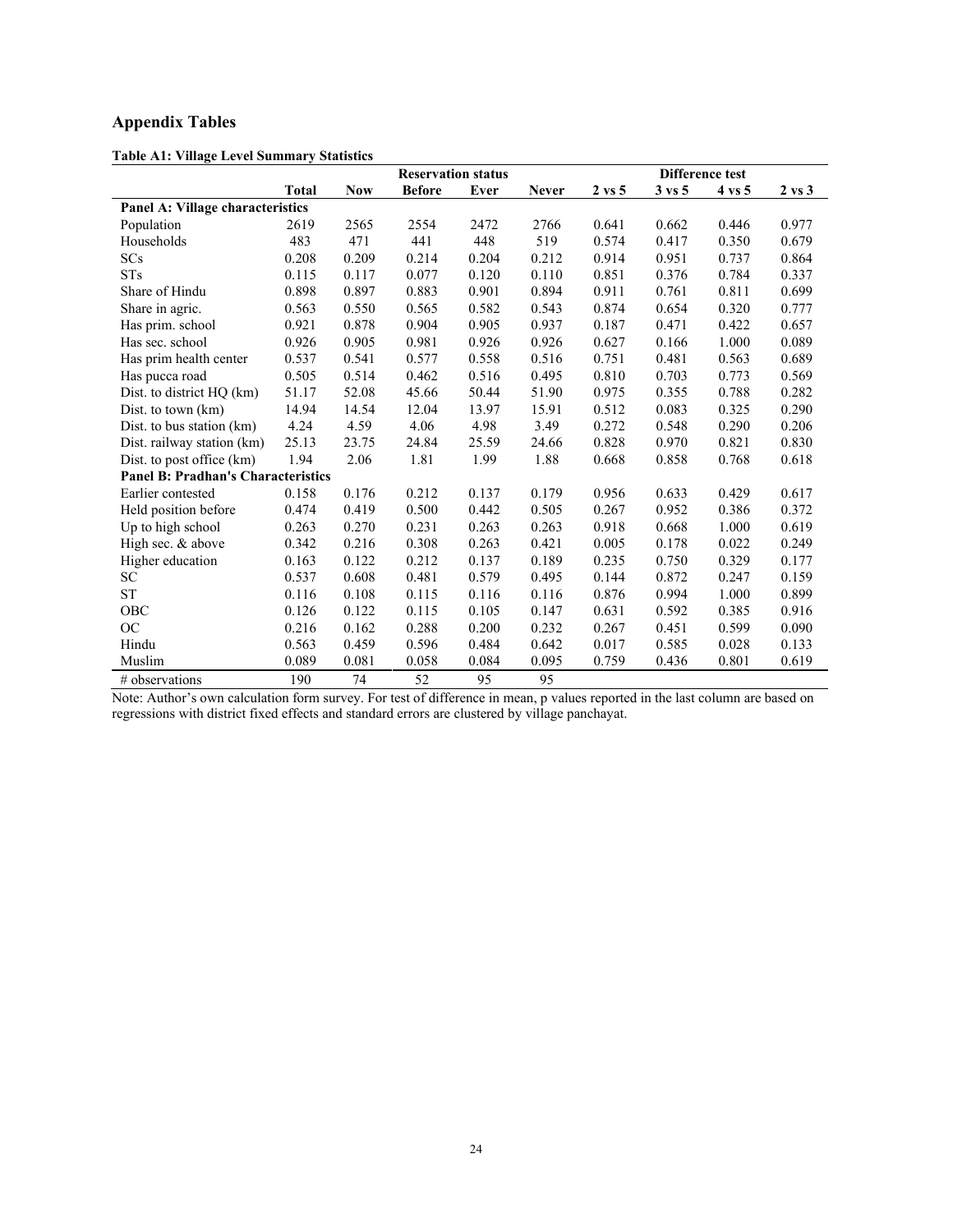|  |  | Table A2: Household and Individual Level Summary Statistics |  |  |  |  |  |
|--|--|-------------------------------------------------------------|--|--|--|--|--|
|--|--|-------------------------------------------------------------|--|--|--|--|--|

|                                            |              |            | <b>Reservation status</b> |        |              |                   |                   | Difference test |                   |
|--------------------------------------------|--------------|------------|---------------------------|--------|--------------|-------------------|-------------------|-----------------|-------------------|
|                                            | <b>Total</b> | <b>Now</b> | <b>Before</b>             | Ever   | <b>Never</b> | $2 \text{ vs } 5$ | $3 \text{ vs } 5$ | 4 vs 5          | $2 \text{ vs } 3$ |
| <b>Panel A: Household characteristics</b>  |              |            |                           |        |              |                   |                   |                 |                   |
| Have a job card <sup>12</sup>              | 25.36        | 33.26      | 31.63                     | 30.78  | 21.30        | 0.072             | 0.567             | 0.142           | 0.393             |
| Female head                                | 0.116        | 0.119      | 0.126                     | 0.115  | 0.117        | 0.571             | 0.076             | 0.617           | 0.201             |
| Head's age                                 | 49.15        | 49.25      | 49.72                     | 49.34  | 48.92        | 0.683             | 0.721             | 0.722           | 0.785             |
| Head's education                           | 3.80         | 3.83       | 4.14                      | 3.83   | 3.75         | 0.252             | 0.181             | 0.271           | 0.164             |
| Head married                               | 0.848        | 0.838      | 0.828                     | 0.842  | 0.855        | 0.88              | 0.224             | 0.895           | 0.136             |
| Head widowed /sep.                         | 0.136        | 0.146      | 0.153                     | 0.143  | 0.128        | 0.57              | 0.189             | 0.598           | 0.832             |
| Household size                             | 4.48         | 4.37       | 4.37                      | 4.48   | 4.47         | 0.617             | 0.022             | 0.809           | 0.562             |
| Males 15-65 yrs                            | 1.65         | 1.62       | 1.61                      | 1.66   | 1.63         | 0.752             | 0.002             | 0.718           | 0.503             |
| Males 15-65 yrs                            | 1.56         | 1.54       | 1.54                      | 1.57   | 1.55         | 0.574             | 0.016             | 0.713           | 0.114             |
| Children $\leq$ 15 yrs                     | 1.08         | 1.02       | 1.03                      | 1.07   | 1.11         | 0.472             | 0.027             | 0.64            | 0.391             |
| Female children <15 yrs                    | 0.53         | 0.49       | 0.50                      | 0.52   | 0.54         | 0.038             | 0.942             | 0.505           | 0.134             |
| Max. educ. in hh (yrs)                     | 14.26        | 14.31      | 13.94                     | 14.42  | 14.07        | 0.095             | 0.601             | 0.119           | 0.292             |
| Hindu                                      | 0.888        | 0.869      | 0.914                     | 0.882  | 0.894        | 0.969             | 0.524             | 0.98            | 0.686             |
| SC/ST                                      | 0.419        | 0.402      | 0.362                     | 0.404  | 0.438        | 0.478             | 0.605             | 0.589           | 0.021             |
| Owns agricultural land                     | 0.579        | 0.563      | 0.618                     | 0.599  | 0.555        | 0.04              | 0.144             | 0.062           | 0.231             |
| Has pucca house                            | 0.476        | 0.469      | 0.543                     | 0.483  | 0.467        | 0.274             | 0.124             | 0.253           | 0.447             |
| # observations                             | 23,350       | 10,926     | 6,889                     | 12,678 | 10,672       |                   |                   |                 |                   |
| <b>Panel B: Individual characteristics</b> |              |            |                           |        |              |                   |                   |                 |                   |
| Female                                     | 0.49         | 0.492      | 0.493                     | 0.491  | 0.489        | 0.935             | 0.386             | 0.924           | 0.106             |
| Age                                        | 39.84        | 40.01      | 40.23                     | 39.94  | 39.72        | 0.805             | 0.431             | 0.785           | 0.405             |
| Educ. primary.                             | 0.213        | 0.215      | 0.205                     | 0.208  | 0.218        | 0.611             | 0.541             | 0.696           | 0.069             |
| Educ. up to HS                             | 0.291        | 0.294      | 0.3                       | 0.291  | 0.292        | 0.853             | 0.301             | 0.939           | 0.080             |
| up to graduate                             | 0.110        | 0.113      | 0.131                     | 0.116  | 0.102        | 0.8               | 0.224             | 0.848           | 0.153             |
| Others                                     | 0.015        | 0.014      | 0.017                     | 0.015  | 0.014        | 0.967             | 0.323             | 0.894           | 0.341             |
| Married                                    | 0.748        | 0.742      | 0.735                     | 0.742  | 0.754        | 0.542             | 0.695             | 0.513           | 0.481             |
| Unmarried                                  | 0.174        | 0.174      | 0.18                      | 0.176  | 0.172        | 0.894             | 0.597             | 0.997           | 0.505             |
| # observations                             | 66,362       | 29,042     | 17,705                    | 34,707 | 31,655       |                   |                   |                 |                   |

Note: Author's own calculation form survey. For test of difference in mean, p values reported in the last column are based on regressions with district fixed effects and standard errors are clustered by village panchayat.

<span id="page-26-0"></span><sup>&</sup>lt;sup>12</sup> Total households in the survey was 91,984.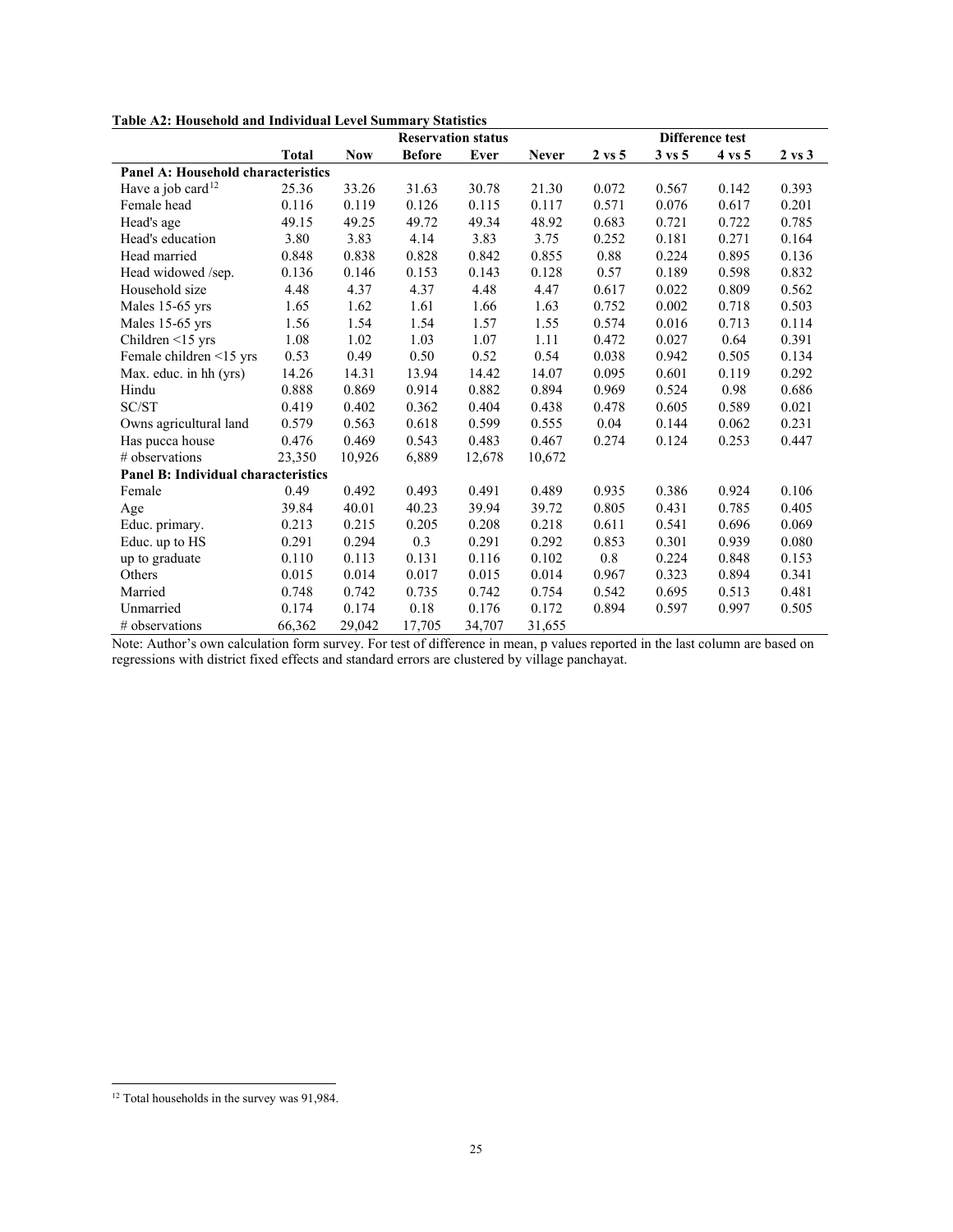|                                               |        | <b>Reserved</b><br><b>Total</b> |               |        |              |              | <b>Reserved</b> |                |        |              |
|-----------------------------------------------|--------|---------------------------------|---------------|--------|--------------|--------------|-----------------|----------------|--------|--------------|
|                                               |        | <b>Now</b>                      | <b>Before</b> | Ever   | <b>Never</b> | <b>Total</b> | <b>Now</b>      | <b>Before</b>  | Ever   | <b>Never</b> |
|                                               |        |                                 | <b>Males</b>  |        |              |              |                 | <b>Females</b> |        |              |
| <b>Panel A: Labor Supply</b>                  | Total  |                                 |               |        |              |              |                 |                |        |              |
| Labor force participation rate                | 0.86   | 0.86                            | 0.85          | 0.87   | 0.86         | 0.62         | 0.66            | 0.71           | 0.67   | 0.58         |
| self-employed in agriculture                  | 0.39   | 0.37                            | 0.39          | 0.41   | 0.37         | 0.32         | 0.31            | 0.33           | 0.35   | 0.29         |
| self-employed in non-ag.                      | 0.06   | 0.05                            | 0.05          | 0.05   | 0.06         | 0.01         | 0.01            | 0.01           | 0.01   | 0.01         |
| casual labor in agriculture                   | 0.33   | 0.36                            | 0.33          | 0.35   | 0.32         | 0.29         | 0.30            | 0.29           | 0.31   | 0.28         |
| casual labor in non-agriculture               | 0.49   | 0.48                            | 0.42          | 0.49   | 0.49         | 0.10         | 0.09            | 0.08           | 0.10   | 0.09         |
| in NREGA                                      | 0.23   | 0.25                            | 0.22          | 0.25   | 0.21         | 0.27         | 0.32            | 0.38           | 0.31   | 0.22         |
| regular salaried work                         | 0.07   | 0.07                            | 0.07          | 0.07   | 0.07         | 0.01         | 0.01            | 0.01           | 0.01   | 0.01         |
| No of days worked                             | 184.84 | 180.28                          | 177.61        | 182.29 | 187.62       | 64.13        | 66.79           | 73.88          | 67.19  | 60.76        |
| self-employed in agriculture                  | 19.86  | 19.69                           | 22.28         | 21.75  | 17.80        | 12.17        | 12.49           | 14.69          | 14.17  | 9.97         |
| self-employed in non-ag.                      | 13.78  | 11.67                           | 13.47         | 12.49  | 15.19        | 2.34         | 2.40            | 1.78           | 2.26   | 2.43         |
| casual labor in agriculture                   | 33.16  | 34.99                           | 37.11         | 32.13  | 34.28        | 23.27        | 22.21           | 25.15          | 21.93  | 24.74        |
| casual labor in non-agriculture               | 90.58  | 86.89                           | 77.75         | 88.52  | 92.83        | 12.12        | 11.46           | 9.78           | 12.07  | 12.19        |
| $\ldots$ in NREGA                             | 6.64   | 7.48                            | 7.21          | 7.52   | 5.68         | 10.72        | 14.43           | 19.10          | 13.20  | 7.99         |
| regular salaried work                         | 20.82  | 19.55                           | 19.79         | 19.89  | 21.84        | 3.50         | 3.82            | 3.38           | 3.57   | 3.43         |
| Individual income (Rs.)                       | 65,000 | 58,000                          | 62,500        | 63,724 | 66,000       | 20,986       | 17,900          | 20,350         | 22,490 | 19,804       |
| Panel B: Decision making and NREGS assessment |        |                                 |               |        |              |              |                 |                |        |              |
| Participates in household decisions on        |        |                                 |               |        |              |              |                 |                |        |              |
| $\ldots$ food                                 | 0.839  | 0.808                           | 0.874         | 0.824  | 0.851        | 0.655        | 0.591           | 0.826          | 0.638  | 0.669        |
| nonfood                                       | 0.828  | 0.797                           | 0.902         | 0.819  | 0.835        | 0.761        | 0.719           | 0.830          | 0.751  | 0.769        |
| $\ldots$ health                               | 0.866  | 0.836                           | 0.916         | 0.855  | 0.875        | 0.798        | 0.758           | 0.891          | 0.786  | 0.807        |
| education                                     | 0.854  | 0.827                           | 0.886         | 0.844  | 0.862        | 0.737        | 0.667           | 0.792          | 0.704  | 0.763        |
| Would like to work more                       | 0.274  | 0.297                           | 0.269         | 0.296  | 0.251        | 0.316        | 0.375           | 0.437          | 0.359  | 0.268        |
| If participated in any NREGS work             |        |                                 |               |        |              |              |                 |                |        |              |
| Got dated receipt                             | 0.734  | 0.798                           | 0.400         | 0.744  | 0.721        | 0.660        | 0.738           | 0.642          | 0.684  | 0.615        |
| Was paid directly to bank account             | 0.889  | 0.903                           | 0.888         | 0.905  | 0.865        | 0.866        | 0.903           | 0.836          | 0.905  | 0.795        |
| Experienced delay in payment                  |        |                                 |               |        |              |              |                 |                |        |              |
| delayed                                       | 0.993  | 0.998                           | 0.982         | 0.992  | 0.995        | 0.991        | 0.998           | 0.986          | 0.993  | 0.988        |
| Was paid less than was due                    | 0.388  | 0.446                           | 0.451         | 0.412  | 0.350        | 0.454        | 0.486           | 0.619          | 0.453  | 0.463        |
| If less, did complain                         | 0.557  | 0.650                           | 0.428         | 0.649  | 0.390        | 0.590        | 0.659           | 0.489          | 0.658  | 0.464        |
| Complaint addressed                           | 0.435  | 0.467                           | 0.336         | 0.466  | 0.379        | 0.396        | 0.378           | 0.357          | 0.378  | 0.429        |
| No. of obs.                                   | 34,427 | 15,018                          | 9,135         | 17,990 | 16,437       | 31,935       | 14,024          | 8,570          | 16,717 | 15,218       |

**Table A3: Summary statistics or labor supply, decision making and NREGS assessment**

Note: Author's own calculation form survey.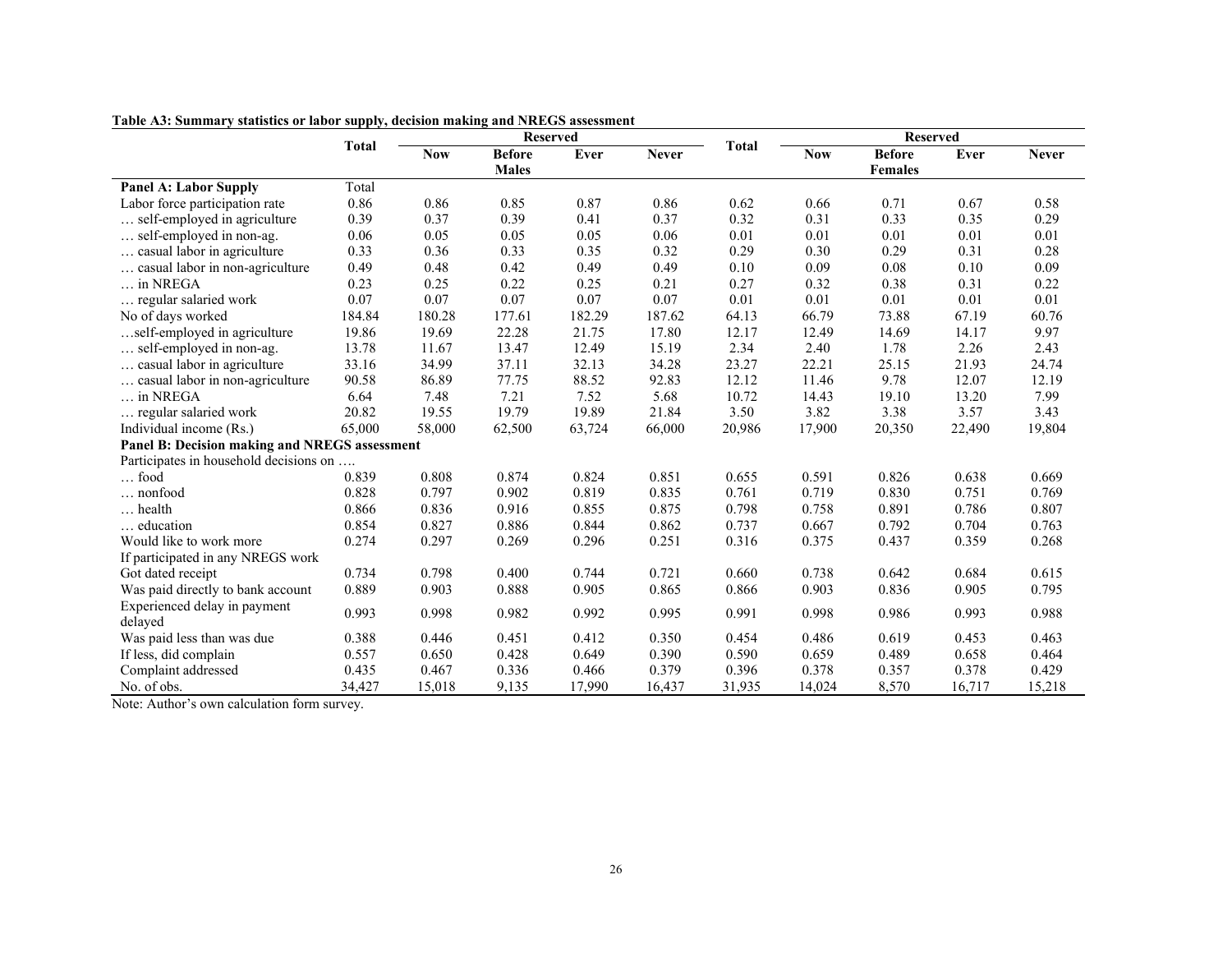|  | Table A4: Impact of reservation on wages received |  |  |  |  |
|--|---------------------------------------------------|--|--|--|--|
|--|---------------------------------------------------|--|--|--|--|

|                                                                       | <b>Agricultural wage</b> |          |          | Non-agricultural wage | <b>NREGS</b> wage |          |  |
|-----------------------------------------------------------------------|--------------------------|----------|----------|-----------------------|-------------------|----------|--|
|                                                                       |                          |          |          |                       |                   |          |  |
| Res. now $(\alpha_1)$                                                 | $-0.038$                 | $-0.033$ | 0.028    | 0.022                 | 0.011             | $-0.001$ |  |
|                                                                       | (0.031)                  | (0.026)  | (0.047)  | (0.050)               | (0.025)           | (0.017)  |  |
| Res. before $(\alpha_2)$                                              | $-0.019$                 | $-0.009$ | $-0.023$ | $-0.037$              | $-0.016$          | $-0.015$ |  |
|                                                                       | (0.041)                  | (0.040)  | (0.064)  | (0.064)               | (0.021)           | (0.020)  |  |
| Res now $\times$ fem ( $\beta_1$ )                                    |                          | 0.001    |          | 0.001                 |                   | 0.008    |  |
|                                                                       |                          | (0.006)  |          | (0.011)               |                   | (0.009)  |  |
| Res. before $\times$ fem ( $\beta_2$ )                                |                          | $-0.009$ |          | $-0.001$              |                   | $-0.003$ |  |
|                                                                       |                          | (0.007)  |          | (0.011)               |                   | (0.010)  |  |
| <b>Observations</b>                                                   | 37,250                   | 37,250   | 24,803   | 24,803                | 15,721            | 15,721   |  |
| R-squared                                                             | 0.338                    | 0.336    | 0.088    | 0.084                 | 0.495             | 0.495    |  |
| Dep. Var Mean                                                         | 5.080                    | 5.080    | 5.542    | 5.542                 | 4.839             | 4.839    |  |
| Test:                                                                 |                          |          |          |                       |                   |          |  |
| F test $(\alpha_1+\alpha_2=0; p \text{ val})$                         | 0.126                    | 0.278    | 0.926    | 0.775                 | 0.843             | 0.492    |  |
| F test $(\beta_1 + \beta_2 = 0; p \text{ val})$                       |                          | 0.350    |          | 0.981                 |                   | 0.767    |  |
| F test $(\alpha_1 + \beta_1 = 0; p \text{ val})$                      |                          | 0.220    |          | 0.660                 |                   | 0.706    |  |
| F test $(\alpha_2 + \beta_2=0; p \text{ val})$                        |                          | 0.670    |          | 0.540                 |                   | 0.361    |  |
| F test $(\alpha_1 + \beta_1 + \alpha_2 + \beta_2 = 0; p \text{ val})$ |                          | 0.189    |          | 0.766                 |                   | 0.619    |  |

*Note:* 'Reserved now' and 'reserved before' are indicator variables of whether village panchayats are reserved in the current or the previous panchayat periods and the sample is limited to those who worked under NREGS. Control variables included throughout but coefficients on which are not reported include household size, composition, land ownership, and the head's marital status, gender, age, and education; village-level access to road, distance to town and district HQ, population, share of SCs, STs, and key religions; years since the last village election; *pradhan* characteristics (education, caste, religion, previous tenure and candidacy for office) and for individual-level regressions individuals' gender, marital status, age, education and their squared terms. Robust standard errors reported in parentheses and multiple hypotheses tests are adjusted using the Bonferroni method. \*\*\* p<0.01, \*\*  $p<0.05$ , \*  $p<0.10$ .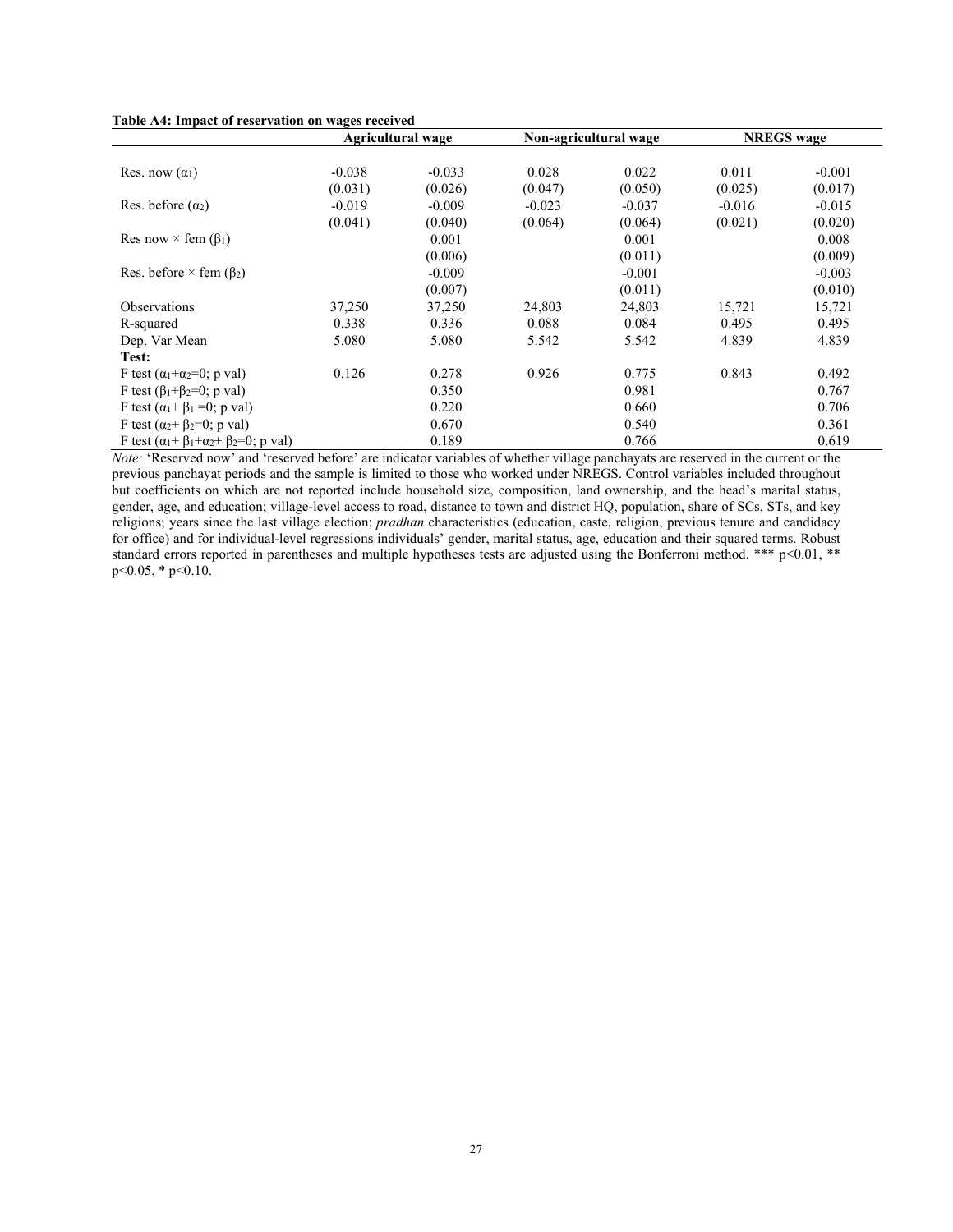| Table A5: Effect of reservation status on fabor force participation by marital status and types of employment<br>Self-emploved<br>Casual labor in<br><b>NREGS</b> |              |             |             |                    |            |            |                         |
|-------------------------------------------------------------------------------------------------------------------------------------------------------------------|--------------|-------------|-------------|--------------------|------------|------------|-------------------------|
|                                                                                                                                                                   | <b>Total</b> |             |             |                    |            |            | <b>Salaried</b><br>Work |
|                                                                                                                                                                   |              | Ag          | Non-Ag      | Ag                 | Non-Ag     |            |                         |
|                                                                                                                                                                   |              |             |             | Panel A: Married   |            |            |                         |
| Res. now $(\alpha_1)$                                                                                                                                             | $-0.012$     | $-0.057***$ | $-0.027***$ | $-0.007$           | 0.016      | 0.035      | $-0.002$                |
|                                                                                                                                                                   | (0.022)      | (0.016)     | (0.008)     | (0.030)            | (0.022)    | (0.035)    | (0.009)                 |
| Res. before $(\alpha_2)$                                                                                                                                          | $-0.037*$    | $-0.002$    | 0.005       | 0.020              | $-0.049**$ | $-0.033$   | 0.003                   |
|                                                                                                                                                                   | (0.022)      | (0.017)     | (0.007)     | (0.030)            | (0.024)    | (0.041)    | (0.008)                 |
| Res now $\times$ fem ( $\beta_1$ )                                                                                                                                | 0.038        | 0.022       | $0.018**$   | $-0.039$           | $-0.002$   | 0.008      | 0.005                   |
|                                                                                                                                                                   | (0.042)      | (0.014)     | (0.008)     | (0.044)            | (0.032)    | (0.049)    | (0.009)                 |
| Res. before $\times$ fem ( $\beta_2$ )                                                                                                                            | $0.128***$   | 0.020       | $-0.007$    | 0.010              | $0.076*$   | $0.204***$ | 0.000                   |
|                                                                                                                                                                   | (0.042)      | (0.013)     | (0.009)     | (0.043)            | (0.040)    | (0.067)    | (0.010)                 |
| Observations                                                                                                                                                      | 50,872       | 50,872      | 50,872      | 50,872             | 50,872     | 50,872     | 50,872                  |
| R-squared                                                                                                                                                         | 0.284        | 0.479       | 0.051       | 0.194              | 0.346      | 0.247      | 0.075                   |
| Dep. Var Mean                                                                                                                                                     | 0.804        | 0.401       | 0.0398      | 0.356              | 0.318      | 0.285      | 0.0365                  |
| Test:                                                                                                                                                             |              |             |             |                    |            |            |                         |
| F test ( $\alpha_1+\alpha_2=0$ ; p val)                                                                                                                           | 0.0539       | 0.00548     | 0.0373      | 0.666              | 0.303      | 0.968      | 0.897                   |
| F test $(\beta_1+\beta_2=0; p val)$                                                                                                                               | 0.000632     | 0.0135      | 0.370       | 0.573              | 0.172      | 0.0195     | 0.686                   |
| F test $(\alpha_1 + \beta_1 = 0; p \text{ val})$                                                                                                                  | 0.272        | 0.0326      | 0.176       | 0.0910             | 0.489      | 0.156      | 0.615                   |
| F test ( $\alpha_2 + \beta_2 = 0$ ; p val)                                                                                                                        | 0.000195     | 0.359       | 0.724       | 0.291              | 0.232      | 1.10e-05   | 0.610                   |
| F test $(\alpha_1 + \beta_1 + \alpha_2 + \beta_2 = 0; p \text{ val})$                                                                                             | 1.70e-05     | 0.398       | 0.137       | 0.621              | 0.175      | 3.16e-05   | 0.476                   |
|                                                                                                                                                                   |              |             |             | Panel B: Unmarried |            |            |                         |
| Res. now $(\alpha_1)$                                                                                                                                             | $-0.028*$    | $-0.068***$ | $-0.010*$   | $-0.040**$         | $-0.021$   | 0.005      | $-0.000$                |
|                                                                                                                                                                   | (0.016)      | (0.020)     | (0.005)     | (0.018)            | (0.024)    | (0.019)    | (0.010)                 |
| Res. before $(\alpha_2)$                                                                                                                                          | $-0.003$     | 0.019       | $-0.001$    | $-0.021$           | $-0.021$   | 0.015      | 0.011                   |
|                                                                                                                                                                   | (0.019)      | (0.020)     | (0.007)     | (0.019)            | (0.023)    | (0.020)    | (0.009)                 |
| Res now $\times$ fem ( $\beta_1$ )                                                                                                                                | 0.024        | $-0.007$    | $0.020**$   | $-0.009$           | 0.015      | 0.030      | 0.012                   |
|                                                                                                                                                                   | (0.026)      | (0.020)     | (0.008)     | (0.024)            | (0.024)    | (0.026)    | (0.010)                 |
| Res. before $\times$ fem ( $\beta_2$ )                                                                                                                            | $0.070**$    | 0.014       | $-0.009$    | 0.010              | 0.036      | 0.052      | 0.001                   |
|                                                                                                                                                                   | (0.033)      | (0.023)     | (0.008)     | (0.023)            | (0.023)    | (0.035)    | (0.011)                 |
| Observations                                                                                                                                                      | 15,490       | 15,490      | 15,490      | 15,490             | 15,490     | 15,490     | 15,490                  |
| R-squared                                                                                                                                                         | 0.272        | 0.328       | 0.032       | 0.190              | 0.227      | 0.269      | 0.082                   |
| Dep. Var Mean                                                                                                                                                     | 0.603        | 0.247       | 0.0227      | 0.206              | 0.249      | 0.146      | 0.0611                  |
| Test:                                                                                                                                                             | 0.489        | 0.431       | 0.149       | 0.405              | 0.432      | 0.353      | 0.239                   |
| F test ( $\alpha_1+\alpha_2=0$ ; p val)                                                                                                                           | 0.194        | 0.0740      | 0.141       | 0.0175             | 0.124      | 0.403      | 0.340                   |
| F test $(\beta_1+\beta_2=0; p val)$                                                                                                                               | 0.0322       | 0.761       | 0.182       | 0.953              | 0.0697     | 0.0676     | 0.341                   |
| F test $(\alpha_1 + \beta_1 = 0; p \text{ val})$                                                                                                                  | 0.839        | 0.000416    | 0.161       | 0.0200             | 0.792      | 0.0955     | 0.163                   |
| F test ( $\alpha_2 + \beta_2 = 0$ ; p val)                                                                                                                        | 0.00349      | 0.129       | 0.107       | 0.643              | 0.535      | 0.00921    | 0.174                   |
| F test $(\alpha_1 + \beta_1 + \alpha_2 + \beta_2 = 0; p \text{ val})$                                                                                             | 0.0296       | 0.147       | 0.972       | 0.0120             | 0.725      | 0.00113    | 0.0403                  |

**Table A5: Effect of reservation status on labor force participation by marital status and types of employment**

*Note:* 'Reserved now' and 'reserved before' are indicator variables of whether village panchayats are reserved in the current or the previous panchayat periods and the sample is limited to those who worked under NREGS. Control variables included throughout but coefficients on which are not reported include household size, composition, land ownership, and the head's marital status, gender, age, and education; village-level access to road, distance to town and district HQ, population, share of SCs, STs, and key religions; years since the last village election; *pradhan* characteristics (education, caste, religion, previous tenure and candidacy for office) and for individual-level regressions individuals' gender, marital status, age, education and their squared terms. Robust standard errors reported in parentheses and multiple hypotheses tests are adjusted using the Bonferroni method. \*\*\* p<0.01, \*\* p<0.05, \* p<0.10.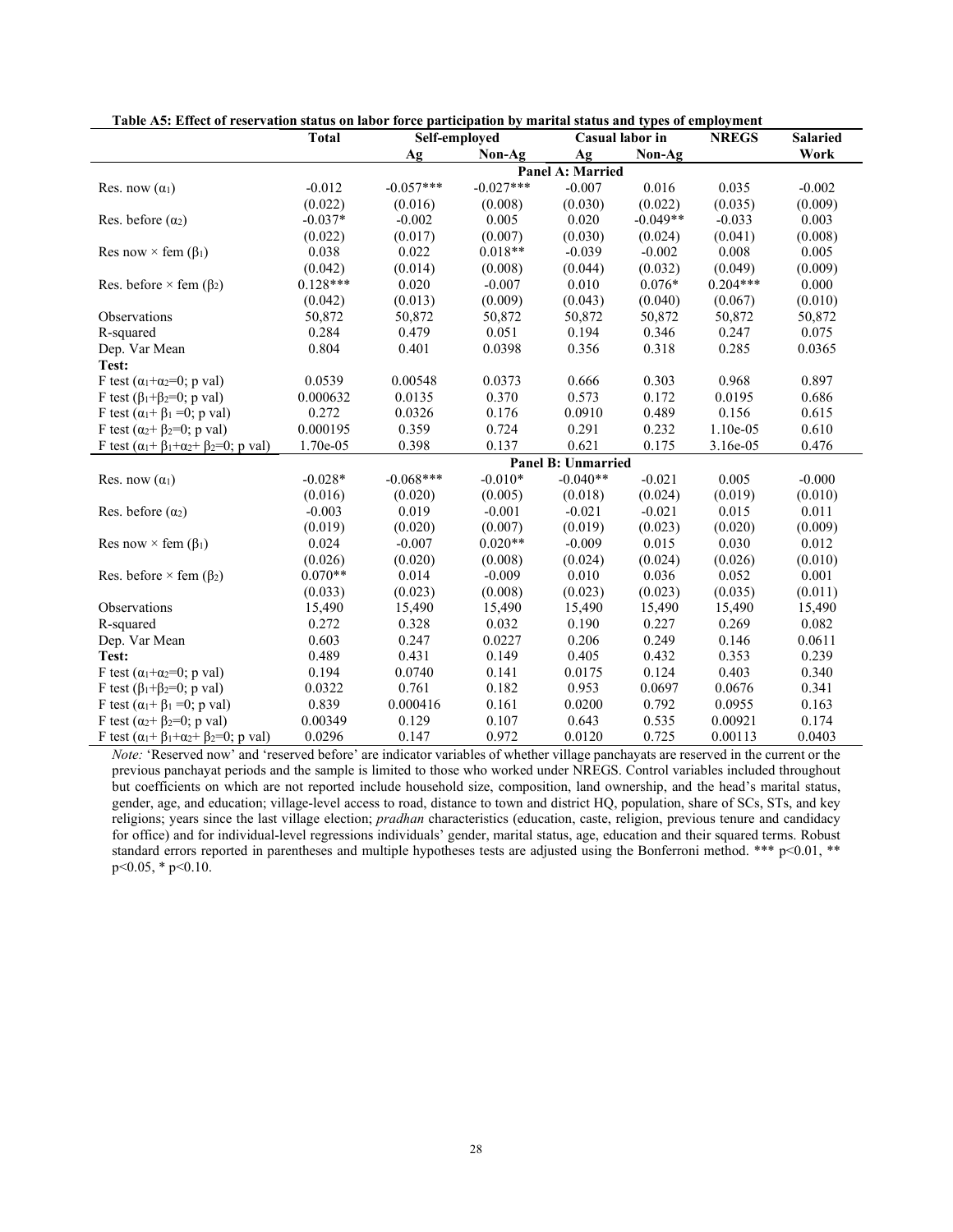|                                                                       | <b>Total</b><br>Self-employed |             |             |                         | Casual labor in | <b>NREGS</b> | <b>Salaried</b> |
|-----------------------------------------------------------------------|-------------------------------|-------------|-------------|-------------------------|-----------------|--------------|-----------------|
|                                                                       |                               | Ag          | Non-Ag      | Ag                      | Non-Ag          |              | Work            |
|                                                                       |                               |             |             | <b>Panel A: Married</b> |                 |              |                 |
| Res. now $(\alpha_1)$                                                 | $-0.089$                      | $-0.219***$ | $-0.138***$ | $-0.070$                | 0.087           | 0.144        | $-0.006$        |
|                                                                       | (0.103)                       | (0.062)     | (0.042)     | (0.135)                 | (0.115)         | (0.126)      | (0.051)         |
| Res. before $(\alpha_2)$                                              | $-0.143$                      | 0.089       | 0.028       | 0.114                   | $-0.275**$      | $-0.166$     | 0.013           |
|                                                                       | (0.112)                       | (0.076)     | (0.041)     | (0.137)                 | (0.127)         | (0.152)      | (0.044)         |
| Res now $\times$ fem ( $\beta_1$ )                                    | 0.152                         | $0.100**$   | $0.096**$   | $-0.191$                | 0.008           | 0.050        | 0.028           |
|                                                                       | (0.200)                       | (0.049)     | (0.045)     | (0.201)                 | (0.173)         | (0.183)      | (0.053)         |
| Res. before $\times$ fem ( $\beta$ <sub>2</sub> )                     | $0.621***$                    | 0.049       | $-0.041$    | 0.018                   | $0.397*$        | $0.779***$   | 0.001           |
|                                                                       | (0.219)                       | (0.049)     | (0.048)     | (0.203)                 | (0.212)         | (0.265)      | (0.060)         |
| Observations                                                          | 50,872                        | 50,872      | 50,872      | 50,872                  | 50,872          | 50,872       | 50,872          |
| R-squared                                                             | 0.417                         | 0.466       | 0.050       | 0.205                   | 0.363           | 0.249        | 0.077           |
| Dep. Var Mean                                                         | 3.866                         | 1.436       | 0.210       | 1.496                   | 1.598           | 0.913        | 0.203           |
| Test:                                                                 |                               |             |             |                         |                 |              |                 |
| F test ( $\alpha_1 + \alpha_2 = 0$ ; p val)                           | 0.0979                        | 0.126       | 0.0442      | 0.762                   | 0.266           | 0.911        | 0.897           |
| F test $(\beta_1 + \beta_2 = 0; p \text{ val})$                       | 0.00339                       | 0.0315      | 0.399       | 0.493                   | 0.159           | 0.0204       | 0.671           |
| F test $(\alpha_1 + \beta_1 = 0; p \text{ val})$                      | 0.576                         | 0.0404      | 0.195       | 0.0356                  | 0.387           | 0.0714       | 0.516           |
| F test ( $\alpha_2 + \beta_2 = 0$ ; p val)                            | 0.000151                      | 0.0773      | 0.692       | 0.326                   | 0.308           | 2.89e-05     | 0.682           |
| F test $(\alpha_1 + \beta_1 + \alpha_2 + \beta_2 = 0; p \text{ val})$ | 0.000126                      | 0.819       | 0.151       | 0.395                   | 0.176           | 3.55e-05     | 0.455           |
|                                                                       |                               |             |             | Panel A: Unmarried      |                 |              |                 |
| Res. now $(\alpha_1)$                                                 | $-0.184**$                    | $-0.221***$ | $-0.048*$   | $-0.201**$              | $-0.100$        | 0.018        | 0.003           |
|                                                                       | (0.093)                       | (0.070)     | (0.027)     | (0.079)                 | (0.124)         | (0.066)      | (0.061)         |
| Res. before $(\alpha_2)$                                              | 0.013                         | 0.115       | $-0.006$    | $-0.043$                | $-0.100$        | 0.032        | 0.057           |
|                                                                       | (0.109)                       | (0.077)     | (0.035)     | (0.081)                 | (0.120)         | (0.072)      | (0.051)         |
| Res now $\times$ fem ( $\beta_1$ )                                    | 0.195                         | $-0.009$    | $0.105**$   | $-0.051$                | 0.106           | 0.130        | 0.064           |
|                                                                       | (0.133)                       | (0.071)     | (0.042)     | (0.102)                 | (0.121)         | (0.102)      | (0.057)         |
| Res. before $\times$ fem ( $\beta_2$ )                                | $0.317*$                      | 0.051       | $-0.047$    | 0.027                   | 0.160           | 0.210        | 0.003           |
|                                                                       | (0.168)                       | (0.085)     | (0.043)     | (0.100)                 | (0.118)         | (0.140)      | (0.065)         |
| Observations                                                          | 15,490                        | 15,490      | 15,490      | 15,490                  | 15,490          | 15,490       | 15,490          |
| R-squared                                                             | 0.300                         | 0.322       | 0.031       | 0.196                   | 0.229           | 0.295        | 0.083           |
| Dep. Var Mean                                                         | 2.864                         | 0.846       | 0.118       | 0.867                   | 1.238           | 0.494        | 0.340           |
| Test:                                                                 |                               |             |             |                         |                 |              |                 |
| F test ( $\alpha_1 + \alpha_2 = 0$ ; p val)                           | 0.193                         | 0.258       | 0.161       | 0.0229                  | 0.153           | 0.588        | 0.347           |
| F test $(\beta_1+\beta_2=0; p val)$                                   | 0.0237                        | 0.605       | 0.191       | 0.854                   | 0.0695          | 0.0648       | 0.371           |
| F test $(\alpha_1 + \beta_1 = 0; p \text{ val})$                      | 0.921                         | 0.00107     | 0.132       | 0.00527                 | 0.960           | 0.0503       | 0.151           |
| F test ( $\alpha_2$ + $\beta_2$ =0; p val)                            | 0.00829                       | 0.0280      | 0.112       | 0.868                   | 0.622           | 0.0119       | 0.232           |
| F test $(\alpha_1 + \beta_1 + \alpha_2 + \beta_2 = 0; p \text{ val})$ | 0.0227                        | 0.496       | 0.898       | 0.0118                  | 0.622           | 0.00143      | 0.0511          |

**Table A6: Effect of reservation status on labor force participation days by marital status and types of employment**

*Note:* 'Reserved now' and 'reserved before' are indicator variables of whether village panchayats are reserved in the current or the previous panchayat periods and the sample is limited to those who worked under NREGS. Control variables included throughout but coefficients on which are not reported include household size, composition, land ownership, and the head's marital status, gender, age, and education; village-level access to road, distance to town and district HQ, population, share of SCs, STs, and key religions; years since the last village election; *pradhan* characteristics (education, caste, religion, previous tenure and candidacy for office) and for individual-level regressions individuals' gender, marital status, age, education and their squared terms. Robust standard errors reported in parentheses and multiple hypotheses tests are adjusted using the Bonferroni method. \*\*\* p<0.01, \*\*  $p<0.05$ , \*  $p<0.10$ .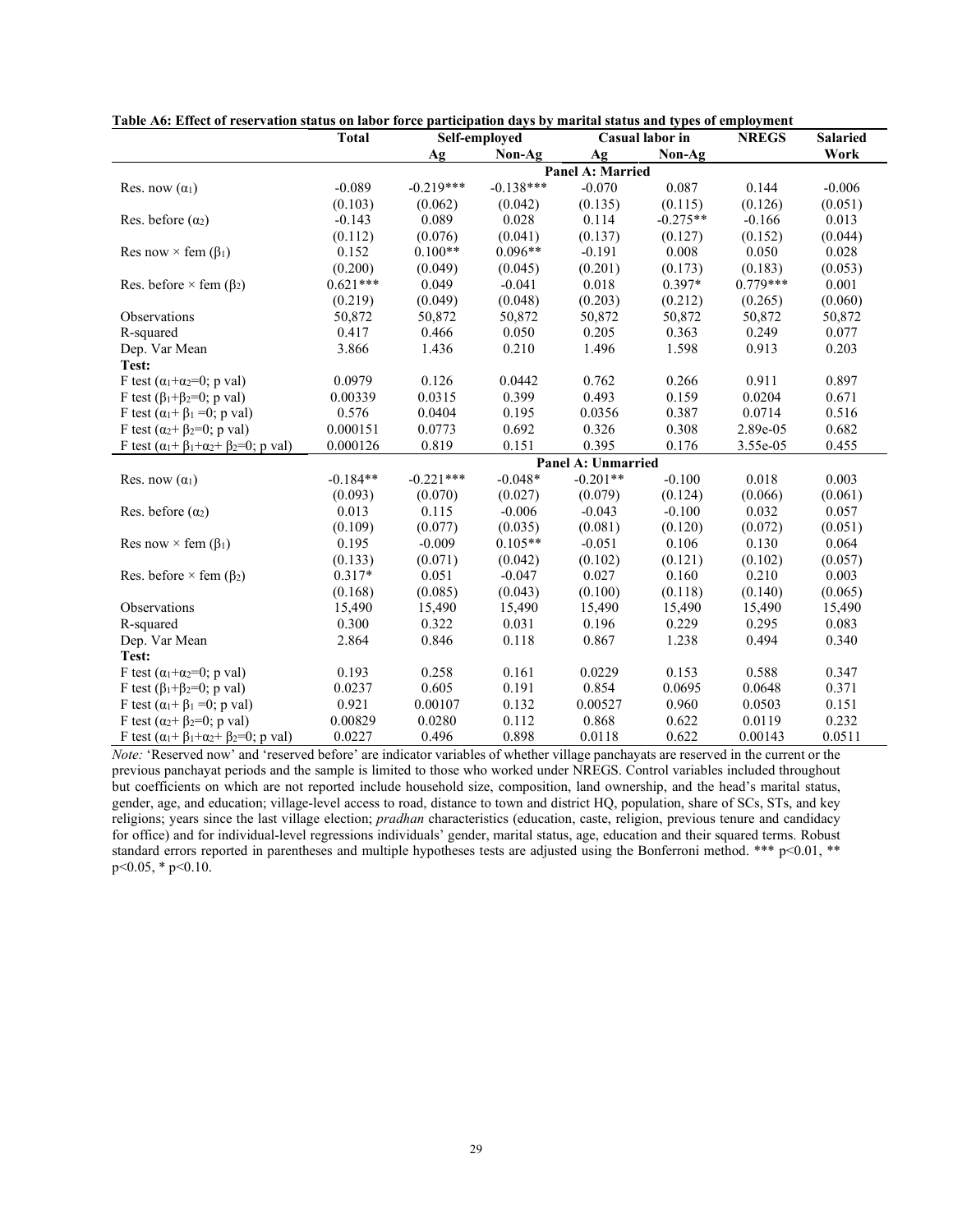#### **References:**

<span id="page-31-1"></span>Afridi, F., A. Mukhopadhyay and S. Sahoo. 2016. "Female Labor Force Participation and Child Education in India: Evidence from the National Rural Employment Guarantee Scheme." *IZA Journal of Labor & Development, 5*(1), 1-27.

<span id="page-31-9"></span>Afridi, F., V. Iversen and M. R. Sharan. 2017. "Women Political Leaders, Corruption and Learning: Evidence from a Large Public Program in India." *Economic Development and Cultural Change*, *66*(1), 1-30.

<span id="page-31-2"></span>Afridi, F., T. Dinkelman and K. Mahajan. 2018. "Why Are Fewer Married Women Joining the Work Force in Rural India? A Decomposition Analysis over Two Decades." *Journal of Population Economics*, *31*(3), 783-818.

<span id="page-31-23"></span>Amaral, S., S. Bandyopadhyay and R. Sensarma. 2015. "Employment Programmes for the Poor and Female Empowerment: The Effect of Nregs on Gender-Based Violence in India." *Journal of Interdisciplinary Economics*, *27*(2), 199-218.

<span id="page-31-0"></span>Andres, L., et al. 2017. "Precarious Drop: Reassessing Patterns of Female Labor Force Participation in India."

<span id="page-31-19"></span>Azam, M. 2012. "The Impact of Indian Job Guarantee Scheme on Labor Market Outcomes: Evidence from a Natural Experiemnt." IZA Working Paper 6548.

<span id="page-31-7"></span>Beaman, L., E. Duflo, R. Pande and P. Topalova. 2012. "Female Leadership Raises Aspirations and Educational Attainment for Girls: A Policy Experiment in India." *Science*, *335*(6068), 582.

<span id="page-31-20"></span>Berg, E., S. Bhattacharyya, R. Rajasekhar and R. Manjula. 2014. "Can Public Employment Schemes Increase Equilibrium Wages? Evidence from a Natural Experiment in India." Department of Economics, University of Bristol, UK, The Centre for Market and Public Organisation.

<span id="page-31-4"></span>Bernhardt, A., et al. 2018. "Male Social Status and Women's Work." *AEA Papers and Proceedings*, *108*, 363-367.

<span id="page-31-16"></span>Bhalotra, S. and I. Clots-Figueras. 2014. "Health and the Political Agency of Women." *American Economic Journal: Economic Policy*, *6*(2), 164-197.

<span id="page-31-21"></span>Bose, N. 2017. "Raising Consumption through India's National Rural Employment Guarantee Scheme." *World Development*, *96*, 245-263.

<span id="page-31-8"></span>Bose, N. and S. Das. 2018. "Political Reservation for Women and Delivery of Public Works Program." *Review of Development Economics*, *22*(1), 203-219.

<span id="page-31-15"></span>Carranza, E. 2014. "Soil Endowments, Female Labor Force Participation, and the Demographic Deficit of Women in India." *American Economic Journal: Applied Economics*, *6*(4), 197-225.

<span id="page-31-10"></span>Casas-Arce, P. and A. Saiz. 2015. "Women and Power: Unpopular, Unwilling, or Held Back?" *Journal of Political Economy*, *123*(3), 641-669.

<span id="page-31-12"></span>Chatterjee, U., R. Murgai and M. G. Rama. 2015. "Job Opportunities Along the Rural-Urban Gradation and Female Labor Force Participation in India." The World Bank, Policy Research Working Paper Series: 7412.

<span id="page-31-5"></span>Chattopadhyay, R. and E. Duflo. 2004. "Women as Policy Makers: Evidence from a Randomized Policy Experiment in India." *Econometrica*, *72*(5), 1409-1443.

<span id="page-31-18"></span>Chin, A. and N. Prakash. 2011. "The Redistributive Effects of Political Reservation for Minorities: Evidence from India." *Journal of Development Economics*, *96*(2), 265-277.

<span id="page-31-11"></span>Das, M. B., et al. 2019. "Does Culture Matter or Firm? Demand for Female Labor in Three Indian Cities." The World Bank, Policy Research Working Paper Series: 8736.

<span id="page-31-14"></span>Dean, J. T. and S. Jayachandran. 2019. "Changing Family Attitudes to Promote Female Employment." *AEA Papers and Proceedings*, *109*, 138-142.

<span id="page-31-13"></span>Debnath, S. 2015. "The Impact of Household Structure on Female Autonomy in Developing Countries." *Journal of Development Studies*, *51*(5), 485-502.

<span id="page-31-22"></span>Deininger, K. and Y. Liu. 2013. "Welfare and Poverty Impacts of India's National Rural Employment Guarantee Scheme: Evidence from Andhra Pradesh." The World Bank, Policy Research Working Paper Series: 6543.

<span id="page-31-17"></span>Deininger, K., S. Jin, H. K. Nagarajan and F. Xia. 2015. "Does Female Reservation Affect Long-Term Political Outcomes? Evidence from Rural India." *Journal of Development Studies*, *51*(1), 32-49.

<span id="page-31-6"></span>Deininger, K., H. K. Nagarajan and S. K. Singh. 2019. "Women's Political Leadership and Economic Empowerment: Evidence from Public Works in India." *Journal of Comparative Economics*.

<span id="page-31-3"></span>Desai, S. 2018. "Do Public Work Programs Increase Women's Economic Empowerment? Evidence from Rural India." *IHDS working paper 2018-02*, National Council of Applied Economic Research, New Delhi.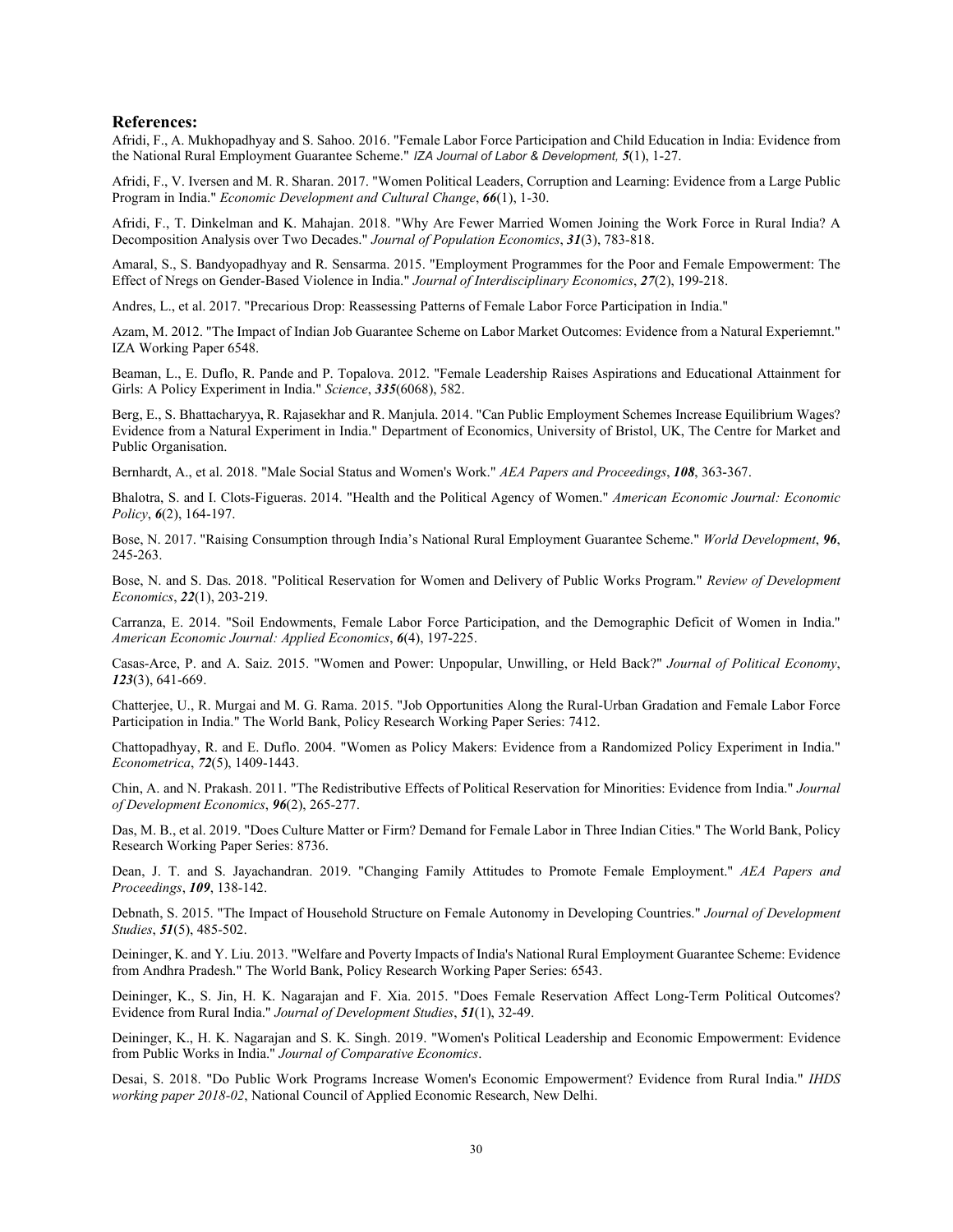<span id="page-32-15"></span>Desai, S. and O. Joshi. 2019. "The Paradox of Declining Female Work Participation in an Era of Economic Growth." *Indian Journal of Labour Economics*, *62*(1), 55-71.

<span id="page-32-10"></span>Dhar, D., T. Jain and S. Jayachandran. 2018. "Reshaping Adolescents' Gender Attitudes: Evidence from a School-Based Experiment in India." National Bureau of Economic Research, Inc, NBER Working Papers: 25331.

<span id="page-32-3"></span>Dhar, D., T. Jain and S. Jayachandran. 2019. "Intergenerational Transmission of Gender Attitudes: Evidence from India." *Journal of Development Studies*, *55*(12), 2572-2592.

<span id="page-32-16"></span>Duflo, E. 2005. "Why Political Reservations?" *Journal of European Economic Association*, *3*(2-3), 668-678.

<span id="page-32-18"></span>Dunning, T. and J. Nilekani. 2013. "Ethnic Quotas and Political Mobilization: Caste, Parties, and Distribution in Indian Village Councils." *American Political Science Review*, *107*(1), 35-56.

<span id="page-32-17"></span>Dutta, P. V., R. Murgai, M. Ravallion and D. van de Walle. 2012. "Does India's Employment Guarantee Scheme Guarantee Employment?" *Economic and Political Weekly*, *47*(16), 55-64.

<span id="page-32-1"></span>Eswaran, M., B. Ramaswami and W. Wadhwa. 2013. "Status, Caste, and the Time Allocation of Women in Rural India." *Economic Development and Cultural Change*, *61*(2), 311-333.

<span id="page-32-9"></span>Field, E. M., et al. 2019. "On Her Own Account: How Strengthening Women's Financial Control Affects Labor Supply and Gender Norms." National Bureau of Economic Research, Inc, NBER Working Papers: 26294.

<span id="page-32-0"></span>Fletcher, E. K., R. Pande and C. Troyer Moore. 2017. "Women and Work in India: Descriptive Evidence and a Review of Potential Policies." Harvard University, John F. Kennedy School of Government, Working Paper Series.

<span id="page-32-12"></span>Gaddis, I. and S. Klasen. 2014. "Economic Development, Structural Change, and Women's Labor Force Participation: A Reexamination of the Feminization U Hypothesis." *Journal of Population Economics*, *27*(3), 639-681.

<span id="page-32-7"></span>Gangadharan, L., T. Jain, P. Maitra and J. Vecci. 2016. "Social Identity and Governance: The Behavioral Response to Female Leaders." *European Economic Review*, *90*, 302-325.

<span id="page-32-22"></span>Gehrke, E. 2017. "An Employment Guarantee as Risk Insurance? : Assessing the Effects of the Nregs on Agricultural Production Decisions." The World Bank, Policy Research Working Paper Series: 8015.

<span id="page-32-6"></span>Ghani, E., W. R. Kerr and S. D. O'Connell. 2014. "Political Reservations and Women's Entrepreneurship in India." *Journal of Development Economics*, *108*, 138-153.

<span id="page-32-13"></span>Hyland, M., S. Djankov and P. K. Goldberg. 2019. "Gendered Laws." The World Bank, Policy Research Working Paper Series: 9080.

<span id="page-32-20"></span>Imbert, C. and J. Papp. 2015a. "Labor Market Effects of Social Programs: Evidence from India's Employment Guarantee." *American Economic Journal: Applied Economics*, *7*(2), 233-263.

<span id="page-32-21"></span>Imbert, C. and J. Papp. 2015b. "Short-Term Migration, Rural Workfare Programs and Urban Labor Markets: Evidence from India." *Working Paper*, University of Oxford, Oxford.

<span id="page-32-23"></span>Islam, M. and A. Sivasankaran. 2015. "How Does Child Labor Respond to Changes in Adult Work Opportunities? Evidence from Nrega." Harvard University, Cambridge, MA.

<span id="page-32-4"></span>Iyer, L., A. Mani, P. Mishra and P. Topalova. 2012. "The Power of Political Voice: Women's Political Representation and Crime in India." *American Economic Journal: Applied Economics*, *4*(4), 165-193.

<span id="page-32-8"></span>Iyer, L. and A. Mani. 2019. "The Road Not Taken: Gender Gaps Along Paths to Political Power." *World Development*, *119*, 68- 80.

<span id="page-32-11"></span>Jensen, R. 2012. "Do Labor Market Opportunities Affect Young Women's Work and Family Decisions? Experimental Evidence from India." *Quarterly Journal of Economics*, *127*(2), 753-792.

<span id="page-32-19"></span>Kaletski, E. and N. Prakash. 2016. "Does Political Reservation for Minorities Affect Child Labor? Evidence from India." *World Development*, *87*, 50-69.

<span id="page-32-5"></span>Kalsi, P. 2017. "Seeing Is Believing- Can Increasing the Number of Female Leaders Reduce Sex Selection in Rural India?" *Journal of Development Economics*, *126*, 1-18.

<span id="page-32-2"></span>Kandpal, E. and K. Baylis. 2019. "The Social Lives of Married Women: Peer Effects in Female Autonomy and Investments in Children." *Journal of Development Economics*, *140*, 26-43.

<span id="page-32-14"></span>Klasen, S. and J. Pieters. 2015. "What Explains the Stagnation of Female Labor Force Participation in Urban India?", *29*(3), 449- 478.